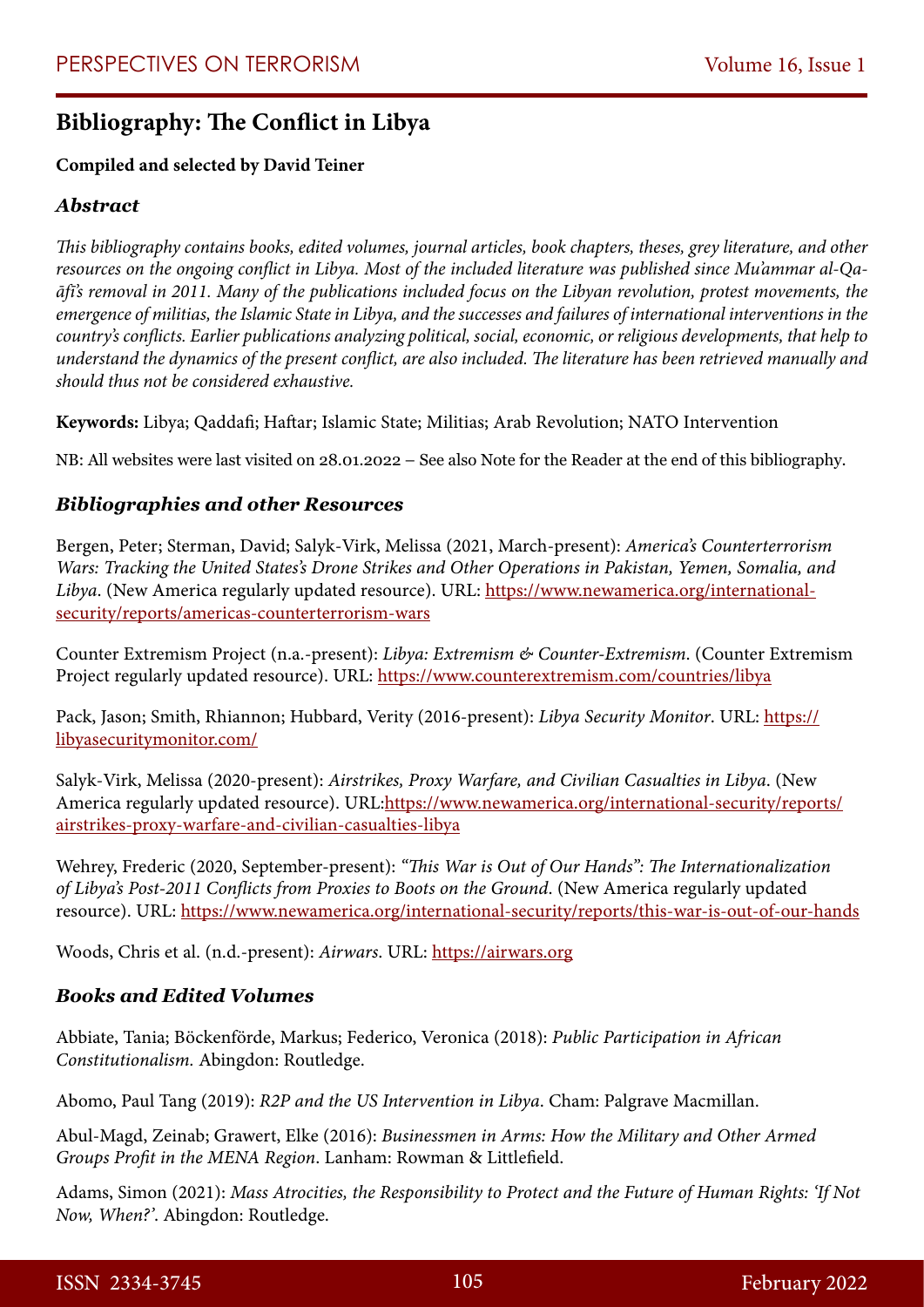Albrecht, Holger; Croissant, Aurel; Lawson, Fred H. (2016): *Armies and Insurgencies in the Arab Spring*. Philadelphia: University of Pennsylvania Press.

Alterman, Jon B. (Ed.) (2015): *Religious Radicalism after the Arab Uprisings*. Lanham: Rowman & Littlefield.

Ashour, Omar (2021): *How ISIS Fights: Military Tactics in Iraq, Syria, Libya and Egypt*. Edinburgh: Edinburgh University Press.

Atwan, Abdel Bari (2013): *After bin Laden: Al Qaeda, the Next Generation*. New York: The New Press.

Barton, Benjamin (2018): *Political Trust and the Politics of Security Engagement: China and the European Union in Africa*. Abingdon: Routledge.

Basinsky, Kathryn; Brandon, James (Eds.) (2015): *Al-Qaeda and Its Heirs: Select Conference Papers from the Eighth Annual Terrorism Conference*. Washington, D.C.: Jamestown Foundation.

Bassiouni, M. Cherif (Ed.) (2013): *Libya: From Repression to Revolution: A Record of Armed Conflict and International Law Violations, 2011-2013*. Leiden: Martinus Nijhoff Publishers.

Bellamy, Alex J.; McLoughlin, Stephen (2018): *Rethinking Humanitarian Intervention*. (Series: Rethinking World Politics). Cham: Palgrave Macmillan.

Boserup, R. A.; Hazbun, W.; Makdisi, K.; Malmvig, H. (2017): *New Conflict Dynamics: Between Regional Autonomy and Intervention in the Middle East and North Africa*. Copenhagen: Danish Institute for International Studies. URL: [https://pure.diis.dk/ws/files/841797/2017\\_DIIS\\_New\\_Conflict\\_Dynamics\\_in\\_](https://pure.diis.dk/ws/files/841797/2017_DIIS_New_Conflict_Dynamics_in_the_Middle_East_and_North_Africa_web.pdf) the Middle East and North Africa web.pdf

Burns, Sean (2018): *Revolts and the Military in the Arab Spring: Popular Uprisings and the Politics of Repression*. London: I.B. Tauris.

Burton, Guy (2020): *China and Middle East Conflicts: Responding to War and Rivalry from the Cold War to the Present.* Abingdon: Routledge.

Cantir, Cristian; Kaarbo, Juliet (2016): *Domestic Role Contestation, Foreign Policy, and International Relations*. Abingdon: Routledge.

Carment, David; Hoffman, Evan (2018): *International Mediation in a Fragile World*. Abingdon: Routledge.

Celso, Anthony (2018): *The Islamic State: A Comparative History of Jihadist Warfare*. Lanham: Lexington Books.

Chappell, Laura; Mawdsley, Jocelyn; Petrov, Petar (Eds.) (2016): *The EU, Strategy and Security Policy: Regional and Strategic Challenges*. Abingdon: Routledge.

Chivvis, Christopher S. (2013): *Toppling Qaddafi: Libya and the Limits of Liberal Intervention*. Cambridge: Cambridge University Press.

Cockburn, Patrick (2016): *The Age of Jihad: Islamic State and the Great War for the Middle East*. London: Verso.

Cole, Juan (2014): *The New Arabs: How the Millennial Generation is Changing the Middle East*. New York: Simon & Schuster.

Cole, Peter; McQuinn, Brian (2015): *The Libyan Revolution and its Aftermath*. Oxford: Oxford University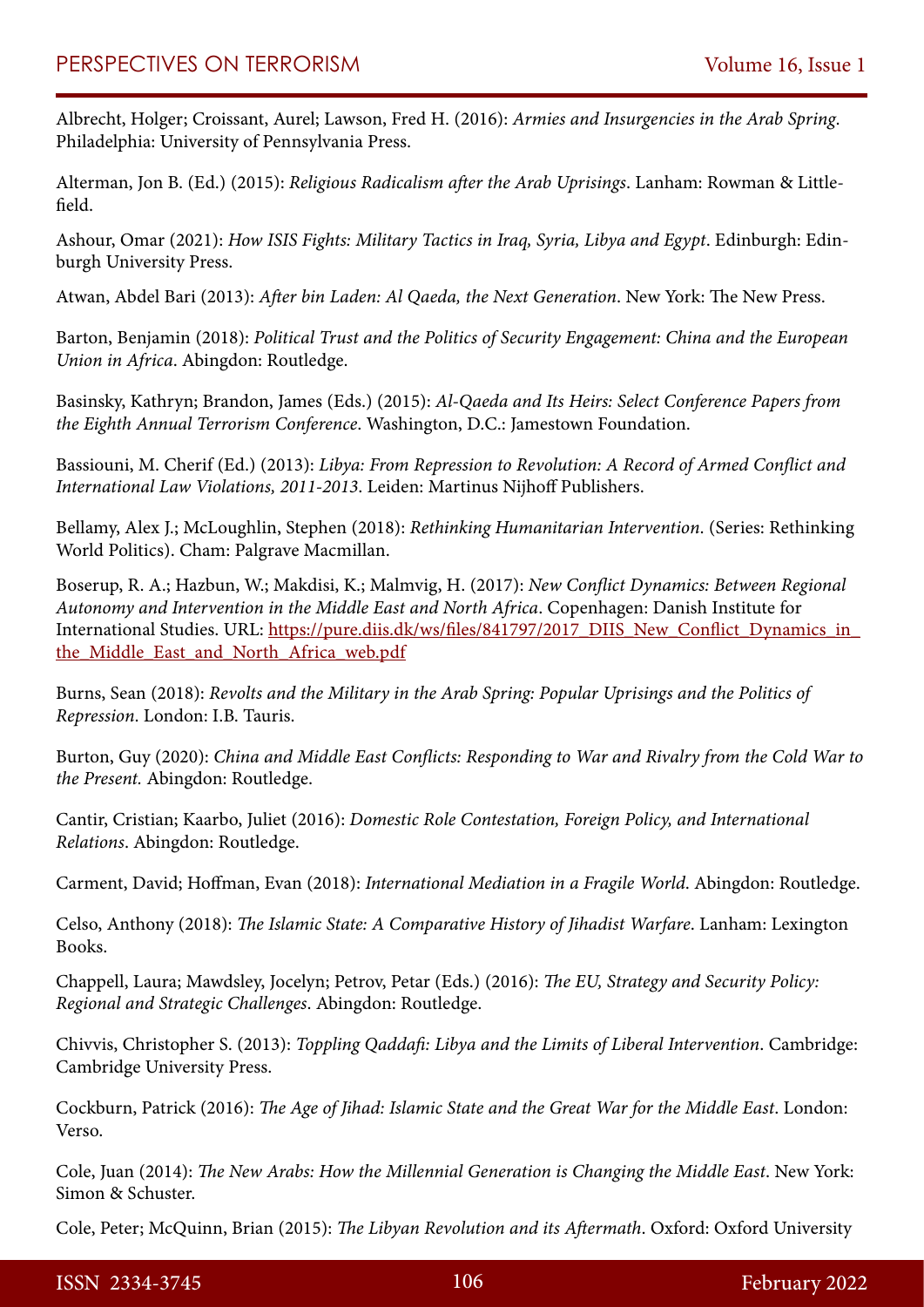Press.

Cook, Steven A. (2017): *False Dawn: Protest, Democracy, and Violence in the New Middle East*. Oxford: Oxford University Press.

Costantini, Irene (2018): *Statebuilding in the Middle East and North Africa: The Aftermath of Regime Change*. Abingdon: Routledge.

Davidson, Christopher M. (2016): *Shadow Wars: The Secret Struggle for the Middle East*. London: Oneworld Publications.

Della Porta, Donatella; Donker, Teije Hidde; Hall, Bogumila; Poljarevic, Emin; Ritter, Daniel P. (2018): *Social Movements and Civil War: When Protests for Democratization Fail*. (Series: Routledge Studies in Civil Wars and Intra-State Conflict). Abingdon: Routledge.

Dijkstra, Hylke (2016): *International Organizations and Military Affairs*. Abingdon: Routledge.

El Taraboulsi, Sherine N. (2016, June): *Peacebuilding in Libya: Cross-Border Transactions and the Civil Society Landscape*. (USIP Peace Brief). URL: [http://www.usip.org/publications/2016/06/24/peacebuilding](http://www.usip.org/publications/2016/06/24/peacebuilding-in-libya-cross-border-transactions-and-the-civil-society)[in-libya-cross-border-transactions-and-the-civil-society](http://www.usip.org/publications/2016/06/24/peacebuilding-in-libya-cross-border-transactions-and-the-civil-society)

El-Katiri, Mohammed (2015, April): *Strengthening Statehood Capabilities for Successful Transitions in the Middle East/North Africa Region*. (SSI Monograph). Carlisle Barracks: Strategic Studies Institute. URL: [https://ssi.armywarcollege.edu/2015/pubs/strengthening-statehood-capabilities-for-successful-transitions](https://ssi.armywarcollege.edu/2015/pubs/strengthening-statehood-capabilities-for-successful-transitions-in-the-middle-east-north-africa-region/)[in-the-middle-east-north-africa-region/](https://ssi.armywarcollege.edu/2015/pubs/strengthening-statehood-capabilities-for-successful-transitions-in-the-middle-east-north-africa-region/)

Fiddes, James (2020): *Post-Cold War Anglo-American Military Intervention*. Abingdon: Routledge.

Fishman, Ben (Ed.) (2015): *North Africa in Transition: The Struggle for Democracy and Institutions*. London: International Institute for Strategic Studies (IISS).

Fraihat, Ibrahim (2016): *Unfinished Revolutions: Yemen, Libya, and Tunisia After the Arab Spring*. New Haven: Yale University Press.

Geha, Carmen (2016): *Civil Society and Political Reform in Lebanon and Libya: Transition and Constraint*. (Routledge Studies in Mediterranean Politics). Abingdon: Routledge.

Haas, Mark L.; Lesch, David W. (Eds.) (2016): *The Arab Spring: The Hope and Reality of the Uprisings*. Abingdon: Routledge.

Hanlon, Querine; Shultz, Richard H. (Eds.) (2016, March): *Prioritizing Security Sector Reform: A New U.S. Approach*. (USIP Book). URL: [http://www.usip.org/publications/2016/03/21/prioritizing-security-sector](http://www.usip.org/publications/2016/03/21/prioritizing-security-sector-reform)[reform](http://www.usip.org/publications/2016/03/21/prioritizing-security-sector-reform)

Henriksen, Dag; Larssen, Ann Karin (Ed.) (2016): *Political Rationale and International Consequences of the War in Libya.* Oxford: Oxford University Press.

Ibrahim, Azeem (2020): *Rise and Fall? The Rise and Fall of ISIS in Libya*. (SSI Monograph). Carlisle Barracks: Strategic Studies Institute. URL:<https://press.armywarcollege.edu/monographs/913>

Jacob, Edwin Daniel (2020): *American Security and the Global War on Terror*. (Series: Emerging Technologies, Ethics and International Affairs). Abingdon: Routledge.

Kamrava, Mehran (2014, December): *Beyond the Arab Spring: The Evolving Ruling Bargain in the Middle*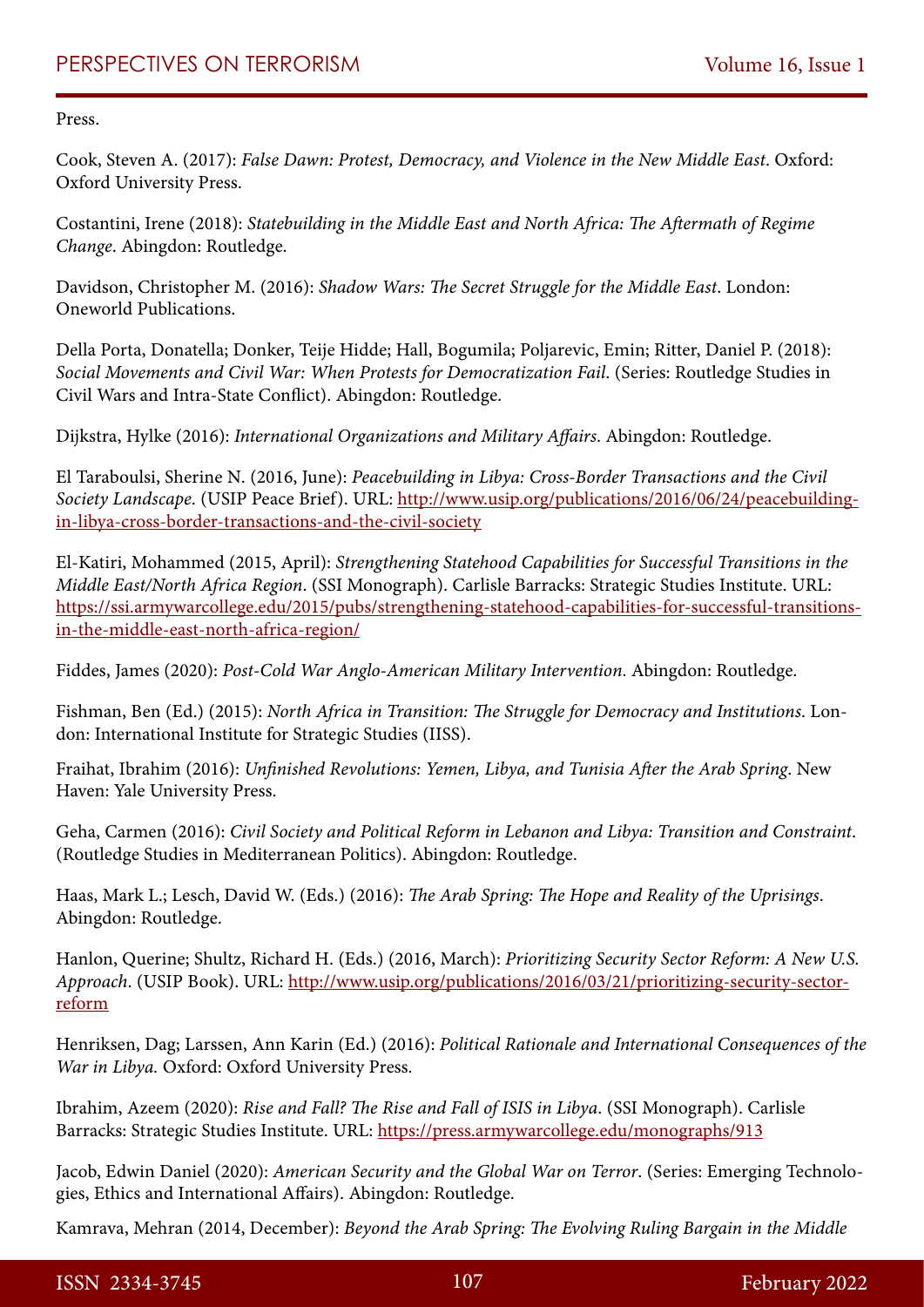*East*. Oxford: Oxford University Press.

Kersten, Mark (2016): *Justice in Conflict: The Effects of the International Criminal Court's Interventions on Ending Wars and Building Peace*. Oxford: Oxford University Press.

Koenig, Nicole (2016): *EU Security Policy and Crisis Management: A Quest for Coherence*. Abingdon: Routledge.

Lacher, Wolfram (2020): *Libya's Fragmentation: Structure and Process in Violent Conflict*. London: I.B. Tauris.

Laessing, Ulf (2020): *Understanding Libya since Gaddafi*. London: Hurst.

Laqueur, Walter; Wall, Christopher (Eds.) (2018): *The Future of Terrorism: ISIS, Al-Qaeda, and the Alt-Right*. New York: Thomas Dunne Books.

Lefèvre, Raphaël (2021): *Jihad in the City: Militant Islam and Contentious Politics in Tripoli*. Cambridge: Cambridge University Press.

Madej, Marek (2018): *Western Military Interventions after the Cold War: Evaluating the Wars of the West*. (Series: Cass Military Studies). Abingdon: Routledge.

Marcuzzo, Stefano (2021): *The EU, NATO and the Libya Conflict: Anatomy of a Failure*. London: Routledge.

Martinez, Luis (2020): *The State in North Africa: After the Arab Uprisings*. Oxford: Oxford University Press.

Martinez, Luiz; Schoch, Cynthia (2012): *The Violence of Petro-Dollar Regimes: Algeria, Iraq, and Libya*. New York: Columbia University Press.

Mendelson, Barak (2016): *The al-Qaeda Franchise: The Expansion of al-Qaeda and Its Consequences*. Oxford: Oxford University Press.

Moaveni, Azadeh (2019): *Guest House for Young Widows: Among the Women of ISIS*. New York: Random House.

Mundy, Jacob (2018): *Libya*. Cambridge: Polity.

O'Sullivan, Susannah (2018): *Military Intervention in the Middle East and North Africa: The Case of NATO in Libya*. Abingdon: Routledge.

Pargeter, Alison (2016): *Return to the Shadows: The Muslim Brotherhood and An-Nahda since the Arab Spring*. London: Saqi Books.

Puri, Hardeep Singh (2016): *Perilous Interventions: The Security Council and the Politics of Chaos*. New York: HarperCollins.

Raunio, Tapio; Wagner, Wolfgang (2018): *Challenging Executive Dominance: Legislatures and Foreign Affairs*. Abingdon: Routledge.

Reinhart, Christine Sixta (2016): *Drones and Targeted Killing in the Middle East and Africa: An Appraisal of American Counterterrorism Policies.* Lanham: Lexington Books.

Roberts, Adam; Willis, Michael J.; McCarthy, Rory; Ash, Timothy Garton (Eds.) (2016): *Civil Resistance in the Arab Spring: Triumphs and Disasters.* Oxford: Oxford University Press.

Romaniuk, Scott Nicholas; Grice, Francis; Irrera, Daniela; Webb, Stewart (Eds.) (2017): *The Palgrave Hand-*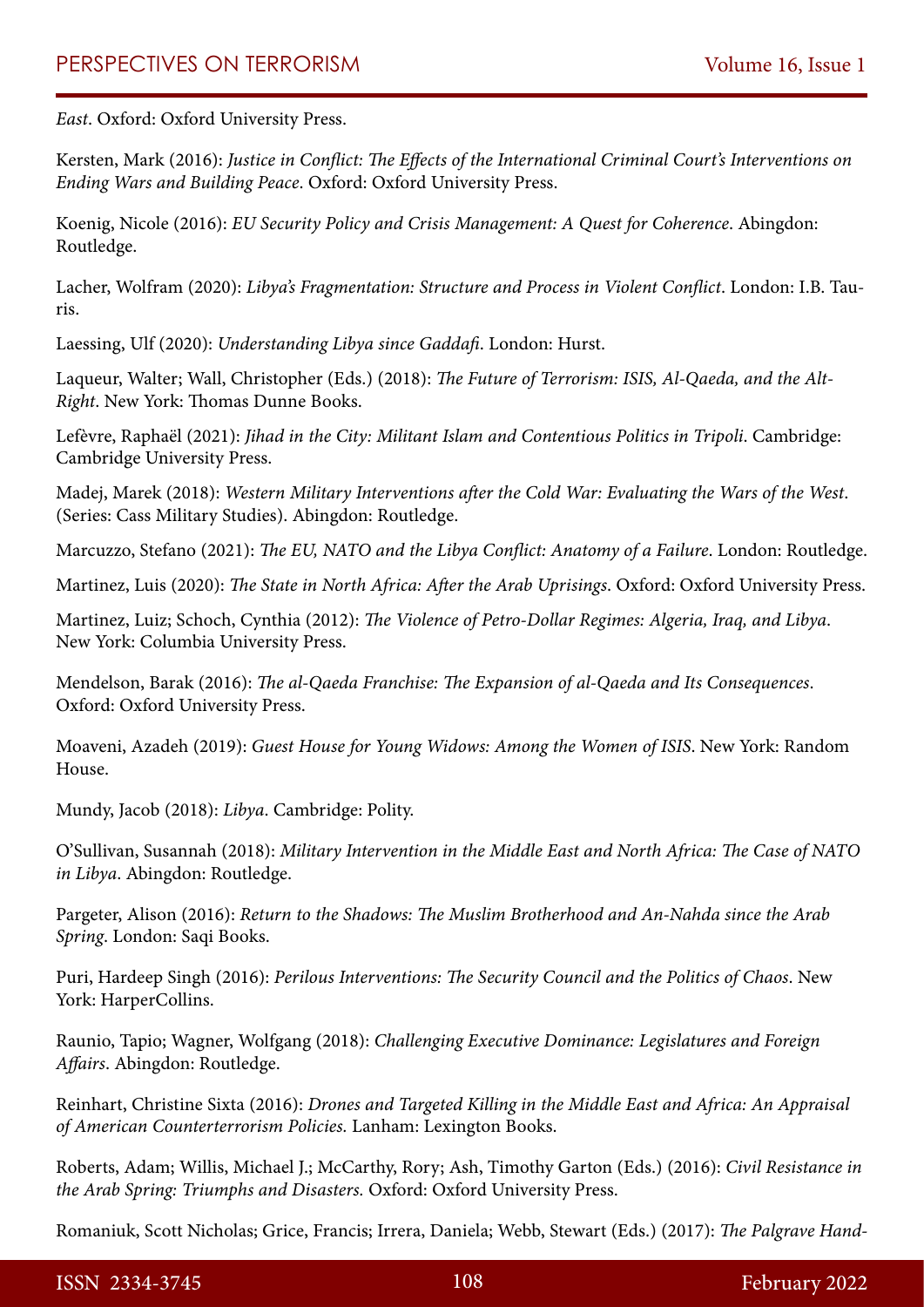*book of Global Counterterrorism Policy*. Cham: Palgrave Macmillan. DOI: [https://doi.org/10.1057/978-1-](https://doi.org/10.1057/978-1-137-55769-8) [137-55769-8](https://doi.org/10.1057/978-1-137-55769-8)

Ruys, Tom; Corten, Olivier; Hofer, Alexandra (Eds.) (2018): *The Use of Force in International Law: A Case-Based Approach.* Oxford: Oxford University Press.

Santini, Ruth Santini; Polese, Abel; Kevlihan, Rob (Eds.) (2021): *Limited Statehood and Informal Governance in the Middle East and Africa*. Abingdon: Routledge.

Schinella, Anthony M. (2019): *Bombs Without Boots: The Limits of Airpower*. Washington, D.C.: Brookings Institution Press.

Schulhofer-Wohl, Jonah (2019): *Quagmire in Civil War*. Cambridge: Cambridge University Press.

Selvik, Kjetil; Utvik, Bjørn Olav (Eds.): *Oil States in the New Middle East: Uprisings and Stability*. (Series: Routledge Studies in Middle Eastern Democratization and Government). Abingdon: Routledge.

Shamaileh, Ammar (2017): *Trust and Terror: Social Capital and the Use of Terrorism as a Tool of Resistance*. (Series: Conceptualising Comparative Politics). Abingdon: Routledge.

Smith, Tom; Solomon, Hussein (Eds.) (2020): *Exporting Global Jihad*. (Series: Critical Perspectives from Africa and Europe). London: I.B. Tauris.

Tar, Usman A. (2021): *The Routledge Handbook of Counterterrorism and Counterinsurgency in Africa*. London: Routledge.

Terrill, W. Andrew (2015): *Arab Threat Perceptions and the Future of the U.S. Military Presence in the Middle East*. (SSI Monograph). Carlisle Barracks: Strategic Studies Institute. URL: [https://publications.](https://publications.armywarcollege.edu/pubs/2366.pdf) [armywarcollege.edu/pubs/2366.pdf](https://publications.armywarcollege.edu/pubs/2366.pdf)

Toaldo, Mattia (2013): *The Origins of the US War on Terror: Lebanon, Libya and American Intervention in the Middle East*. (Routledge Studies in US Foreign Policy). Abingdon: Routledge.

Tomolya, János; White, Larry D. (Eds.) (2015): *Terrorist Threats in North Africa from a NATO Perspective*. (Series: NATO Science for Peace and Security Series - E: Human and Societal Dynamics). Amsterdam: IOS Press. URL: <http://ebooks.iospress.nl/volume/terrorist-threats-in-north-africa-from-a-nato-perspective>

Turner, Mandy; Kühn, Florian P. (2016): *The Politics of International Intervention: The Tyranny of Peace*. Abingdon: Routledge.

Ulrichsen, Kristian (2014): *Qatar and the Arab Spring*. London: Hurst.

Van Genugten, Saskia (2016): *Libya in Western Foreign Policies, 1911–2011*. (Series: Security, Conflict and Cooperation in the Contemporary World). Cham: Palgrave Macmillan.

Vik, Cathinka (2015): *Moral Responsibility, Statecraft and Humanitarian Intervention: The US Response to Rwanda, Darfur, and Libya*. Abingdon: Routledge.

Wehrey, Frederic (2018): *The Burning Shores: Inside the Battle for the New Libya*. New York: Farrar, Straus and Giroux.

Weighill, Rob; Gaub, Florence (2018): *The Cauldron: NATO's Campaign in Libya*. London: Hurst.

Wester, Karin (2020): *Intervention in Libya: The Responsibility to Protect in North Africa*. Cambridge: Cambridge University Press.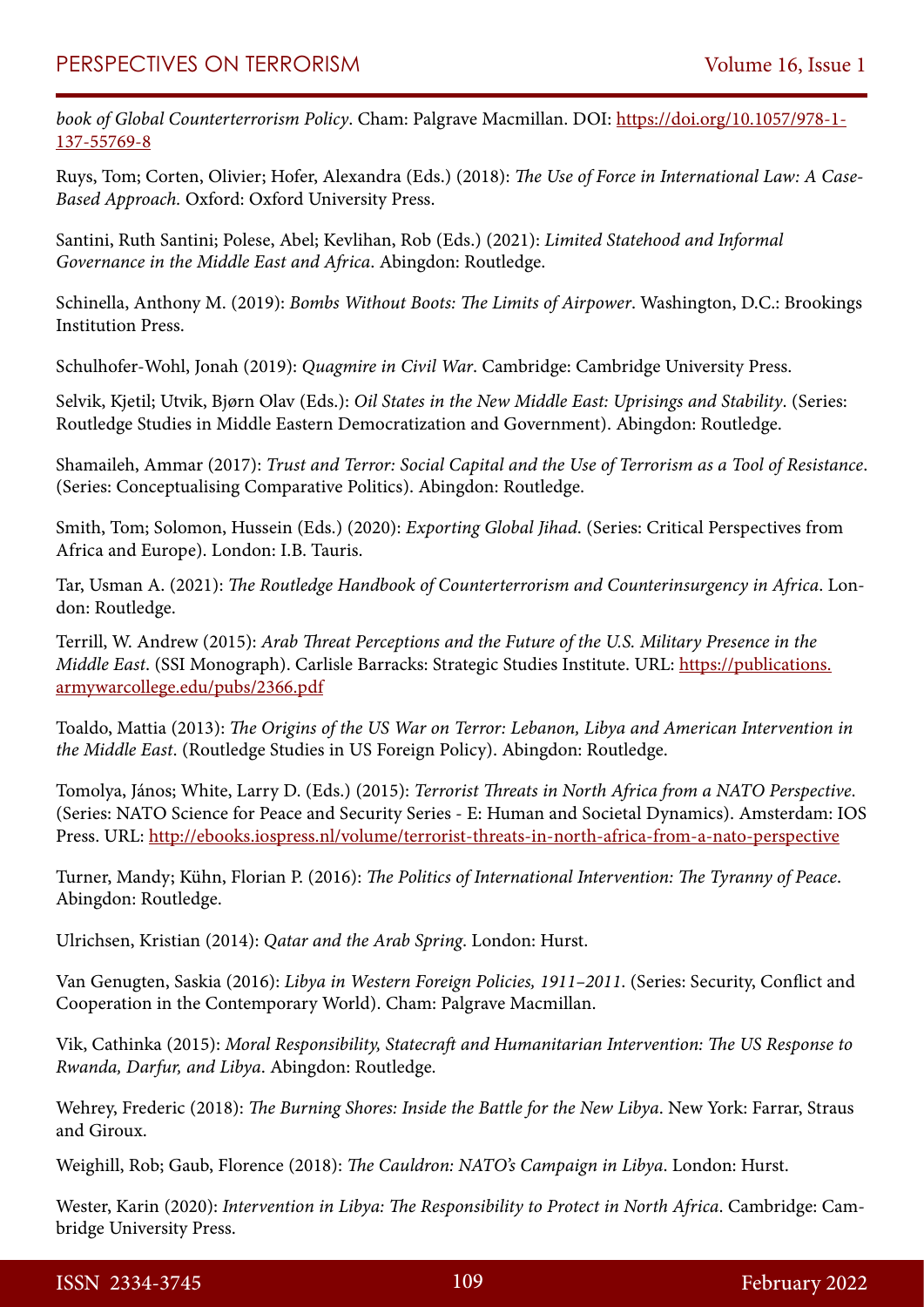Wilkinson, Mark (2018): *Before Intelligence Failed: British Secret Intelligence on Chemical and Biological Weapons in the Soviet Union, South Africa and Libya*. London: Hurst.

Worth, Robert F. (2016): *A Rage for Order: The Middle East in Turmoil, from Tahrir Square to ISIS*. New York: Farrar, Straus and Giroux.

Wrage, Stephen; Cooper, Scott (2019): *No Fly Zones and International Security: Politics and Strategy*. Abingdon: Routledge.

Youngs, Richard (2014): *Europe in the New Middle East: Opportunity or Exclusion?* (Series: Oxford Studies in Democratization). Oxford: Oxford University Press.

Zartman, Jonathan (Ed.) (2020): *Conflict in the Modern Middle East: An Encyclopedia of Civil War, Revolutions, and Regime Change*. Santa Barbara: ABC-CLIO.

#### *Theses*

Aarts, Jeroen A. H. (2015, January): *Saving the Libyans and Skipping the Syrians, What's the Deal with That?* (Master's Thesis, Leiden University, Leiden, Netherlands). URL:<http://hdl.handle.net/1887/32871>

Blackford, William R. (2014): *The Responsibility to Protect and International Law: Moral, Legal and Practical Perspectives on Kosovo, Libya, and Syria*. (Master's Thesis, Portland State University, Portland, United States). DOI:<https://doi.org/10.15760/etd.2529>

Chukwuagozie, Odoemena Emmanuel (2015, September): *The Applicability of the Doctrine of Responsibility to Protect and the Legality of NATO Intervention in Libya*. (Master's Thesis, University of Pretoria, Pretoria, South Africa). URL:<http://hdl.handle.net/2263/53176>

Dickerson, Andrew Robert (2017): *Post Arab Spring Examination of American Foreign Aid: Libya and Egypt*. (Master's Thesis, Wright State University, Dayton, United States). URL: [http://rave.ohiolink.edu/](http://rave.ohiolink.edu/etdc/view?acc_num=wright1504050835338162) [etdc/view?acc\\_num=wright1504050835338162](http://rave.ohiolink.edu/etdc/view?acc_num=wright1504050835338162)

Kimble, Zachary C. (2018, December): *Returning Foreign Fighters to Tunisia and Libya After the Conflict in Iraq and Syria*. (Master's Thesis, Naval Postgraduate School, Monterey, United States). URL: [http://hdl.](http://hdl.handle.net/10945/61203) [handle.net/10945/61203](http://hdl.handle.net/10945/61203)

Kirushev, Vladimir (2013, Fall): *State Sovereignty and Intervention in the Age of Responsibility to Protect: Analysis of Libya and Syria*. (Master's Thesis, George Mason University, Fairfax, United States). URL: <http://hdl.handle.net/1920/8718>

Lubura-Winchester, Borjana (2013, May): *Humanitarian Intervention in Libya: Fighting for Human Rights or for Regime Change?* (Master's Thesis, University of Hawaii at Manoa, Honolulu, United States). URL: <http://scholarspace.manoa.hawaii.edu/handle/10125/101809>

Mabera, Faith K. (2014, June): *The African Union and the Responsibility to Protect: Lessons Learnt from the 2011 United Nations Security Council Intervention in Libya*. (Master's Thesis, University of Pretoria, Pretoria, South Africa). URL:<http://hdl.handle.net/2263/42830>

Mthamo, Khayalandile Lwando (2017): *The Responsibility to Protect in the Context of the NATO Intervention in Libya in 2011: A Human Rights Analysis*. (Master's Thesis, University of the Western Cape, Cape Town, South Africa). URL:<http://hdl.handle.net/11394/6322>

Palmgren, Emilia (2017, June): *France's and the UK's Responses to the Libya Crisis*. (Bachelor's Thesis, Dalarna University, Högskolegatan, Sweden). URL: [http://du.diva-portal.org/smash/record.](http://du.diva-portal.org/smash/record.jsf?pid=diva2%3A1113867&dswid=-9799) [jsf?pid=diva2%3A1113867&dswid=-9799](http://du.diva-portal.org/smash/record.jsf?pid=diva2%3A1113867&dswid=-9799)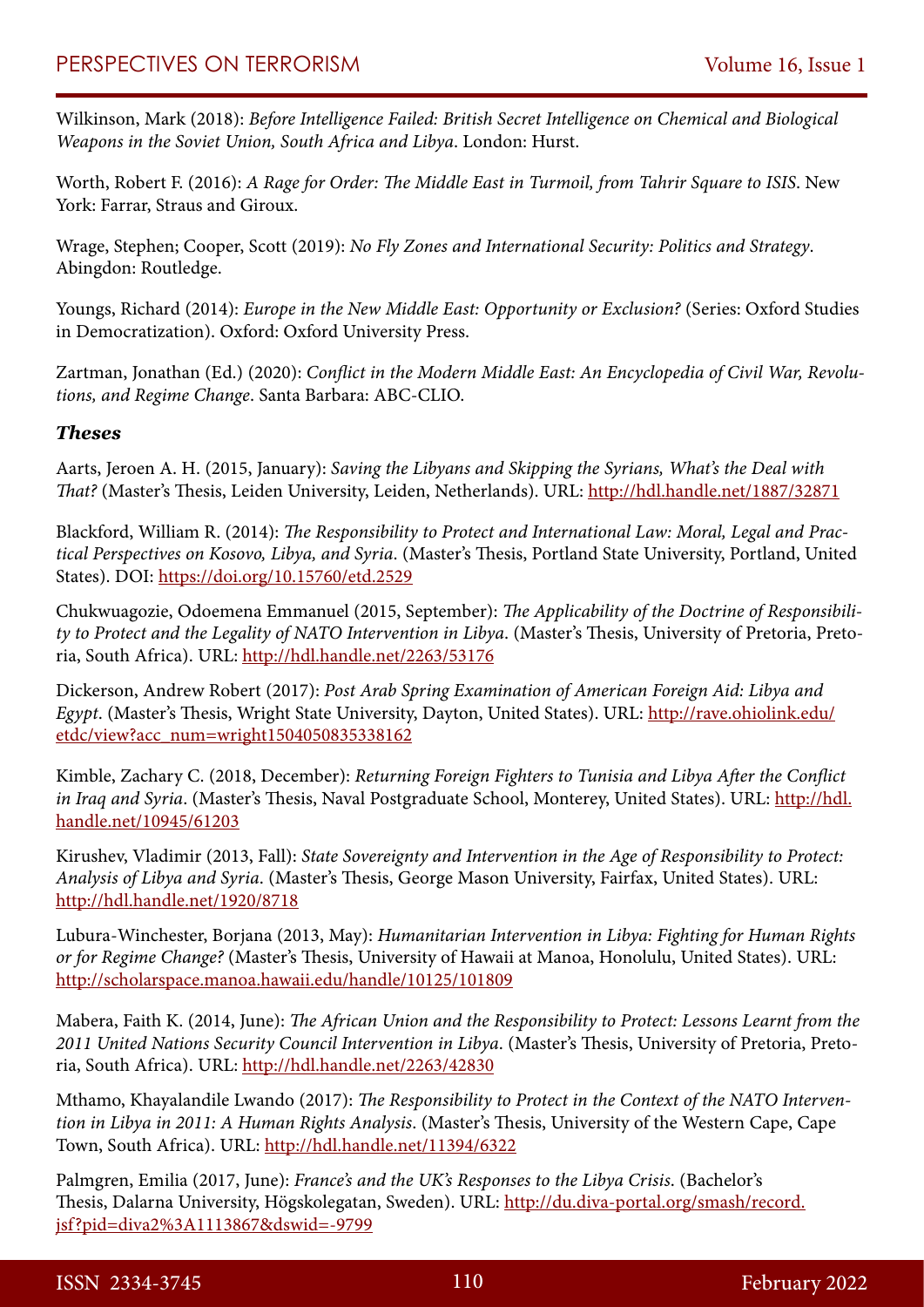Start, Jessica Margaret (2016, August): *Humanitarian Intervention in Libya and Darfur: The Future of Responsibility to Protect*. (Master's Thesis, University of Saskatchewan, Saskatoon, Canada). URL: [http://hdl.](http://hdl.handle.net/10388/7430) [handle.net/10388/7430](http://hdl.handle.net/10388/7430)

Voordewind, Manuel (2017): *Responsibility to Protect, a Norm in Decline: The Discursive Shift after Libya*. (Master's Thesis, Leiden University, Leiden, Netherlands). URL: <http://hdl.handle.net/1887/53351>

#### *Journal Articles and Book Chapters*

Abderrahim, Kader A. (2016): Libya, Daesh on Europe's Doorstep. In: Hedwig Giusto (Ed.): *Daesh and the Terrorist Threat: From the Middle East to Europe.* Brussels; Rome: Foundation for European Progressive Studies (FEPS); Fondazione Italianieuropei, 52-60. URL: [https://www.italianieuropei.it/it/i-libri/item/3740](https://www.italianieuropei.it/it/i-libri/item/3740-daesh-and-the-terrorist-threat-from-the-middle-east-to-europe.html) [daesh-and-the-terrorist-threat-from-the-middle-east-to-europe.html](https://www.italianieuropei.it/it/i-libri/item/3740-daesh-and-the-terrorist-threat-from-the-middle-east-to-europe.html)

Aboueldahab, Noha (2019, May): Peace and Justice in Libya's Transition. *Rowaq Arabi*, *24*(1), 39-49. URL: <https://rowaq.cihrs.org/peace-and-justice-in-libyas-transition/?lang=en>

Adebajo, Adekeye (2016): The Revolt Against the West: Intervention and Sovereignty. *Third World Quarterly*, *37*(7: The UN and the Global South, 1945 and 2015: Past as Prelude?), 1187-1202. DOI: [https://](https://doi.org/10.1080/01436597.2016.1154434) [doi.org/10.1080/01436597.2016.1154434](https://doi.org/10.1080/01436597.2016.1154434)

Ahram, Ariel I. (2017, Summer): Territory, Sovereignty, and New Statehood in the Middle East and North Africa. *The Middle East Journal*, *71*(3), 345-362. DOI:<https://doi.org/10.3751/71.3.11>

Ahva, Laura; Hellmann, Maria (2015): Citizen Eyewitness Images and Audience Engagement in Crisis Coverage. *International Communication Gazette*, *77*(7), 668-681. DOI: [https://doi.](https://doi.org/10.1177%2F1748048515601559) [org/10.1177%2F1748048515601559](https://doi.org/10.1177%2F1748048515601559)

Akhavan, Payam (2016, December): Complementarity Conundrums: The ICC Clock in Transitional Times. *Journal of International Criminal Justice*, *14*(5), 1043–1059. DOI: [https://doi.org/10.1093/jicj/](https://doi.org/10.1093/jicj/mqw058) [mqw058](https://doi.org/10.1093/jicj/mqw058)

Al Nahed, Sumaya (2016, April): Framing the Libyan Uprising: A Comparison between Al Jazeera Arabic's and BBC Arabic's Coverage of the 2011 Uprising and Ensuing NATO Intervention. *Journal of Arab & Muslim Media Research*, *9*(1), 119-137. DOI: [http://doi.org/10.1386/jammr.9.1.119\\_1](http://doi.org/10.1386/jammr.9.1.119_1)

Alexander, Yonah (2015): Terrorism in North Africa and the Sahel: Threats and Responses. In: János Tomoly; Larry D. White (Eds.) (2015): *Terrorist Threats in North Africa from a NATO Perspective*. (Series: NATO Science for Peace and Security Series - E: Human and Societal Dynamics). Amsterdam: IOS Press, 1-13. URL:<http://ebooks.iospress.nl/volumearticle/41242>

Anaizi, Nader; Dotolo, Frederick H.; Lakehal-Ayat, Merouane (2015, July): Confronting ISIS in Libya: The Case for an Expeditionary Counterinsurgency. *Small Wars Journal*, 07/2015. URL: [https://](https://smallwarsjournal.com/jrnl/art/‘confronting-isis-in-libya-the-case-for-an-expeditionary-counterinsurgency’) [smallwarsjournal.com/jrnl/art/%e2%80%98confronting-isis-in-libya-the-case-for-an-expeditionary](https://smallwarsjournal.com/jrnl/art/‘confronting-isis-in-libya-the-case-for-an-expeditionary-counterinsurgency’)[counterinsurgency%e2%80%99](https://smallwarsjournal.com/jrnl/art/‘confronting-isis-in-libya-the-case-for-an-expeditionary-counterinsurgency’)

Anderson, Jon Lee (2015, May/June): Die Auflösung: Libyen zerfällt in einen Ost- und einen Westteil. *Internationale Politik*, *3*(May/June), 83-97. URL: [https://zeitschrift-ip.dgap.org/de/ip-die-zeitschrift/archiv/](https://zeitschrift-ip.dgap.org/de/ip-die-zeitschrift/archiv/jahrgang-2015/mai-juni/die-aufloesung) [jahrgang-2015/mai-juni/die-aufloesung](https://zeitschrift-ip.dgap.org/de/ip-die-zeitschrift/archiv/jahrgang-2015/mai-juni/die-aufloesung)

Anderson, Lisa (2017, Spring): "They Defeated Us All": International Interests, Local Politics, and Contested Sovereignty in Libya. *The Middle East Journal*, *71*(2), 229-247. URL: [http://muse.jhu.edu/](http://muse.jhu.edu/article/657690) [article/657690](http://muse.jhu.edu/article/657690)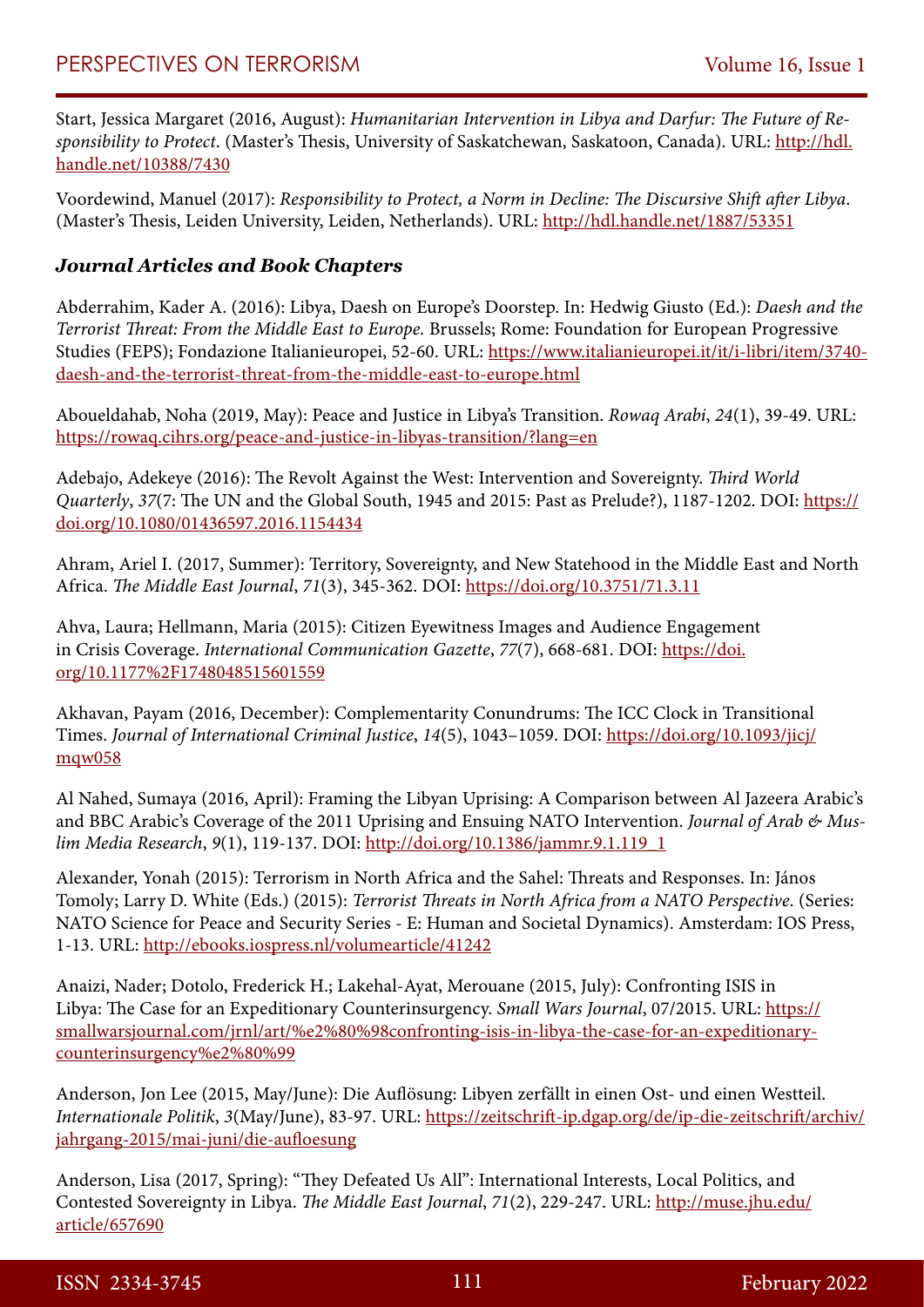Apuuli, Kasaija Phillip (2017): The African Union's Mediation Mandate and the Libyan Conflict (2011). *African Security*, *10* (3-4: Unpacking the Mediation Mandate), 192-204. DOI: [https://doi.org/10.1080/1939](https://doi.org/10.1080/19392206.2017.1360095) [2206.2017.1360095](https://doi.org/10.1080/19392206.2017.1360095)

Bandeira, Luiz Alberto Moniz (2019): The Real Reasons of Washington's Intervention in Libya. In: Luiz Alberto Moniz Bandeira (Ed.): *The World Disorder: US Hegemony, Proxy Wars, Terrorism and Humanitarian Catastrophes*. Cham: Springer Nature, 99-111.

Bar, Shmuel (2020): The Re-Tribalisation of the Middle East. *Comparative Strategy*, *39*(2), 128-144. DOI: <https://doi.org/10.1080/01495933.2020.1718984>

Barr, Nathaniel (2015, September): The Islamic State's Uneven Trajectory in Libya. *Terrorism Monitor*, *13*(19), 8-11. URL:<https://jamestown.org/program/the-islamic-states-uneven-trajectory-in-libya/>

Barr, Nathaniel; Blackman, Madeleine (2016, August): A New Threat to Libya's Stability Emerges. *Terrorism Monitor*, *14*(16), 3-5. URL: [https://jamestown.org/program/a-new-threat-to-libyas-stability](https://jamestown.org/program/a-new-threat-to-libyas-stability-emerges)[emerges](https://jamestown.org/program/a-new-threat-to-libyas-stability-emerges)

Barr, Nathaniel; Greenberg, David (2016, April): Libya's Political Turmoil Allows Islamic State to Thrive. *Terrorism Monitor*, *14*(7), 8-10. URL: [http://www.jamestown.org/uploads/media/Terrorism\\_Monitor\\_-\\_](http://www.jamestown.org/uploads/media/Terrorism_Monitor_-_Volume_XIV__Issue_7__1__03.pdf) Volume XIV Issue 7 1 03.pdf

Bartu, Peter (2017): What Mandate? Mediating during Warfighting in the Libyan Revolution (2011). *African Security*, *10*(3-4: Unpacking the Mediation Mandate), 176-191. DOI: [https://doi.org/10.1080/19392](https://doi.org/10.1080/19392206.2017.1348117) [206.2017.1348117](https://doi.org/10.1080/19392206.2017.1348117)

Baum, Matthew A.; Zhukov, Yuri M. (2015): Filtering Revolution: Reporting Bias in International Newspaper Coverage of the Libyan Civil War. *Journal of Peace Research*, *52*(3), 384-400. DOI: [https://doi.](https://doi.org/10.1177%2F0022343314554791) [org/10.1177%2F0022343314554791](https://doi.org/10.1177%2F0022343314554791)

Beccaro, Andrea (2018): ISIS in Mosul and Sirte: Differences and Similarities. *Mediterranean Politics*, *23*(3), 410-417. DOI: <https://doi.org/10.1080/13629395.2017.1330649>

Beccaro, Andrea (2020, March): ISIS in Libya and Beyond, 2014–2016. *The Journal of North African Studies*. Online first. DOI:<https://doi.org/10.1080/13629387.2020.1747445>

Benedek, Eran; Simon, Neil (2020, May): The 2017 Manchester Bombing and the British-Libyan Jihadi Nexus. *CTC Sentinel*, *13*(5), 28-38. URL: [https://ctc.usma.edu/wp-content/uploads/2020/05/CTC-SENTI-](https://ctc.usma.edu/wp-content/uploads/2020/05/CTC-SENTINEL-052020.pdf)[NEL-052020.pdf](https://ctc.usma.edu/wp-content/uploads/2020/05/CTC-SENTINEL-052020.pdf)

Blomdahl, Mikael (2016): Bureaucratic Roles and Positions: Explaining the United States Libya Decision. *Diplomacy & Statecraft*, *27*(1), 142-161. DOI: <https://doi.org/10.1080/09592296.2016.1137739>

Bocchi, Alessandra (2018, February): Libya's Rogue Militias Keep the Country from Tackling Human Trafficking. *Terrorism Monitor*, *16*(4), 7-9. URL: [https://jamestown.org/program/libyas-rogue-militias](https://jamestown.org/program/libyas-rogue-militias-keep-country-tackling-human-trafficking)[keep-country-tackling-human-trafficking](https://jamestown.org/program/libyas-rogue-militias-keep-country-tackling-human-trafficking)

Boduszyński, Mieczysław P. (2015): The External Dimension of Libya's Troubled Transition: The International Community and 'Democratic Knowledge' Transfer. *The Journal of North African Studies*, *20*(5: Discoursing 'Democratic Knowledge' & Knowledge Production in North Africa), 735-753. DOI: <https://doi.org/10.1080/13629387.2015.1081462>

Boduszyński, Mieczysław P. (2020, November): From R2P to Reticence: U.S. Policy and the Libyan Conflict. In: Project on Middle East Political Science (POMEPS) (Ed.): *MENA's Frozen Conflicts*. (Series: POMEPS Studies No. 42). Washington, D.C.: POEMPS, 29-34. URL: [https://pomeps.org/pomeps-studies-](https://pomeps.org/pomeps-studies-42-menas-frozen-conflicts)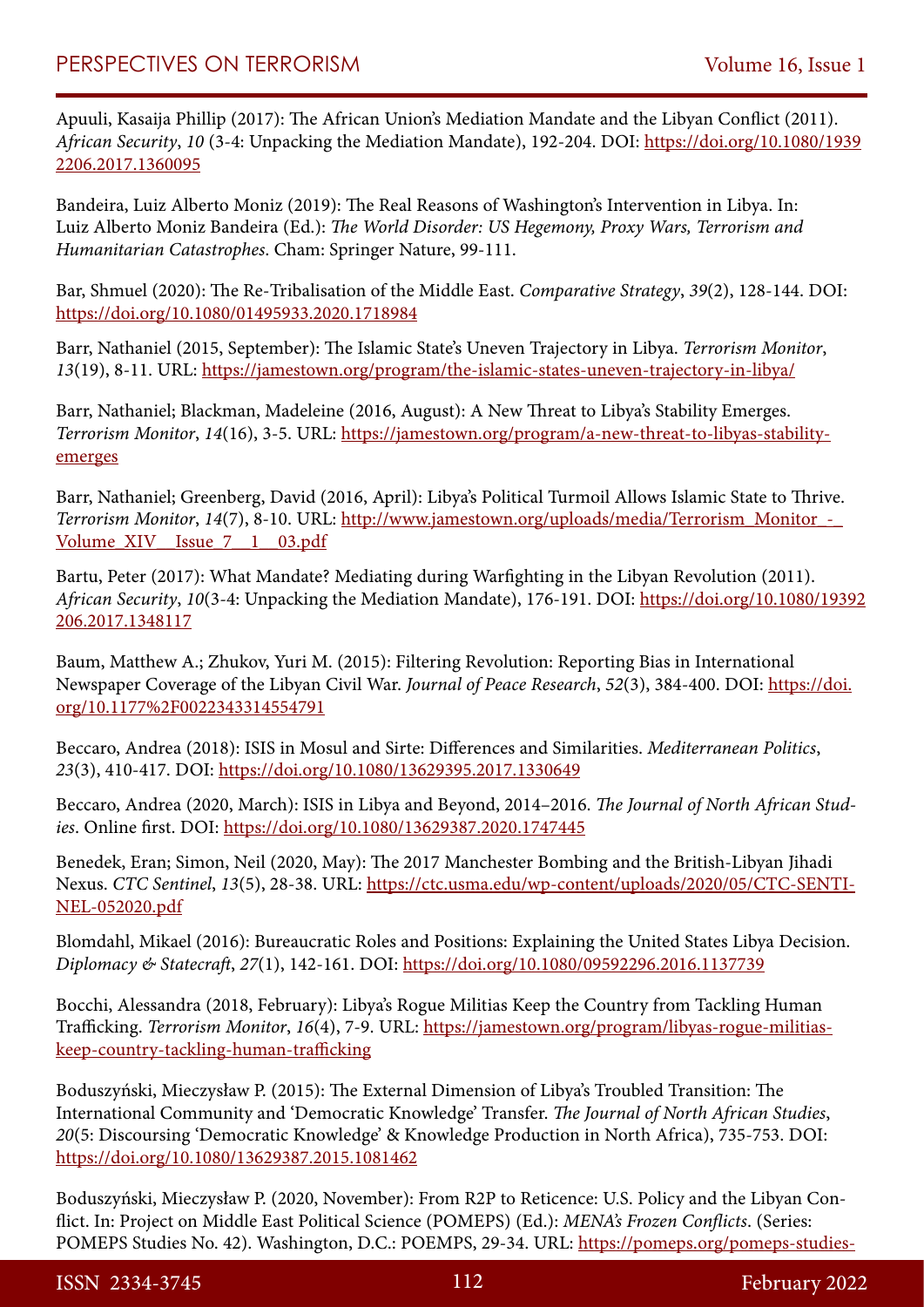#### [42-menas-frozen-conflicts](https://pomeps.org/pomeps-studies-42-menas-frozen-conflicts)

Böller, Florian (2017): Debating War and Peace: US Congress and the Domestic Legitimization of Military Interventions. *Democracy and Security*, *13*(3), 196-219. DOI: [https://doi.org/10.1080/17419166.2017.13263](https://doi.org/10.1080/17419166.2017.1326309) [09](https://doi.org/10.1080/17419166.2017.1326309)

Boukhars, Anouar (2018, January): The Potential Jihadi Windfall from the Militarization of Tunisia's Border Region with Libya. *CTC Sentinel*, *11*(1), 32-36. URL: [https://ctc.usma.edu/app/uploads/2018/01/](https://ctc.usma.edu/app/uploads/2018/01/CTC-Sentinel_Vol11Iss1-1.pdf) [CTC-Sentinel\\_Vol11Iss1-1.pdf](https://ctc.usma.edu/app/uploads/2018/01/CTC-Sentinel_Vol11Iss1-1.pdf)

Brockmeier, Sarah; Stuenkel, Oliver; Tourinho, Marcos (2016): The Impact of the Libya Intervention Debates on Norms of Protection. *Global Society*, *30*(1: Contesting and Shaping the Norms of Protection: The Evolution of a Responsibility to Protect), 113-133. DOI: <https://doi.org/10.1080/13600826.2015.1094029>

Brodie, Neil (2015, September): "Why Is No One Talking About Libya's Cultural Destruction?" *Near Eastern Archaeology*, *78*(3: Special Issue: The Cultural Heritage Crisis in the Middle East), 212-217. DOI: <https://doi.org/10.5615/neareastarch.78.3.0212>

Brown, David (2019): Kosovo and Libya: Lessons Learned for Limited Humanitarianism? *Comparative Strategy*, *38*(5: Twenty Years After Kosovo and Allied Force: Controversies, Implications and Legacy), 467- 482. DOI:<https://doi.org/10.1080/01495933.2019.1653039>

Burweila, Aya; Nomikos, John M. (2019): Libya and the New Axis of Terror: Reshaping the Security Theater in MENA and Europe. *International Journal of Intelligence and CounterIntelligence*, *32*(1), 54-81. DOI:<https://doi.org/10.1080/08850607.2018.1522226>

Byers, Michael (2021): Still Agreeing to Disagree: International Security and Constructive Ambiguity. *Journal on the Use of Force and International Law*, *8*(1), 91-114. DOI: [https://doi.org/10.1080/20531702.2020.1](https://doi.org/10.1080/20531702.2020.1761656) [761656](https://doi.org/10.1080/20531702.2020.1761656)

Carati, Andrea (2017): Responsibility to Protect, NATO and the Problem of Who Should Intervene: Reassessing the Intervention in Libya. *Global Change, Peace & Security*, *29*(3), 293-309. DOI: [https://doi.org/10.](https://doi.org/10.1080/14781158.2017.1384719) [1080/14781158.2017.1384719](https://doi.org/10.1080/14781158.2017.1384719)

Carboni, Andrea; Moody, James (2018): Between the Cracks: Actor Fragmentation and Local Conflict Systems in the Libyan Civil War. *Small Wars & Insurgencies*, *29*(3: Limited Statehood and Its Security Implications for the Fragmentation of Political Order in the Middle East and North Africa), 456-490. DOI: <https://doi.org/10.1080/09592318.2018.1455318>

Carboni, Andrea; Moody, James (2019): Between the Cracks: Actor Fragmentation and Local Conflict Systems in the Libyan Civil War. In: Abel Polese; Ruth Hanau Santini (Eds.): *Rethinking Statehood in the Middle East and North Africa: Security, Sovereignty and New Political Orders*. Abingdon: Routledge, 78-112.

Celso, Anthony N. (2017): Al-Qaeda in the Islamic Maghreb: Libya, Mali, and the Next Jihadist War. In: Anthony N. Celso; Robert Nalbandov (Eds.): *The Crisis of the African State: Globalization, Tribalism, and Jihadism in the Twenty-First Century*. Quantico: Marine Corps University Press, 53-72.

Chivvis, Christopher S. (2012): Libya and the Future of Liberal Intervention. *Survival*, *54*(6), 69-92. DOI: <https://doi.org/10.1080/00396338.2012.749632>

Chivvis, Christopher S. (2016): Countering the Islamic State in Libya. *Survival*, *58*(4), 113-130. DOI: <https://doi.org/10.1080/00396338.2016.1207954>

Christy, Allyson (2020, April): Libya's Rivalries, Risks & COVID-19 - Part One. *Small Wars Journal*, 04/2020. URL: <https://smallwarsjournal.com/jrnl/art/libyas-rivalries-risks-covid-19-part-one>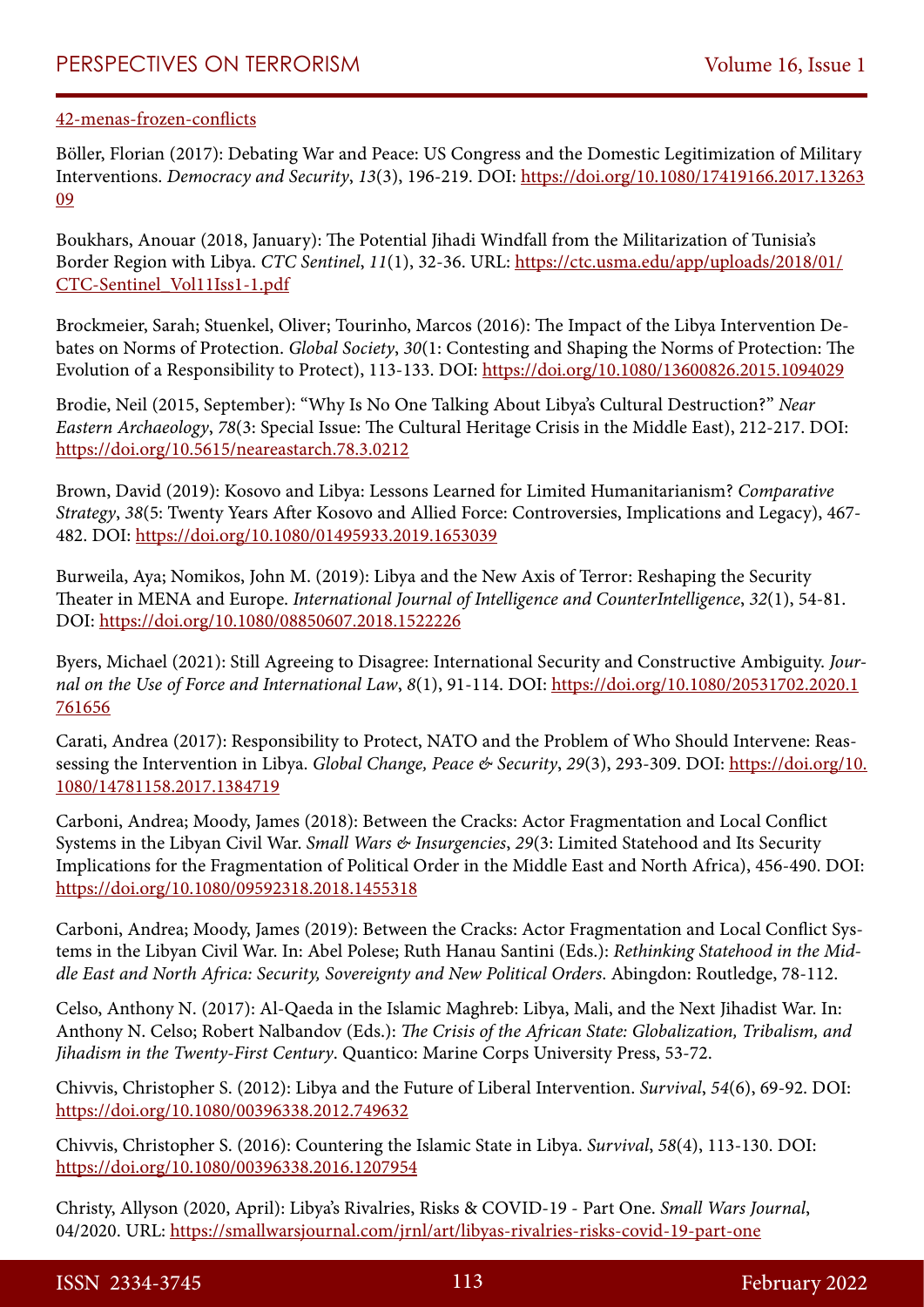Christy, Allyson (2020, April): Libya's Rivalries, Risks & COVID-19 - Part Two. *Small Wars Journal*, 04/2020. URL: <https://smallwarsjournal.com/jrnl/art/libyas-rivalries-risks-covid-19-part-two>

Colley, Thomas (2015): What's in it for Us: Responses to the UK's Strategic Narrative on Intervention in Libya. *The RUSI Journal*, *160*(4), 60-69. DOI: <https://doi.org/10.1080/03071847.2015.1079054>

Costantini, Irene (2020): A Solution in Libya: Elections, Mediation and a Victor's Peace. *Middle East Policy*, *26*(4), 146-156. DOI:<https://doi.org/10.1111/mepo.12463>

Cragin, Kim (2020, August): Tactical Partnerships for Strategic Effects: Recent Experiences of U.S. Forces Working by, with, and through Surrogates in Syria and Libya. *Defence Studies*, *20*(4), 318-335. DOI: <https://doi.org/10.1080/14702436.2020.1807338>

Cristiani, Dario (2015, March): The Ongoing Unrest in Libya and the Hyped Threat Posed by Islamic State. *Terrorism Monitor*, *13*(6), 8-10. URL: https://jamestown.org/program/the-ongoing-unrest-in-libya-andthe-hyped-threat-posed-by-islamic-state/#.VS1AeuT7vtQ

Cristiani, Dario (2016): Algeria's Role in Libya: Seeking Influence Without Interference. *Terrorism Monitor, 14*(23), 7-10. URL: [https://jamestown.org/program/algerias-role-libya-seeking-influence-without](https://jamestown.org/program/algerias-role-libya-seeking-influence-without-interference/)[interference/](https://jamestown.org/program/algerias-role-libya-seeking-influence-without-interference/)

Cristiani, Dario (2016, May): Libya's Economic Crisis: Bringing the Oil Sector Back on Track. *Terrorism Monitor*, *14*(11), 7-10. URL: [https://jamestown.org/wp-content/uploads/2016/05/TM\\_V\\_14\\_I\\_03.pdf](https://jamestown.org/wp-content/uploads/2016/05/TM_V_14_I_03.pdf)

Cristiani, Dario (2017, July): Libya: Gulf Crisis Sparks Posturing Among Militant Leadership. *Militant Leadership Monitor*, *8*(6). URL: [https://jamestown.org/brief/libya-gulf-crisis-sparks-posturing-among](https://jamestown.org/brief/libya-gulf-crisis-sparks-posturing-among-militant-leadership)[militant-leadership](https://jamestown.org/brief/libya-gulf-crisis-sparks-posturing-among-militant-leadership)

Cristiani, Dario (2018, December): The Islamic State in Libya: Operational Revival, Geographic Dispersal, and Changing Paradigms. *Terrorism Monitor*, *16*(23), 8-10. URL: [https://jamestown.org/wp-content/up](https://jamestown.org/wp-content/uploads/2018/12/TM-Dec.-3-2018-Issue.pdf)[loads/2018/12/TM-Dec.-3-2018-Issue.pdf](https://jamestown.org/wp-content/uploads/2018/12/TM-Dec.-3-2018-Issue.pdf)

Cristiani, Dario (2019, April): The Shifting Strategic Context in Libya and the 'Haftar Dilemma'. *Terrorism Monitor*, *17*(7), 7-10. URL: [https://jamestown.org/wp-content/uploads/2019/04/TM-Apr.-6-2019-Issue-1.](https://jamestown.org/wp-content/uploads/2019/04/TM-Apr.-6-2019-Issue-1.pdf) [pdf](https://jamestown.org/wp-content/uploads/2019/04/TM-Apr.-6-2019-Issue-1.pdf)

Cristiani, Dario (2019, August): Remain, Expand, Attract: The Paradigmatic Experience of the Islamic State in Libya. *Terrorism Monitor*, *17*(16), 8-10. URL: [https://jamestown.org/wp-content/uploads/2019/08/](https://jamestown.org/wp-content/uploads/2019/08/TM-August-9-2019-1.pdf) [TM-August-9-2019-1.pdf](https://jamestown.org/wp-content/uploads/2019/08/TM-August-9-2019-1.pdf)

Cristiani, Dario (2020, February): A Piece of a Greater Puzzle: The Libyan Civil War, External Influences and Regional Trends. *Terrorism Monitor*, *18*(3), 8-10. URL: [https://jamestown.org/program/a-piece-of-a](https://jamestown.org/program/a-piece-of-a-greater-puzzle-the-libyan-civil-war-external-influences-and-regional-trends)[greater-puzzle-the-libyan-civil-war-external-influences-and-regional-trends](https://jamestown.org/program/a-piece-of-a-greater-puzzle-the-libyan-civil-war-external-influences-and-regional-trends)

Damaj, Yara M. (2020): Islamic State: Politics by Other Means? *International Journal of Communication*, *14*(2020), 1767-1782. URL:<https://ijoc.org/index.php/ijoc/article/view/9855>

Davidson, Christopher M. (2017, December): Why Was Muammar Qadhafi Really Removed? *Middle East Policy, 24*(4), 91-116. DOI: <https://doi.org/10.1111/mepo.12310>

Davidson, Jason W. (2013): France, Britain and the Intervention in Libya: An Integrated Analysis. *Cambridge Review of International Affairs*, *26*(2), 310-329. DOI: <https://doi.org/10.1080/09557571.2013.784573>

DeVore, Marc R.; Stähli, Armin (2020): Anarchy's Anatomy: Two-Tiered Security Systems and Libya's Civil Wars. *Journal of Strategic Studies*, *43*(3), 392-420. DOI:<https://doi.org/10.1080/01402390.2018.1479256>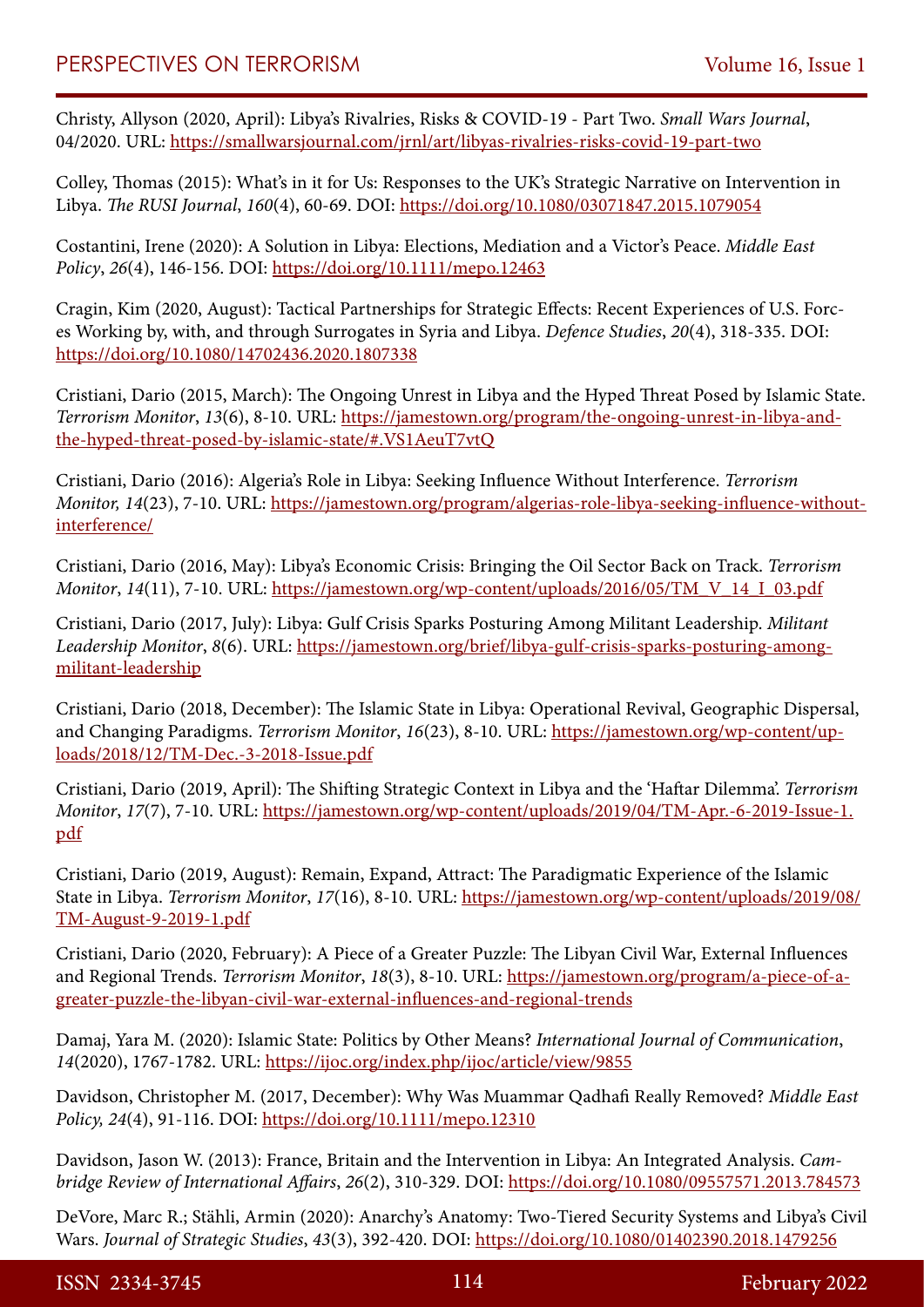## PERSPECTIVES ON TERRORISM Volume 16, Issue 1

Dillon, Leevia; Hayes, Brittany E.; Freilich, Joshua D.; Chermak, Stephen M. (2019): Gender Differences in Worry about a Terrorist Attack: A Cross-National Examination of Individual- and National-Level Factors. *Women & Criminal Justice*, *29*(4-5), 221-241. DOI: <https://doi.org/10.1080/08974454.2018.1528199>

Dotolo, Frederick H. (2015): A Long Small War: Italian Counterrevolutionary Warfare in Libya, 1911 to 1931. *Small Wars & Insurgencies*, *26*(1), 158-180.

Droz-Vincent, Philippe (2018): Competitive Statehood in Libya: Governing Differently a Specific Setting or Deconstructing Its Weak Sovereign State with a Fateful Drift Toward Chaos? *Small Wars & Insurgencies*, *29*(3: Limited Statehood and Its Security Implications for the Fragmentation of Political Order in the Middle East and North Africa), 434-455. DOI: <https://doi.org/10.1080/09592318.2018.1455322>

Dunne, Tim; Gifkins, Jess (2011): Libya and the State of Intervention. *Australian Journal of International Affairs*, *65*(5). 515-529. DOI: <https://doi.org/10.1080/10357718.2011.613148>

Echevarría, Cruz A.; García-Enríquez, Javier (2019): The Economic Consequences of the Libyan Spring: A Synthetic Control Analysis. *Defence and Peace Economics*, *30*(5), 592-608. DOI: [https://doi.org/10.1080/10](https://doi.org/10.1080/10242694.2018.1446241) [242694.2018.1446241](https://doi.org/10.1080/10242694.2018.1446241)

Edelson, Chris; Starr-Deelen, Donna G. (2015): The Law: Libya, Syria, ISIS, and the Case Against the Energetic Executive. *Presidential Studies Quarterly*, *45*(3), 581-601. DOI:<https://doi.org/10.1111/psq.12210>

Eriksson, Mikael (2018): A Fratricidal Libya: Making Sense of a Complex Conflict. In: Paul B. Rich.; Richard Burchill (Eds.): *Jihadist Insurgent Movements*. Abingdon: Routledge, 89-108.

Farag, Mona (2020): Egyptian National Security and the Perils of Egyptian–Libyan Border Management: Military Strength Versus International Assistance. *Contemporary Arab Affairs*, *13* (1), 23-45. DOI: [https://](https://doi.org/10.1525/caa.2020.13.1.23) [doi.org/10.1525/caa.2020.13.1.23](https://doi.org/10.1525/caa.2020.13.1.23)

Fishman, Ben (2015): Could Libya's Decline Have Been Predicted? *Survival*, *57*(5), 199-208. DOI: [https://](https://doi.org/10.1080/00396338.2015.1090142) [doi.org/10.1080/00396338.2015.1090142](https://doi.org/10.1080/00396338.2015.1090142)

Fitzgerald, Mary (2018): What Happened to Political Islam in Libya? In: Karim Mezran; Arturo Varvelli (Eds.): *The Arc of Crisis in the MENA Region: Fragmentation, Decentralization, and Islamist Opposition*. Milan: Ledizioni, 123-134. URL: [https://www.ledizioni.it/stag/wp-content/uploads/2018/12/Arc\\_of\\_Crisis\\_](https://www.ledizioni.it/stag/wp-content/uploads/2018/12/Arc_of_Crisis_DEF_27.09_web.pdf) [DEF\\_27.09\\_web.pdf](https://www.ledizioni.it/stag/wp-content/uploads/2018/12/Arc_of_Crisis_DEF_27.09_web.pdf)

Fjærtoft, Torgeir E. (2020): Envision, Not Argue: Innovating EU Policy After the Failures of Libya and Syria. *European Foreign Affairs Review*, *25*(1). 61-78. URL: [https://dialnet.unirioja.es/servlet/](https://dialnet.unirioja.es/servlet/articulo?codigo=7282561) [articulo?codigo=7282561](https://dialnet.unirioja.es/servlet/articulo?codigo=7282561)

Frisch, Hillel (2021, Summer): Rethinking the "Arab Spring": Winners and Losers. *Middle East Quarterly*, *28*(3), 1-11. URL:<https://www.meforum.org/62397/rethinking-the-arab-spring-winners-and-losers>

Fröhlich, Manuel (2011): Der Fall Libyen und die Norm der Schutzverantwortung. *Zeitschrift für Politikwissenschaft*, *21*(1), 135-151. DOI:<https://doi.org/10.5771/1430-6387-2011-1-135>

Fung, Courtney J. (2016): Global South Solidarity? China, Regional Organisations and Intervention in the Libyan and Syrian Civil Wars. *Third World Quarterly*, *37*(1), 33-50. DOI: [https://doi.org/10.1080/01436597](https://doi.org/10.1080/01436597.2015.1078230) [.2015.1078230](https://doi.org/10.1080/01436597.2015.1078230)

Gaub, Florence (2019): Like Father Like Son: Libyan Civil-Military Relations Before and After 2011. *Mediterranean Politics*, *24*(2), 181-195. DOI: <https://doi.org/10.1080/13629395.2017.1385166>

Gelot, Linnéa; Welz, Martin (2018): Pragmatic Eclecticism, Neoclassical Realism and Post-Structuralism: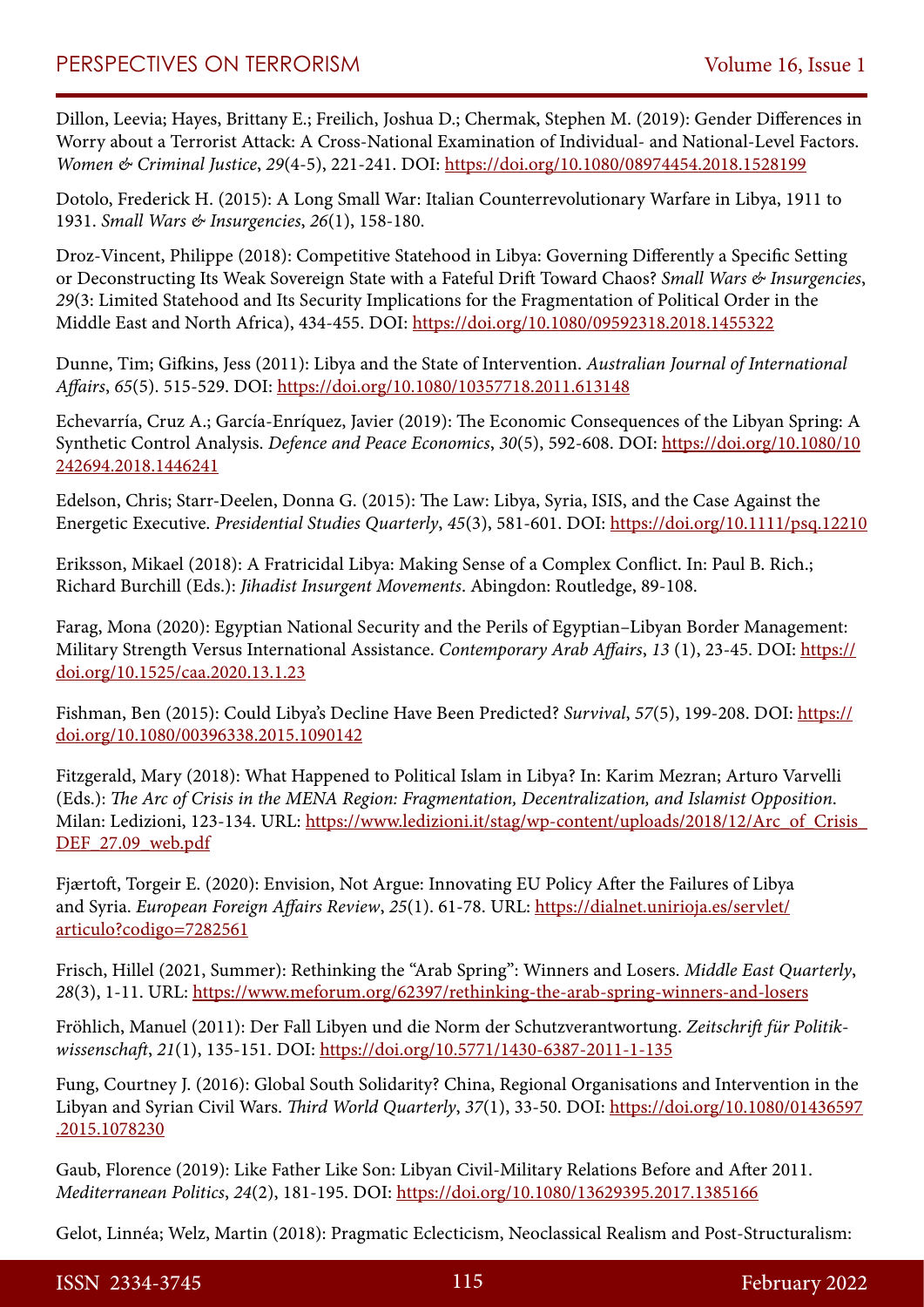Reconsidering the African Response to the Libyan Crisis of 2011. *Third World Quarterly*, *39*(12: Rising Powers in International Conflict Management: Converging and Contesting Approaches), 2334-2353. DOI: <https://doi.org/10.1080/01436597.2018.1552078>

Gifkins, Jess (2015): R2P in the UN Security Council: Darfur, Libya and Beyond. *Cooperation and Conflict*, *51*(2), 148-165. DOI: <https://doi.org/10.1177/0010836715613365>

Gråtrud, Henrik; Skretting, Vidar Benjamin (2017, February): Ansar al-Sharia in Libya: An Enduring Threat. *Perspectives on Terrorism*, *11*(1), 40-53. URL: [https://www.universiteitleiden.nl/binaries/content/](https://www.universiteitleiden.nl/binaries/content/assets/customsites/perspectives-on-terrorism/2017/issue-1/0520171-ansar-al-sharia-in-libya-an-enduring-threat-by-henrik-gratrud-and-vidar-benjamin-skretting.pdf) [assets/customsites/perspectives-on-terrorism/2017/issue-1/0520171-ansar-al-sharia-in-libya-an-enduring](https://www.universiteitleiden.nl/binaries/content/assets/customsites/perspectives-on-terrorism/2017/issue-1/0520171-ansar-al-sharia-in-libya-an-enduring-threat-by-henrik-gratrud-and-vidar-benjamin-skretting.pdf)[threat-by-henrik-gratrud-and-vidar-benjamin-skretting.pdf](https://www.universiteitleiden.nl/binaries/content/assets/customsites/perspectives-on-terrorism/2017/issue-1/0520171-ansar-al-sharia-in-libya-an-enduring-threat-by-henrik-gratrud-and-vidar-benjamin-skretting.pdf)

Greenwood, Maja Touzari (2019, August): When Foreign Fighters Come Home: The Story of Six Danish Returnees. *Perspectives on Terrorism*, *13*(4), 27-38. URL: [https://www.universiteitleiden.nl/binaries/con](https://www.universiteitleiden.nl/binaries/content/assets/customsites/perspectives-on-terrorism/2019/issue-4/greenwood.pdf)[tent/assets/customsites/perspectives-on-terrorism/2019/issue-4/greenwood.pdf](https://www.universiteitleiden.nl/binaries/content/assets/customsites/perspectives-on-terrorism/2019/issue-4/greenwood.pdf)

Gromes, Thorsten; Dembinski, Matthias (2019): Practices and Outcomes of Humanitarian Military Interventions: A New Data Set. *International Interactions*, *45*(6), 1032-1048. DOI: [https://doi.org/10.1080/0](https://doi.org/10.1080/03050629.2019.1638374) [3050629.2019.1638374](https://doi.org/10.1080/03050629.2019.1638374)

Haesebrouck, Tim (2016): NATO Burden Sharing in Libya: A Fuzzy Set Qualitative Comparative Analysis. *Journal of Conflict Resolution*, *61*(10), 2235-2261. DOI:<https://doi.org/10.1177%2F0022002715626248>

Hamad, Mahmoud (2020, May/June): A Law of Diminishing Returns: Transitional Justice in Post-Revolutionary Libya. *AlMuntaqa*, *3*(1), 23-37. DOI:<https://doi.org/10.31430/almuntaqa.3.1.0023>

Heng, Yee-Kuang (2018): The Continuing Resonance of the War as Risk Management Perspective for Understanding Military Interventions. *Contemporary Security Policy*, *39*(4), 544-558. DOI: [https://doi.org/10.](https://doi.org/10.1080/13523260.2018.1494670) [1080/13523260.2018.1494670](https://doi.org/10.1080/13523260.2018.1494670)

Henke, Marina E. (2020): A Tale of Three French Interventions: Intervention Entrepreneurs and Institutional Intervention Choices. *Journal of Strategic Studies*, *43*(4: French Military Operations in Africa: Reluctant Multilateralism), 583-606. DOI:<https://doi.org/10.1080/01402390.2020.1733988>

Heo, Angie (2020): Sectarianism and Terrorism: The Libya Beheadings and ISIS Violence Against Egypt's Copts. In: Stephan Stetter; Mitra Moussa Nabo (Eds.): *Middle East Christianity: Local Practices, World Societal Entanglements*. (Series: The Modern Muslim World). Cham: Palgrave Pivot, 113-124. DOI: [https://](https://doi.org/10.1007/978-3-030-37011-4_6) [doi.org/10.1007/978-3-030-37011-4\\_6](https://doi.org/10.1007/978-3-030-37011-4_6)

Heras, Nicholas A. (2017, April): A Look at the Commander of the Zintan Military Council: Who is Osama al-Juwaili? *Militant Leadership Monitor*, *8*(3). URL: [https://jamestown.org/brief/look-commander](https://jamestown.org/brief/look-commander-zintan-military-council-osama-al-juwaili/)[zintan-military-council-osama-al-juwaili/](https://jamestown.org/brief/look-commander-zintan-military-council-osama-al-juwaili/)

Hillebrecht, Courtney (2016): The Deterrent Effects of the International Criminal Court: Evidence from Libya. *International Interactions*, *42*(4: Formal Commitments and States' Interests: Compliance in International Relations), 616-643. DOI: <https://doi.org/10.1080/03050629.2016.1185713>

Hodges, Robert (2016, July): Now is the Time to Stop the Spread of the Islamic State in Libya. *Small Wars Journal*, 07/2016. URL: [http://smallwarsjournal.com/jrnl/art/now-is-the-time-to-stop-the-spread-of-the](http://smallwarsjournal.com/jrnl/art/now-is-the-time-to-stop-the-spread-of-the-islamic-state-in-libya)[islamic-state-in-libya](http://smallwarsjournal.com/jrnl/art/now-is-the-time-to-stop-the-spread-of-the-islamic-state-in-libya)

Hodzi, Obert (2019): Libya. In: Obert Hodzi (Ed.): *The End of China's Non-Intervention Policy in Africa*. Cham: Palgrave Macmillan, 101-140.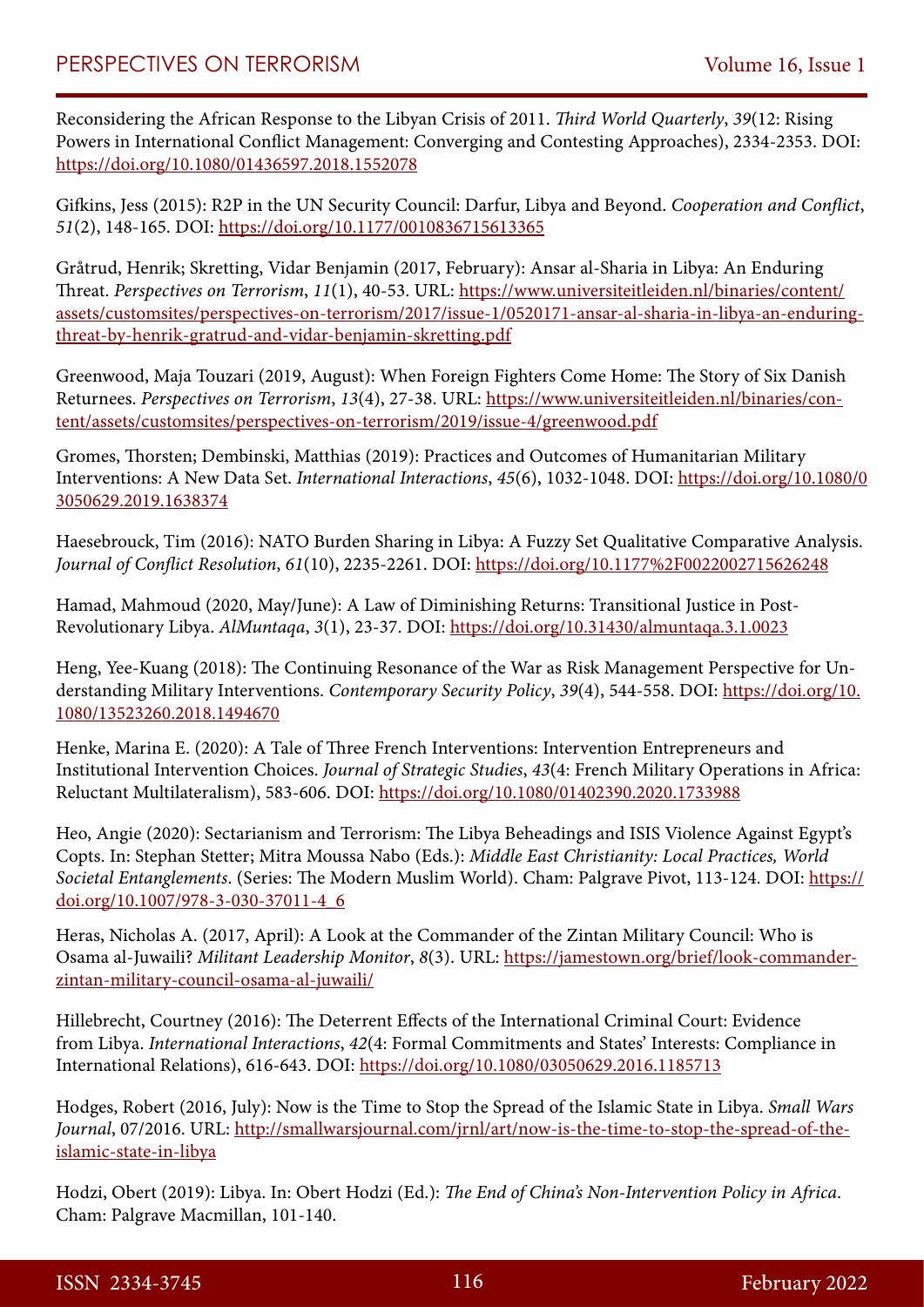Horton, Michael (2020, September): Will Egypt Send Troops to Libya? *Terrorism Monitor*, *18*(17), 7-9. URL: <https://jamestown.org/program/will-egypt-send-troops-to-libya/>

Human Security Collective (HSC) (2018, November): Community-Based Preventive and Remedial Measures to Prevent Violent Extremism: A Human Security Approach to Help Transform Conflicts, Improve Social Cohesion and Improve Local Security. *International Annals of Criminology*, *56*(1-2), 198-219. DOI: <https://doi.org/10.1017/cri.2018.10>

Hüsken, Thomas (2017, July): The Practice and Culture of Smuggling in the Borderland of Egypt and Libya. *International Affairs*, *93*(4), 897-915. DOI: <https://doi.org/10.1093/ia/iix121>

Hüsken, Thomas; Klute, Georg (2015): Political Orders in the Making: Emerging Forms of Political Organization from Libya to Northern Mali. *African Security*, *8*(4: Rethinking Challenges to State Sovereignty in Mali and Northwest Africa), 320-337. DOI: <https://doi.org/10.1080/19392206.2015.1100502>

Issaev, Leonid; Zakharov, Andrey (2020, April): Decentralization in Libya After the Arab Spring. *Middle East Policy*, *27*(1), 56-70. DOI:<https://doi.org/10.1111/mepo.12474>

Jaeger, Larissa (2017): Islamic State in Libya. In: Caroline Varin; Dauda Abubakar (Eds.): *Violent Non-State Actors in Africa: Terrorists, Rebels and Warlords*. Cham: Palgrave Macmillan, 75-106.

Jebnoun, Noureddine (2015): Beyond the Mayhem: Debating Key Dilemmas in Libya's Statebuilding. *The Journal of North African Studies*, *20*(5: Discoursing 'Democratic Knowledge' & Knowledge Production in North Africa), 832-864. DOI: <https://doi.org/10.1080/13629387.2015.1068697>

Joffé, George (2018): The Trojan Horse: The Madkhali Movement in North Africa. *The Journal of North African Studies, 23*(5: Gender and Transnational Histories of Libya), 739-744. DOI: [https://doi.org/10.1080](https://doi.org/10.1080/13629387.2019.1539696) [/13629387.2019.1539696](https://doi.org/10.1080/13629387.2019.1539696)

Joffé, George (2020): Where does Libya Go Now? *The Journal of North African Studies*, *25*(1), 1-7. DOI: <https://doi.org/10.1080/13629387.2020.1689806>

Kamel, Amir M. (2016): Trade and Peace: The EU and Gaddafi's Final Decade. *International Affairs*, *92*(3), 683-702. DOI:<https://doi.org/10.1111/1468-2346.12602>

Kamrava, Mehran (2018): Multipolarity and Instability in the Middle East. *Orbis*, *62*(4), 598-616. DOI: <https://doi.org/10.1016/j.orbis.2018.08.003>

Kane, Susan (2015, September): Archaeology and Cultural Heritage in Post-Revolution Libya. *Near Eastern Archaeology*, *78*(3: Special Issue: The Cultural Heritage Crisis in the Middle East), 204-211. DOI: <https://doi.org/10.5615/neareastarch.78.3.0204>

Koenig, Nicole (2017): Libya and Syria: Inserting the European Neighbourhood Policy in the European Union's Crisis Response Cycle. *European Foreign Affairs Review*, *22*(1), 19-38. URL: [http://www.](http://www.kluwerlawonline.com/abstract.php?area=Journals&id=EERR2017002) [kluwerlawonline.com/abstract.php?area=Journals&id=EERR2017002](http://www.kluwerlawonline.com/abstract.php?area=Journals&id=EERR2017002)

Lacher, Wolfram (2016): Libya's Local Elites and the Politics of Alliance Building. *Mediterranean Politics*, *21*(1: Dynamics of Transformation, Elite Change and New Social Mobilization in the Arab World), 64-85. DOI:<https://doi.org/10.1080/13629395.2015.1081451>

Lacher, Wolfram (2017): Was Libya's Collapse Predictable? *Survival*, *59*(2), 139-152. DOI: [https://doi.org/1](https://doi.org/10.1080/00396338.2017.1302194) [0.1080/00396338.2017.1302194](https://doi.org/10.1080/00396338.2017.1302194)

Lamont, Christopher K. (2016): Contested Governance: Understanding Justice Interventions in Post-

ISSN 2334-3745 117 February 2022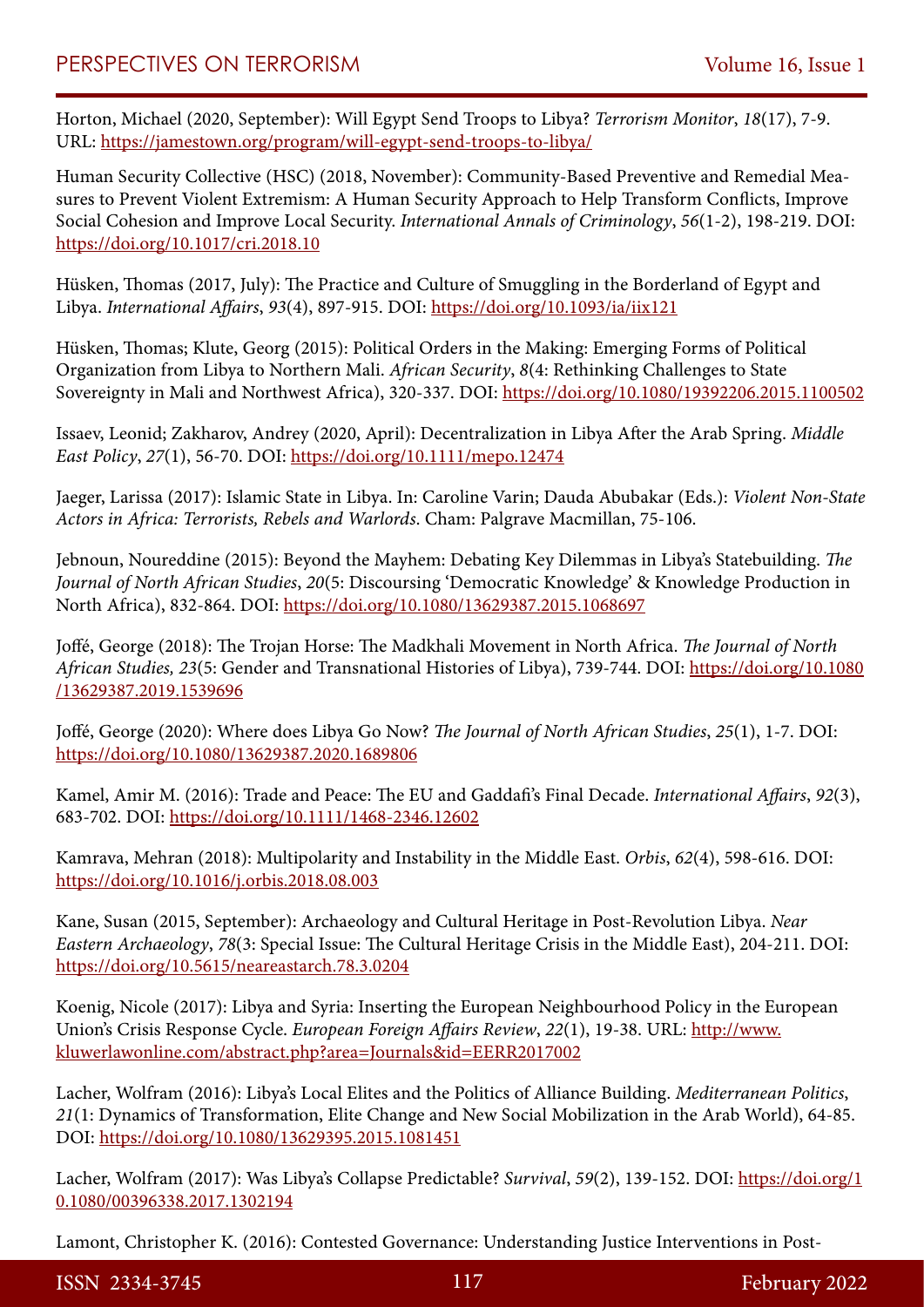Qadhafi Libya. *Journal of Intervention and Statebuilding*, *10*(3: Mapping the Nexus Between Transitional Justice and Peacebuilding), 382-399. DOI:<https://doi.org/10.1080/17502977.2016.1199479>

Lia, Brynjar (2015, August): Understanding Jihadi Proto-States. *Perspectives on Terrorism*, *9*(4), 31-41. URL: [https://www.universiteitleiden.nl/binaries/content/assets/customsites/perspectives-on-terror](https://www.universiteitleiden.nl/binaries/content/assets/customsites/perspectives-on-terrorism/2015/volume-4/4-understanding-jihadi-proto-states-by-brynjar-lia.pdf)[ism/2015/volume-4/4-understanding-jihadi-proto-states-by-brynjar-lia.pdf](https://www.universiteitleiden.nl/binaries/content/assets/customsites/perspectives-on-terrorism/2015/volume-4/4-understanding-jihadi-proto-states-by-brynjar-lia.pdf)

Lombezzi, Letizia (2018): Echoes of Populism and Terrorism in Libya's Online News Reporting. *CyberOrient*, *12*(1). URL:<http://www.cyberorient.net/article.do?articleId=9912>

Lounnas, Djallil (2020): The Libyan Crisis: A Case of Failed Collective Security. *Middle East Policy*, *27*(2), 34-52. DOI: <https://doi.org/10.1111/mepo.12493>

Lynch, Marc (2016): Failed States and Ungoverned Spaces. *The ANNALS of the American Academy of Political and Social Science*, *668*(1), 24-35. DOI: <https://doi.org/10.1177/0002716216666028>

Makdisi, Karim (2017): Intervention and the Arab Uprisings from Transformation to Maintenance of Regional Order. In: Rasmus Alenius Boserup; Waleed Hazbun; Karim Makdisi; Helle Malmvig (Eds.): *New Conflict Dynamics: Between Regional Autonomy and Intervention in the Middle East and North Africa*. (Series: Defence and Security Studies). Copenhagen/Beirut: Danish Institute for International Studies (DIIS)/ American University of Beirut, 93-109. URL: [http://pure.diis.dk/ws/files/841797/2017\\_DIIS\\_New\\_Con](http://pure.diis.dk/ws/files/841797/2017_DIIS_New_Conflict_Dynamics_in_the_Middle_East_and_North_Africa_web.pdf)flict Dynamics in the Middle East and North Africa web.pdf

Malito, Debora Valentina (2017): The Responsibility to Protect What in Libya? *Peace Review: A Journal of Social Justice, 29*(3), 289-298. DOI:<https://doi.org/10.1080/10402659.2017.1344528>

Malito, Debora Valentina (2019): Morality as a Catalyst for Violence: Responsibility to Protect and Regime Change in Libya. *Politikon*, *46*(1), 104-121. DOI: <https://doi.org/10.1080/02589346.2019.1572296>

Marsh, Nicholas (2017, May): Brothers Came Back with Weapons: The Effects of Arms Proliferation from Libya. *PRISM*, 6(4), 78-97. URL: [http://cco.ndu.edu/Portals/96/Documents/prism/prism\\_6-4/PRISM%20](http://cco.ndu.edu/Portals/96/Documents/prism/prism_6-4/PRISM%206.4%20Book.pdf?ver=2017-05-12-141931-440) [6.4%20Book.pdf?ver=2017-05-12-141931-440](http://cco.ndu.edu/Portals/96/Documents/prism/prism_6-4/PRISM%206.4%20Book.pdf?ver=2017-05-12-141931-440)

Mather, Yassamine (2014): The Arab Spring and its Unexpected Consequences. *Critique: Journal of Socialist Theory*, *42*(1), 73-86. DOI: <https://doi.org/10.1080/03017605.2014.909977>

Matisek, Jahara W. (2017, April): Dealing with the Arab Spring From the Combined Air Operations Center. *Small Wars Journal*, 04/2017. URL: [http://smallwarsjournal.com/jrnl/art/dealing-with-the-arab](http://smallwarsjournal.com/jrnl/art/dealing-with-the-arab-spring-from-the-combined-air-operations-center-0)[spring-from-the-combined-air-operations-center-0](http://smallwarsjournal.com/jrnl/art/dealing-with-the-arab-spring-from-the-combined-air-operations-center-0)

Mattes, Hanspeter (2016): Libya Since 2011: Political Transformation and Violence. *Middle East Policy, 23*(2), 59-75. DOI:<https://doi.org/10.1111/mepo.12195>

McGregor, Andrew (2016, May): The Strategic Topography of Southern Libya. *CTC Sentinel*, *9*(5), 21-26. URL: <https://www.ctc.usma.edu/posts/the-strategic-topography-of-southern-libya>

McGregor, Andrew (2017, July): Qatar's Role in the Libyan Conflict: Who's on the Lists of Terrorists and Why. *Terrorism Monitor*, *15*(14), 8-13.URL: [https://jamestown.org/wp-content/uploads/2017/07/](https://jamestown.org/wp-content/uploads/2017/07/Terrorism-Monitor-July-14-2017.pdf) [Terrorism-Monitor-July-14-2017.pdf](https://jamestown.org/wp-content/uploads/2017/07/Terrorism-Monitor-July-14-2017.pdf)

McGregor, Andrew (2017, June): Libya's Military Wild Card: The Benghazi Defense Brigades and the Massacre at Brak al-Shatti. *Terrorism Monitor*, *15*(11), 7-13. URL: [https://jamestown.org/program/libyas](https://jamestown.org/program/libyas-military-wild-card-benghazi-defense-brigades-massacre-brak-al-shatti/)[military-wild-card-benghazi-defense-brigades-massacre-brak-al-shatti/](https://jamestown.org/program/libyas-military-wild-card-benghazi-defense-brigades-massacre-brak-al-shatti/)

McGregor, Andrew (2017, November): Europe's True Southern Frontier: The General, the Jihadis, and the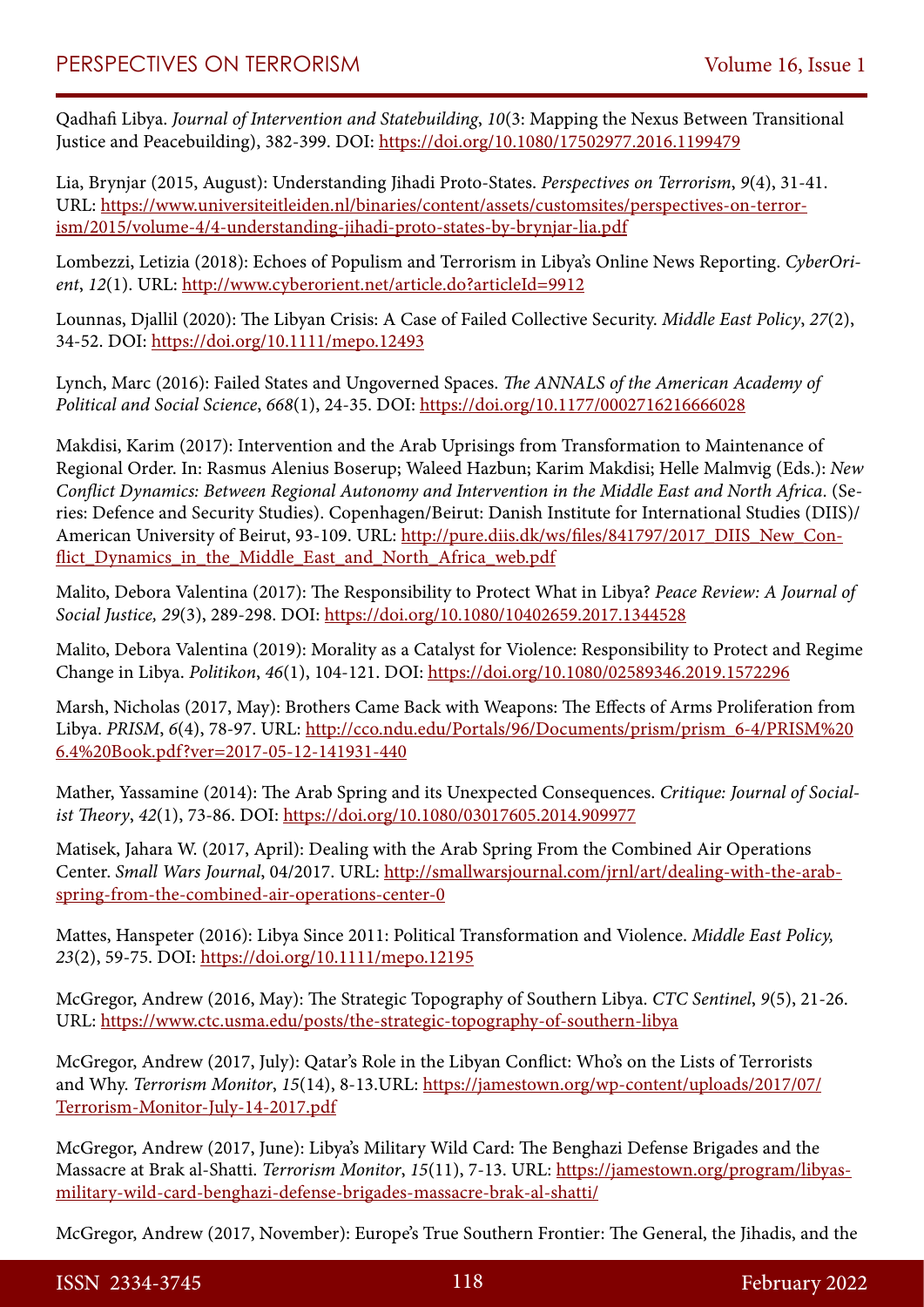High-Stakes Contest for Libya's Fezzan Region. *CTC Sentinel*, *10*(10), 19-26. URL: [https://ctc.usma.edu/](https://ctc.usma.edu/wp-content/uploads/2017/11/CTC-Sentinel_Vol10Iss10-20.pdf) [wp-content/uploads/2017/11/CTC-Sentinel\\_Vol10Iss10-20.pdf](https://ctc.usma.edu/wp-content/uploads/2017/11/CTC-Sentinel_Vol10Iss10-20.pdf)

McGregor, Andrew (2018, April): Salafists, Mercenaries and Body Snatchers: The War for Libya's South. *Terrorism Monitor*, *16*(7), 8-11. URL: [https://jamestown.org/program/salafists-mercenaries-and-body](https://jamestown.org/program/salafists-mercenaries-and-body-snatchers-the-war-for-libyas-south)[snatchers-the-war-for-libyas-south](https://jamestown.org/program/salafists-mercenaries-and-body-snatchers-the-war-for-libyas-south)

McGregor, Andrew (2018, June): 'We Don't Need Derna Anymore': What the Battle for Derna Means for Libya's Future. *Terrorism Monitor*, *16*(13), 8-12. URL: [https://jamestown.org/program/we-dont-need](https://jamestown.org/program/we-dont-need-derna-anymore-what-the-battle-for-derna-means-for-libyas-future)[derna-anymore-what-the-battle-for-derna-means-for-libyas-future](https://jamestown.org/program/we-dont-need-derna-anymore-what-the-battle-for-derna-means-for-libyas-future)

McHugh, Kelly A. (2021): No More Iraqs: Analysing Use of Force Decisions During the Obama Administration. *Global Change, Peace & Security*, *33*(1), 1-21. DOI:<https://doi.org/10.1080/14781158.2021.1867526>

McQuinn, Brian (2016): DDR and the Internal Organization of Non-State Armed Groups. *Stability*, *5*(1), Article 2. DOI:<https://doi.org/10.5334/sta.412>

Mello, Patrick A. (2017): Curbing the Royal Prerogative to Use Military Force: The British House of Commons and the Conflicts in Libya and Syria. *West European Politics*, *40*(1: Challenging Executive Dominance: Legislatures and Foreign Affairs), 80-100. DOI: [https://doi.org/10.1080/01402382.2016.12404](https://doi.org/10.1080/01402382.2016.1240410) [10](https://doi.org/10.1080/01402382.2016.1240410)

Mezran, Karim (2016): Conspiracism in and Around Libya. *The International Spectator*, *51*(2: Special Issue on the Responsibility to Protect), 113-118. DOI: <https://doi.org/10.1080/03932729.2016.1160685>

Mezran, Karim; Neale, Erin A. (2018): Decentralization: The Last Resort for Libya? In: Karim Mezran; Arturo Varvelli (Eds.): *The Arc of Crisis in the MENA Region: Fragmentation, Decentralization, and Islamist Opposition*. (ISPI/Atlantic Council Report). Milan: Ledizioni, 49-60. URL: [https://www.ledizioni.it/stag/](https://www.ledizioni.it/stag/wp-content/uploads/2018/12/Arc_of_Crisis_DEF_27.09_web.pdf) [wp-content/uploads/2018/12/Arc\\_of\\_Crisis\\_DEF\\_27.09\\_web.pdf](https://www.ledizioni.it/stag/wp-content/uploads/2018/12/Arc_of_Crisis_DEF_27.09_web.pdf)

Moldjord, Christian; Fredriksen, Paal Kristian; Browning, Larry D. (2021, January): Fear and Pride Among Fighter Pilots: Combat Emotions during a Bombing Campaign. *Armed Forces & Society*, online first. DOI: <https://doi.org/10.1177%2F0095327X20986925>

Møller, Bjørn (2017): India and the Responsibility to Protect. *Third World Quarterly*, *38*(8), 1921-1934. DOI:<https://doi.org/10.1080/01436597.2017.1282312>

Mucha, Witold (2014): The State's Muscles: Radicalization and De-Radicalization of Violence in Egypt, Libya and Syria. *Journal Exit-Deutschland*, *2*(2014), 104-138.

Mühlberger, Wolfgang (2016): Egypt's Foreign and Security Policy in Post-R2P Libya. *The International Spectator*, *51*(2: Special Issue on the Responsibility to Protect), 99-112. DOI: [https://doi.org/10.1080/03932](https://doi.org/10.1080/03932729.2016.1172864) [729.2016.1172864](https://doi.org/10.1080/03932729.2016.1172864)

Nahlawi, Yasmine (2018): The Legality of NATO's Pursuit of Regime Change in Libya. *Journal on the Use of Force and International Law*, *5*(2), 295-323. DOI: <https://doi.org/10.1080/20531702.2018.1524209>

Nesic, Aleksandra; Showaia, Kamal (2016, April): History of Regionalism and Tribalism in the Current Political Struggle for Libya: Key Reflections and Recommendations. *Small Wars Journal*, 04/2016. URL: [http://smallwarsjournal.com/jrnl/art/history-of-regionalism-and-tribalism-in-the-current-political](http://smallwarsjournal.com/jrnl/art/history-of-regionalism-and-tribalism-in-the-current-political-struggle-for-libya-key-reflec)[struggle-for-libya-key-reflec](http://smallwarsjournal.com/jrnl/art/history-of-regionalism-and-tribalism-in-the-current-political-struggle-for-libya-key-reflec)

Nimmo, Ben (2016, Spring): Lessons from the Air Campaigns over Libya, Syria, and Yemen. *Parameters*, *46*(1), Article 10. URL: <https://press.armywarcollege.edu/parameters/vol46/iss1/10/>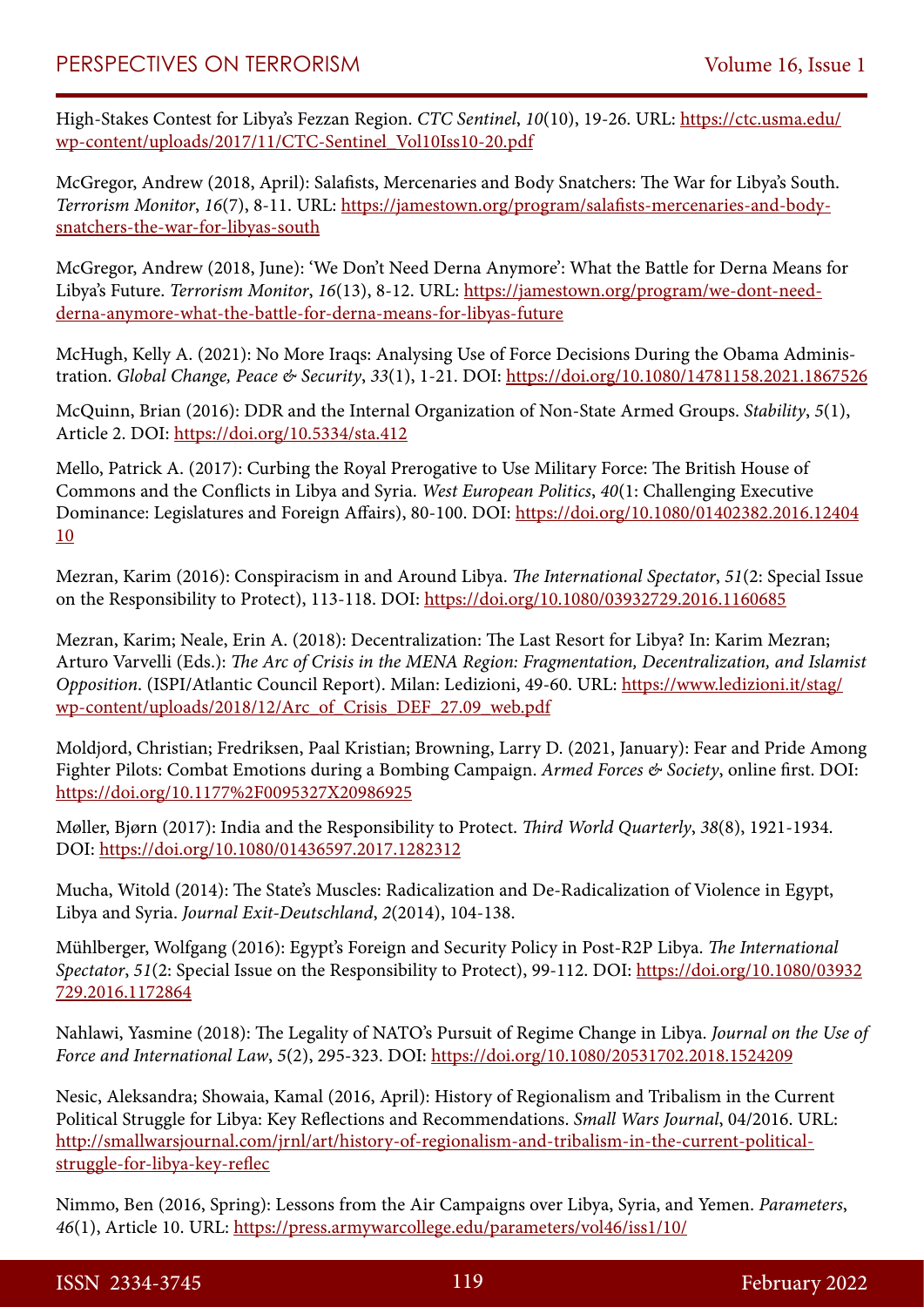Nygård, Håvard Mokleiv (2015): The Role of International Organizations in Regime Transitions: How IGOs Can Tie a Dictator's Hands. *Conflict Management and Peace Science*, *34*(4), 406-430. DOI: [https://](https://doi.org/10.1177/0738894215599554) [doi.org/10.1177/0738894215599554](https://doi.org/10.1177/0738894215599554)

Ogbogu, Jennifer (2015, August): Impact of Middle East Terrorism on North Africa. *Counter Terrorist Trends and Analysis*, *7*(7), 11-17. URL: [https://www.rsis.edu.sg/wp-content/uploads/2014/07/CTTA-](https://www.rsis.edu.sg/wp-content/uploads/2014/07/CTTA-August-2015.pdf)[August-2015.pdf](https://www.rsis.edu.sg/wp-content/uploads/2014/07/CTTA-August-2015.pdf)

Pack, Jason (2019, September): *It's the Economy Stupid: How Libya's Civil War Is Rooted in its Economic Structures*. (IAI Paper). URL: [https://www.iai.it/en/pubblicazioni/its-economy-stupid-how-libyas-civil](https://www.iai.it/en/pubblicazioni/its-economy-stupid-how-libyas-civil-war-rooted-its-economic-structures)[war-rooted-its-economic-structures](https://www.iai.it/en/pubblicazioni/its-economy-stupid-how-libyas-civil-war-rooted-its-economic-structures)

Pargeter, Alison (2015): Libya: The Dynamics of the 2011 Revolution. In: Kjetil Selvik; Bjørn Olav Utvik (Eds.): *Oil States in the New Middle East: Uprisings and Stability*. (Series: Routledge Studies in Middle Eastern Democratization and Government). Abingdon: Routledge, 170-187.

Pargeter, Alison (2021): Libya's Islamists: A Fragmented Landscape. *Current Trends in Islamist Ideology*, *29*, 5-22. URL:<https://www.hudson.org/research/17073-libya-s-islamists-a-fragmented-landscape>

Paris, Roland (2014): The 'Responsibility to Protect' and the Structural Problems of Preventive Humanitarian Intervention. *International Peacekeeping*, *21*(5), 569-603. DOI: [https://doi.org/10.1080/13533312.2014.](https://doi.org/10.1080/13533312.2014.963322) [963322](https://doi.org/10.1080/13533312.2014.963322)

Park, Jiyoun (2017): Why Targets of Economic Sanctions React Differently: Reference Point Effects on North Korea and Libya. *International Journal of Conflict and Violence*, *11*(2017), Article a569. DOI: [https://](https://doi.org/10.4119/ijcv-3085) [doi.org/10.4119/ijcv-3085](https://doi.org/10.4119/ijcv-3085)

Pashakhanlou, Arash Heydarian (2017): Decapitation in Libya: Winning the Conflict and Losing the Peace. *The Washington Quarterly*, *40*(4), 135-149. DOI:<https://doi.org/10.1080/0163660X.2017.1406712>

Pashakhanlou, Arash Heydarian (2018): Air Power in Humanitarian Intervention: Kosovo and Libya in Comparative Perspective. *Defence Studies*, *18*(1), 39-57. DOI: [https://doi.org/10.1080/14702436.2017.1420](https://doi.org/10.1080/14702436.2017.1420420) [420](https://doi.org/10.1080/14702436.2017.1420420)

Pattison, James (2017, April): Perilous Noninterventions? The Counterfactual Assessment of Libya and the Need to be a Responsible Power. *Global Responsibility to Protect, 9*(2), 219-228. DOI: [https://doi.](https://doi.org/10.1163/1875984X-00902007) [org/10.1163/1875984X-00902007](https://doi.org/10.1163/1875984X-00902007)

Peil, Florian (2015): Der Islamische Staat in Nordafrika: Expansion zwischen Wunsch und Wirklichkeit. In: Janusz Biene; Martin Schmetz (Eds.): *Kalifat des Terrors: Interdisziplinäre Perspektiven auf den Islamischen Staat*. Frankfurt: Sicherheitspolitik-Blog, 43-48. URL: [https://www.sicherheitspolitik-blog.de/](https://www.sicherheitspolitik-blog.de/files/2015/07/Kalifat-des-Terrors.pdf) [files/2015/07/Kalifat-des-Terrors.pdf](https://www.sicherheitspolitik-blog.de/files/2015/07/Kalifat-des-Terrors.pdf)

Perkins, Brian M. (2019, April): Continued Fighting Between Islamic State and AQAP Complicates Security in al-Bayda. *Terrorism Monitor*, *17*(7), 5-6. URL: [https://jamestown.org/wp-content/uploads/2019/04/](https://jamestown.org/wp-content/uploads/2019/04/TM-Apr.-6-2019-Issue-1.pdf) [TM-Apr.-6-2019-Issue-1.pdf](https://jamestown.org/wp-content/uploads/2019/04/TM-Apr.-6-2019-Issue-1.pdf)

Perkins, Brian M. (2020, July): Libyan War Upsets Fragile Tunisian Government. *Terrorism Monitor*, *18*(14), 5-6. URL:<https://jamestown.org/program/libyan-war-upsets-fragile-tunisian-government>

Pilch, Allan; Plaw, Avery (2018, January): Can Airstrikes Alone Tackle Islamic State in Libya? *Terrorism Monitor*, *16*(2), 6-8. URL: [https://jamestown.org/wp-content/uploads/2018/01/Terrorism-Monitor-Janu](https://jamestown.org/wp-content/uploads/2018/01/Terrorism-Monitor-January-26-2018.pdf)[ary-26-2018.pdf](https://jamestown.org/wp-content/uploads/2018/01/Terrorism-Monitor-January-26-2018.pdf)

Pizzolo, Paolo (2020, October): The Greed Versus Grievance Theory and the 2011 Libyan Civil War: Why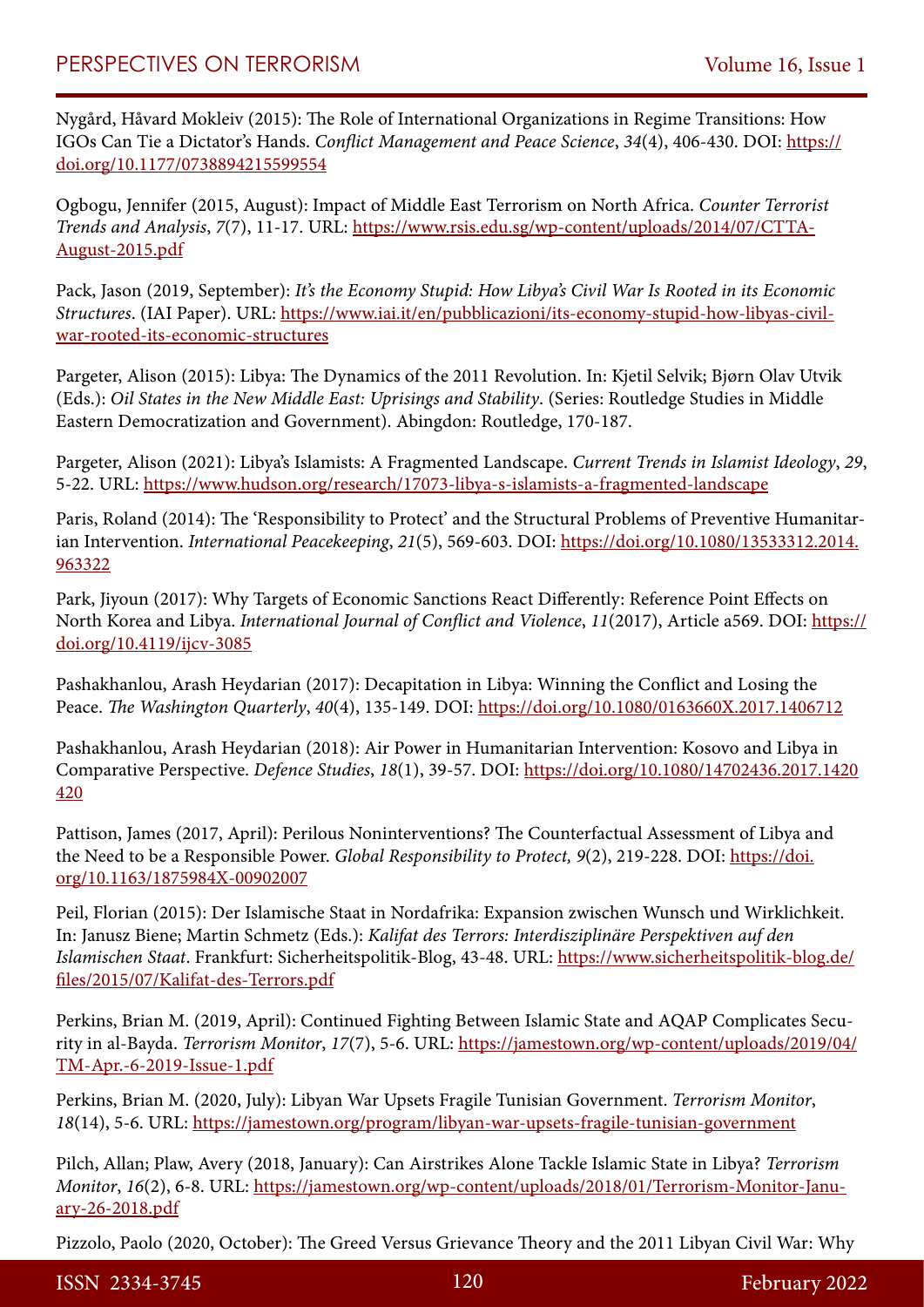Grievance Offers a Wider Perspective for Understanding the Conflict Outbreak. *Small Wars Journal*, 10/2020. URL: [https://smallwarsjournal.com/jrnl/art/greed-versus-grievance-theory-and-2011-libyan-civ](https://smallwarsjournal.com/jrnl/art/greed-versus-grievance-theory-and-2011-libyan-civil-war-why-grievance-offers-wider)[il-war-why-grievance-offers-wider](https://smallwarsjournal.com/jrnl/art/greed-versus-grievance-theory-and-2011-libyan-civil-war-why-grievance-offers-wider)

Pollard, Stacey Erin; Poplack, David Alexander; Casey, Kevin Carroll (2017): Understanding the Islamic State's Competitive Advantages: Remaking State and Nationhood in the Middle East and North Africa. *Terrorism and Political Violence*, *29*(6), 1045-1065. DOI: <https://doi.org/10.1080/09546553.2015.1108310>

Porter, Geoff D. (2015, February): Terrorist Targeting of the Libyan Oil and Gas Sector. *CTC Sentinel*, *8*(2), 8-10. URL:<https://www.ctc.usma.edu/wp-content/uploads/2015/02/CTCSentinel-Vol8Issue21.pdf>

Porter, Geoff D. (2015, March): What to Make of the Bay'a in North Africa? *CTC Sentinel*, *8*(3: Bay'a Special Issue), 14-16. URL:<https://www.ctc.usma.edu/posts/what-to-make-of-the-baya-in-north-africa>

Porter, Geoff D. (2016, March): How Realistic Is Libya as an Islamic State "Fallback"? *CTC Sentinel*, *9*(3), 1-5.URL: <https://www.ctc.usma.edu/posts/how-realistic-is-libya-as-an-islamic-state-fallback>

Pothecary, James (2019, July): A Neighbor's Dilemma: The Implications of the Libyan Crisis on Tunisia. *Terrorism Monitor*, *17*(13), 5-6. URL: [https://jamestown.org/wp-content/uploads/2019/07/TM-](https://jamestown.org/wp-content/uploads/2019/07/TM-July-3-2019-1-1.pdf)[July-3-2019-1-1.pdf](https://jamestown.org/wp-content/uploads/2019/07/TM-July-3-2019-1-1.pdf)

Pradella, Lucia; Taghdisi Rad, Sahar (2017): Libya and Europe: Imperialism, Crisis and Migration. *Third World Quarterly*, *38*(11: Whatever Happened to the Idea of Imperialism?), 2411-2427. DOI: [https://doi.org](https://doi.org/10.1080/01436597.2017.1350819) [/10.1080/01436597.2017.1350819](https://doi.org/10.1080/01436597.2017.1350819)

Pusztai, Wolfgang (2019): Conflict Resolution in Libya: What Works? *Orient*, *60*(2), 44-50. URL: [https://](https://orient-online.com/shop/articles/conflict-resolution-in-libya-what-works/) [orient-online.com/shop/articles/conflict-resolution-in-libya-what-works/](https://orient-online.com/shop/articles/conflict-resolution-in-libya-what-works/)

Quamar, Md. Muddassir (2020): Turkey and the Regional Flashpoint in Libya. *Strategic Analysis*, *44*(6), 597-602. DOI:<https://doi.org/10.1080/09700161.2020.1841098>

Quillen, Chris (2017, Spring): The Use of Chemical Weapons by Arab States. *The Middle East Journal*, *71*(2), 193-209. DOI: <https://doi.org/10.3751/71.2.11>

Raineri, Luca (2019): Security and Informality in Libya: Militarisation Without Military? *Conflict, Security & Development*, *19*(6: African Security and Global Militarism), 583-602. DOI: [https://doi.org/10.1080/146](https://doi.org/10.1080/14678802.2019.1688962) [78802.2019.1688962](https://doi.org/10.1080/14678802.2019.1688962)

Robinson, Colin D. (2020): Political and Military Obstacles to the North African Regional Capability. *The Middle East Journal*, *74*(3), 379-398. URL: <https://muse.jhu.edu/article/773154>

Ronen, Yehudit (2016, Winter): Libya's Descent into Chaos: North African Turmoil. *Middle East Quarterly*, *23*(1), 1-8. URL:<https://www.meforum.org/5686/libya-descent-into-chaos>

Ronen, Yehudit (2017): Libya: Teetering Between War and Diplomacy. The Islamic State's Role in Libya's Disintegration. *Diplomacy & Statecraft, 28*(1), 110-127. DOI: [https://doi.org/10.1080/09592296.2017.12755](https://doi.org/10.1080/09592296.2017.1275518) [18](https://doi.org/10.1080/09592296.2017.1275518)

Rothe, Delf; Salehi, Mariam (2016): Autonomy in Times of War? The Impact of the Libyan Crisis on Migratory Decisions. In: Belachew Gebrewold; Tendayi Bloom (Eds.): *Understanding Migrant Decisions: From Sub-Saharan Africa to the Mediterranean Region*. Abingdon: Routledge, 80-98.

Saal, Johannes (2017, December): The Islamic State's Libyan External Operations Hub: The Picture so Far. *CTC Sentinel*, *10*(11), 19-23. URL: [https://www.ctc.usma.edu/the-islamic-states-libyan-external-opera](https://www.ctc.usma.edu/the-islamic-states-libyan-external-operations-hub-the-picture-so-far/)[tions-hub-the-picture-so-far/](https://www.ctc.usma.edu/the-islamic-states-libyan-external-operations-hub-the-picture-so-far/)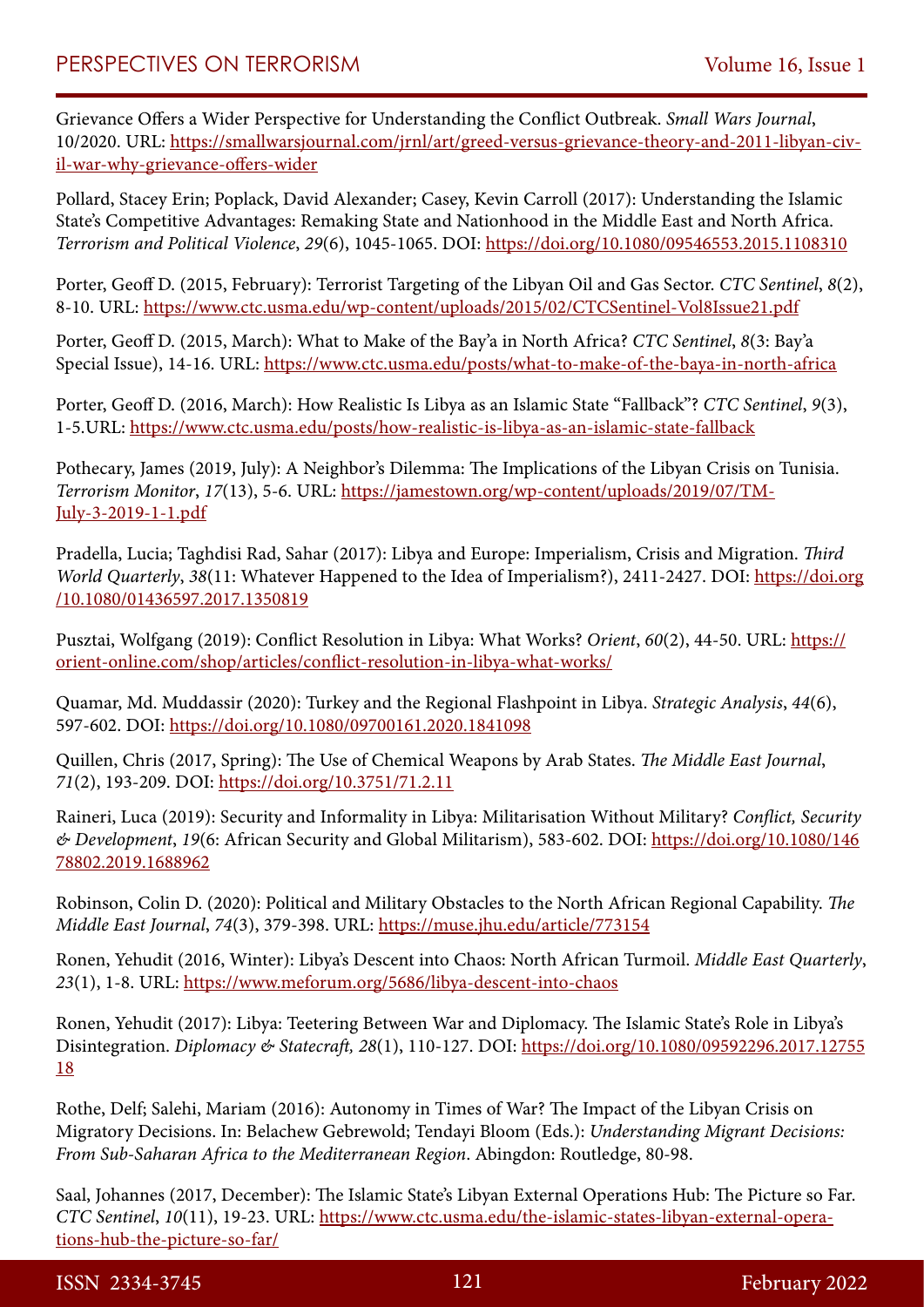Saba, Arif; Akbarzadeh, Shahram (2018): The Responsibility to Protect and the Use of Force: An Assessment of the Just Cause and Last Resort Criteria in the Case of Libya. *International Peacekeeping*, *25*(2), 242-265. DOI:<https://doi.org/10.1080/13533312.2017.1404908>

Sadiki, Larbi (2014): Libya's Arab Spring: The Long Road from Revolution to Democracy. *International Studies*, *49*(3-4), 285-314. DOI:<https://doi.org/10.1177%2F0020881714534035>

Salem, Paul (2016): Working Toward a Stable Regional Order. *The ANNALS of the American Academy of Political and Social Science*, *668*(1), 36-52. DOI: <https://doi.org/10.1177%2F0002716216666263>

Sawani, Youssef Mohammad (2020): Gaddafi's Legacy, Institutional Development, and National Reconciliation in Libya. *Contemporary Arab Affairs*, *13*(1), 46-68. DOI: [https://doi.org/10.1525/](https://doi.org/10.1525/caa.2020.13.1.46) [caa.2020.13.1.46](https://doi.org/10.1525/caa.2020.13.1.46)

Sayah, Habib M. (2017): Tunisian Foreign Fighters: Between De-Territorialisation and Re-Territorialisation. In: Kacper Rekawek (Ed.): *Not Only Syria? The Phenomenon of Foreign Fighters in a Comparative Perspective*. (Series: NATO Science for Peace and Security Series - E: Human and Societal Dynamics Vol. 134), 98-107. URL: <http://ebooks.iospress.nl/volumearticle/46533>

Schumacher, Michael J.; Schraeder, Peter J. (2019): The Evolving Impact of Violent Non-State Actors on North African Foreign Policies During the Arab Spring: Insurgent Groups, Terrorists and Foreign Fighters. *The Journal of North African Studies*, *24*(4: Revolutionary Diplomats? Impacts of the Arab Spring on the Formulation and Implementation of North African Foreign Policies), 682-703. DOI: [https://doi.org/10.108](https://doi.org/10.1080/13629387.2018.1525014) [0/13629387.2018.1525014](https://doi.org/10.1080/13629387.2018.1525014)

Seeberg, Peter (2016, Winter): EU Policies in the Mashreq: Between Integration and Security Partnership. *Middle East Policy*, *23*(4), 103-113. DOI:<https://doi.org/10.1111/mepo.12236>

Seibel, Wolfgang (2013): Libyen, das Prinzip der Schutzverantwortung und Deutschlands Stimmenthaltung im UN-Sicherheitsrat bei der Abstimmung über Resolution 1973 am 17. März 2011. *Die Friedens-Warte*, *88*(1-2), 87-115. URL: <https://www.jstor.org/stable/23773915>

Shaw, Scott (2013): Fallout in the Sahel: The Geographic Spread of Conflict from Libya to Mali. *Canadian Foreign Policy Journal*, *19*(2), 199-210. DOI:<https://doi.org/10.1080/11926422.2013.805153>

Sirgy, M. Joseph; Estes, Richard J.; El-Aswad , El-Sayed; Rahtz, Don R. (2019): Political Drivers of Islamist Jihad. In: M. Joseph Sirgy; Richard J. Estes; El-Sayed El-Aswad; Don R. Rahtz (Eds.): *Combatting Jihadist Terrorism Through Nation-Building: A Quality-of-Life Perspective*. (Series: Human Well-Being Research and Policy Making). Cham: Springer Nature, 95-111. DOI: [https://doi.org/10.1007/978-3-030-17868-0\\_5](https://doi.org/10.1007/978-3-030-17868-0_5)

Smith, Rhiannon; Pack, Jason (2017, December): Al-Qaida's Strategy in Libya: Keep it Local, Stupid. *Perspectives on Terrorism*, *11*(6), 191-200. URL: [https://www.universiteitleiden.nl/binaries/content/assets/](https://www.universiteitleiden.nl/binaries/content/assets/customsites/perspectives-on-terrorism/2017/2017-pot-issue-6.pdf.pdf) [customsites/perspectives-on-terrorism/2017/2017-pot-issue-6.pdf.pdf](https://www.universiteitleiden.nl/binaries/content/assets/customsites/perspectives-on-terrorism/2017/2017-pot-issue-6.pdf.pdf)

Souleimanov, Emil Aslan (2019, June): Russia's Policy in the Libyan Civil War: A Cautious Engagement. *Middle East Policy*, *26*(2), 95-103. DOI:<https://doi.org/10.1111/mepo.12424>

Sowers, Jeannie L.; Weinthal, Erika; Zawahri, Neda (2017): Targeting Environmental Infrastructures, International Law, and Civilians in the New Middle Eastern Wars. *Security Dialogue*, *48*(5), 410-430. DOI: <https://doi.org/10.1177%2F0967010617716615>

Sterman, David (2018, June-July): The Islamic State's Veterans: Contrasting the Cohorts with Jihadi Experience in Libya and Afghanistan. *CTC Sentinel*, *11*(6), 18-20. URL: [https://ctc.usma.edu/islamic-states-vet](https://ctc.usma.edu/islamic-states-veterans-contrasting-cohorts-jihadi-experience-libya-afghanistan/)[erans-contrasting-cohorts-jihadi-experience-libya-afghanistan/](https://ctc.usma.edu/islamic-states-veterans-contrasting-cohorts-jihadi-experience-libya-afghanistan/)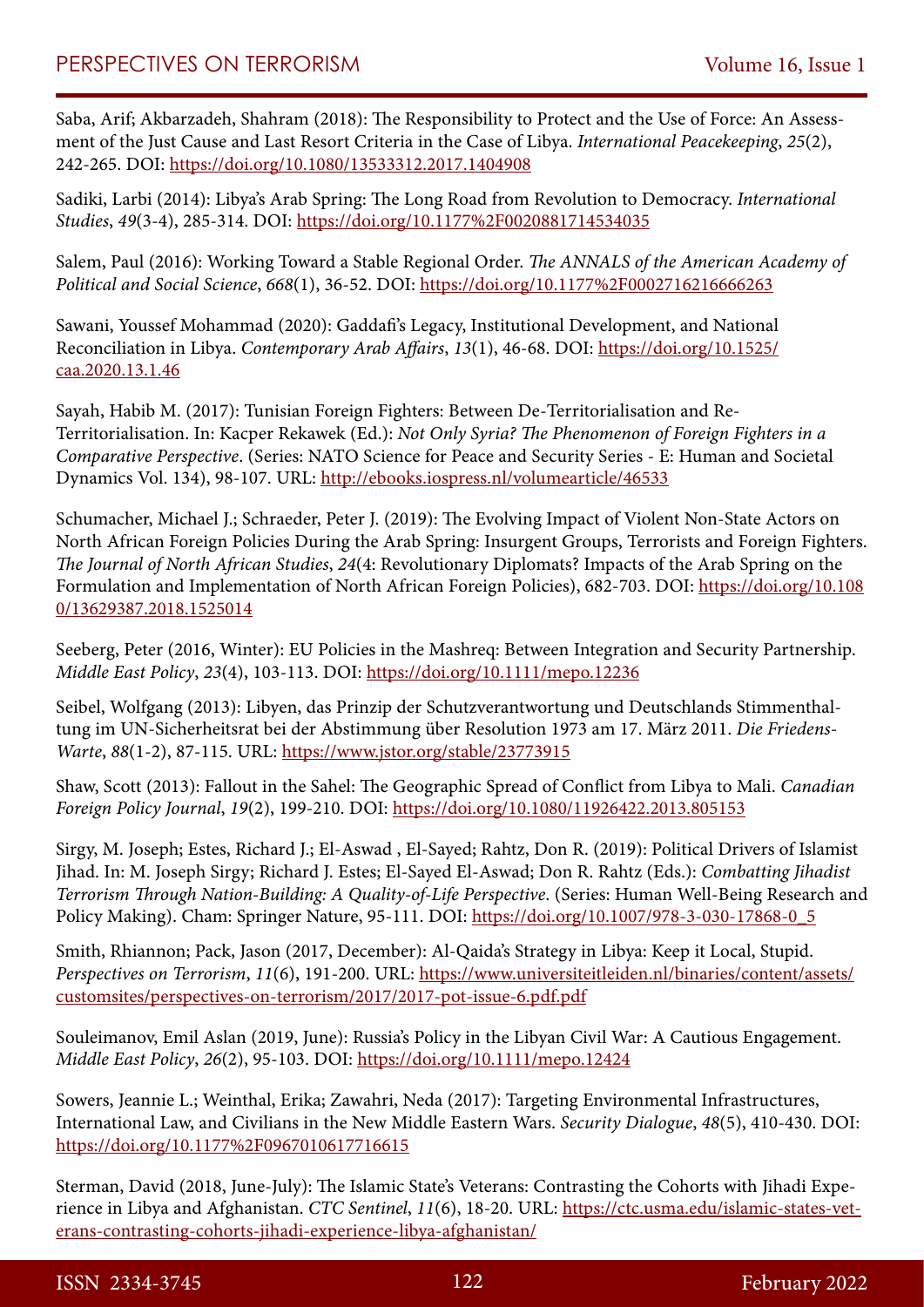Stevens, Christopher A. (2017): The Libyan Debate: Coercive Diplomacy Reconsidered. *Diplomacy & Statecraft, 28*(2), 320-343. DOI:<https://doi.org/10.1080/09592296.2017.1309894>

Strazzari, Francesco; Tholens, Simone (2014): 'Tesco for Terrorists' Reconsidered: Arms and Conflict Dynamics in Libya and in the Sahara-Sahel Region. *European Journal on Criminal Policy and Research*, *20*, 343–360. URL: <https://link.springer.com/article/10.1007/s10610-014-9233-y>

Sukhankin, Sergey (2020, February): Continuation of Policy by Other Means: Russian Private Military Contractors in the Libyan Civil War. *Terrorism Monitor*, *18*(3), 5-7. URL: [https://jamestown.org/program/](https://jamestown.org/program/continuation-of-policy-by-other-means-russian-private-military-contractors-in-the-libyan-civil-war) [continuation-of-policy-by-other-means-russian-private-military-contractors-in-the-libyan-civil-war](https://jamestown.org/program/continuation-of-policy-by-other-means-russian-private-military-contractors-in-the-libyan-civil-war)

Sukhankin, Sergey (2020, June): Wagner Group in Libya: Weapon of War or Geopolitical Tool? *Terrorism Monitor*, *18*(13), 5-6. URL: [https://jamestown.org/program/wagner-group-in-libya-weapon-of-war-or](https://jamestown.org/program/wagner-group-in-libya-weapon-of-war-or-geopolitical-tool)[geopolitical-tool](https://jamestown.org/program/wagner-group-in-libya-weapon-of-war-or-geopolitical-tool)

Tabib, Rafaa (2016): Mobilized Publics in Post-Qadhafi Libya: The Emergence of New Modes of Popular Protest in Tripoli and Ubari. *Mediterranean Politics*, *21*(1: Dynamics of Transformation, Elite Change and New Social Mobilization in the Arab World), 86-106. DOI:<https://doi.org/10.1080/13629395.2015.1081453>

Tayeb, Leila (2020, Spring): Militia Soundscapes in Post-Qaddafi Libya. *Arab Studies Journal*, *28*(1), 64-83. URL: [https://www.arabstudiesjournal.org/store/p522/Militia\\_Soundscapes\\_in\\_Post-Qaddafi\\_Libya.html](https://www.arabstudiesjournal.org/store/p522/Militia_Soundscapes_in_Post-Qaddafi_Libya.html)

Thakur, Ramesh (2013): R2P After Libya and Syria: Engaging Emerging Powers. *The Washington Quarterly*, *36*(2), 61-76. DOI:<https://doi.org/10.1080/0163660X.2013.791082>

Tichý, Lukáš (2019, April): The Islamic State Oil and Gas Strategy in North Africa. *Energy Strategy Reviews*, *24*, 254-260. DOI: <https://doi.org/10.1016/j.esr.2019.04.001>

Toaldo, Mattia (2016): Decentralising Authoritarianism? The International Intervention, the New 'Revolutionaries' and the Involution of Post-Qadhafi Libya. *Small Wars & Insurgencies*, *27*(1), 39-58. DOI: <https://doi.org/10.1080/09592318.2016.1122905>

Tocci, Nathalie (2016, February): On Power and Norms: Libya, Syria and the Responsibility to Protect. *Global Responsibility to Protect*, *8*(1), 51-75. DOI:<https://doi.org/10.1163/1875984X-00801004>

Travis, Hannibal (2016, Fall): Why Was Benghazi "Saved," but Sinjar Allowed to Be Lost? New Failures of Genocide Prevention, 2007–2015. *Genocide Studies International*, *10*(2), 139-182. DOI: [https://doi.](https://doi.org/10.3138/gsi.10.2.03) [org/10.3138/gsi.10.2.03](https://doi.org/10.3138/gsi.10.2.03)

Truitte, Kevin (2018, October): The Derna Mujahideen Shura Council: A Revolutionary Islamist Coalition in Libya. *Perspectives on Terrorism*, *12*(5), 4-17. URL: [https://www.universiteitleiden.nl/binaries/content/](https://www.universiteitleiden.nl/binaries/content/assets/customsites/perspectives-on-terrorism/2018/issue-5/truitte-2.pdf) [assets/customsites/perspectives-on-terrorism/2018/issue-5/truitte-2.pdf](https://www.universiteitleiden.nl/binaries/content/assets/customsites/perspectives-on-terrorism/2018/issue-5/truitte-2.pdf)

Varvelli, Arturo (2016): The Libyan Radicalization Hotbeds: Derna and Sirte as Case Studies. In: Arturo Varvelli (Ed.): *Jihadist Hotbeds: Understanding Local Radicalization Processes*. Milan: Italian Institute for International Political Studies (ISPI), 93-106.

Varvelli, Arturo (2019): The Libyan Jihadist Outlook: Origins, Evolutions and Future Scenarios. In: Pektas, Serafettin; Leman, Johan (Eds.): *Militant Jihadism: Today and Tomorrow*. Leuven: Leuven University Press, 41-58.

Vaughn, Jocelyn; Dunne, Tim (2014): Leading from the Front: America, Libya and the Localisation of R2P. *Cooperation and Conflict*, *50*(1), 29-49. DOI: <https://doi.org/10.1177%2F0010836714532916>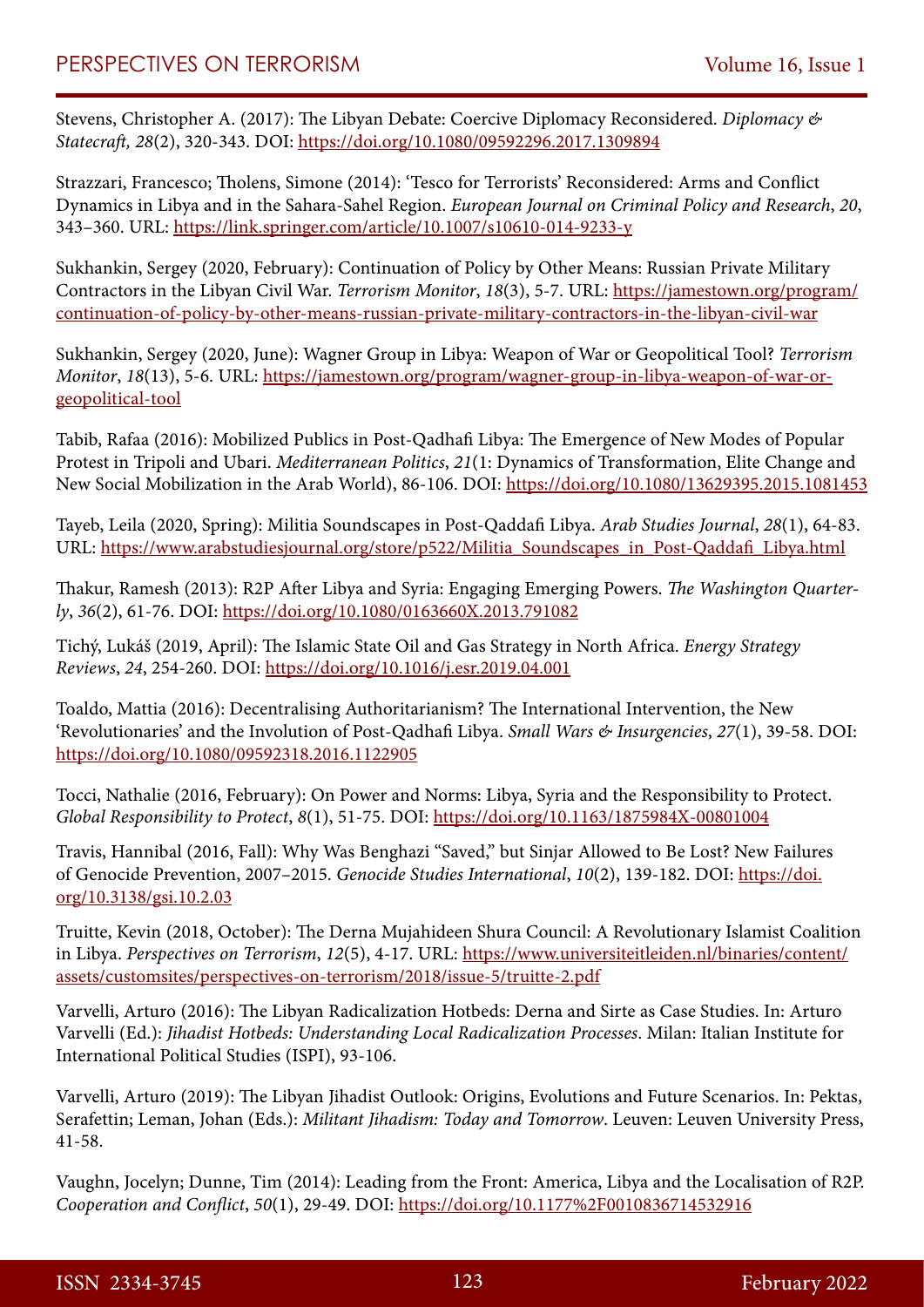Vilmer, Jean-Baptiste Jeangène (2016): Ten Myths About the 2011 Intervention in Libya. *The Washington Quarterly, 39*(2), 23-43. DOI: <https://doi.org/10.1080/0163660X.2016.1204322>

Warner, Jason; O'Farrell, Ryan; Nsaibia, Héni; Cummings, Ryan (2020, November/December): Outlasting the Caliphate: The Evolution of the Islamic State Threat in Africa. *CTC Sentinel*, *13*(11), 18-32. URL: <https://ctc.usma.edu/outlasting-the-caliphate-the-evolution-of-the-islamic-state-threat-in-africa>

Watanabe, Lisa (2016): Libya's Future: Uncertain, Despite a Political Agreement. *Middle East Policy*, *23*(4), 114-122. DOI:<https://doi.org/10.1111/mepo.12237>

Watanabe, Lisa (2017, Summer): Islamic State in North Africa: Still There, Struggling to Expand. *Middle East Policy*, *24*(2), 137-147. DOI:<https://doi.org/10.1111/mepo.12274>

Wehrey, Frederic; Boukhars, Anouar (2020): Salafism and Libya's State Collapse. In: Frederic Wehrey; Anouar Boukhars (Eds.): *Salafism in the Maghreb: Politics, Piety, and Militancy*. New York: Oxford University Press, 107-137.

Weiss, Jacob Lees (2020, August): What Does the Future Hold for Libya's GNA Militias? *Terrorism Monitor*, *18*(16), 5-6. URL: [https://jamestown.org/program/what-does-the-future-hold-for-libyas-gna](https://jamestown.org/program/what-does-the-future-hold-for-libyas-gna-militias)[militias](https://jamestown.org/program/what-does-the-future-hold-for-libyas-gna-militias)

Weiss, Jacob Lees (2020, December): Algerian Constitutional Amendments Create Conditions for Military Operations in Libya. *Terrorism Monitor*, *18*(22), 5-6. URL: [https://jamestown.org/program/algerian-consti](https://jamestown.org/program/algerian-constitutional-amendments-create-conditions-for-military-intervention-in-libya/)[tutional-amendments-create-conditions-for-military-intervention-in-libya/](https://jamestown.org/program/algerian-constitutional-amendments-create-conditions-for-military-intervention-in-libya/)

Weiss, Jacob Lees (2021, June): Burkan al-Ghadab Militants' Display of Force Highlights Deepening Turkish Influence in Libya. *Terrorism Monitor*, *19*(11), 3-5. URL: [https://jamestown.org/program/burkan-al-gh](https://jamestown.org/program/burkan-al-ghadab-militants-display-of-force-highlights-deepening-turkish-influence-in-libya/)[adab-militants-display-of-force-highlights-deepening-turkish-influence-in-libya/](https://jamestown.org/program/burkan-al-ghadab-militants-display-of-force-highlights-deepening-turkish-influence-in-libya/)

Wilson, Lachlan; Pack, Jason (2019, March): The Islamic State's Revitalization in Libya and its Post-2016 War of Attrition. *CTC Sentinel, 12*(3), 22-31. URL: [https://ctc.usma.edu/app/uploads/2019/03/CTC-SEN-](https://ctc.usma.edu/app/uploads/2019/03/CTC-SENTINEL-032019.pdf)[TINEL-032019.pdf](https://ctc.usma.edu/app/uploads/2019/03/CTC-SENTINEL-032019.pdf)

Zambakari, Christopher (2016): The Misguided and Mismanaged Intervention in Libya: Consequences for Peace. *African Security Review*, *25*(1), 44-62. DOI: <https://doi.org/10.1080/10246029.2015.1124795>

Zarrugh, Amina (2018): 'You Exile Them in Their Own Countries': The Everyday Politics of Reclaiming the Disappeared in Libya. *Middle East Critique*, *27*(3: Studying the Everyday: Power, Performance and Survival), 247-259. DOI:<https://doi.org/10.1080/19436149.2018.1475855>

Zelin, Aaron Y. (2013): Libya Beyond Benghazi: After Qadhafi, the Islamist Deluge. *International Security Affairs*, *25*(Fall/Winter), 89-94. URL: [http://www.securityaffairs.org/sites/default/files/issues/archives/](http://www.securityaffairs.org/sites/default/files/issues/archives/fw2013covertocover_small.pdf) [fw2013covertocover\\_small.pdf](http://www.securityaffairs.org/sites/default/files/issues/archives/fw2013covertocover_small.pdf)

Zelin, Aaron Y. (2015, May): The Rise and Decline of Ansar al-Sharia in Libya. *Current Trends in Islamist Ideology*, 18, 104-118. URL: [http://www.hudson.org/content/researchattachments/attachment/1470/](http://www.hudson.org/content/researchattachments/attachment/1470/current_trends18.pdf) [current\\_trends18.pdf](http://www.hudson.org/content/researchattachments/attachment/1470/current_trends18.pdf)

Zohar, Eran (2015): The Arming of Non-State Actors in the Gaza Strip and Sinai Peninsula. *Australian Journal of International Affairs*, *69*(4), 438-461. DOI: <https://doi.org/10.1080/10357718.2014.988206>

# *Grey Literature*

Abbass, Merin; Grimm, Jannis Julien (2019, May): *Wenn die Waffen sprechen: Ursachen, Auslöser und Folgen des Bürgerkriegs in Libyen*. (FES-Analyse). URL: [https://www.fes.de/themenportal-die-welt-gerecht-](https://www.fes.de/themenportal-die-welt-gerecht-gestalten/frieden-und-sicherheit/artikel-in-frieden-und-sicherheit/default-18070477df)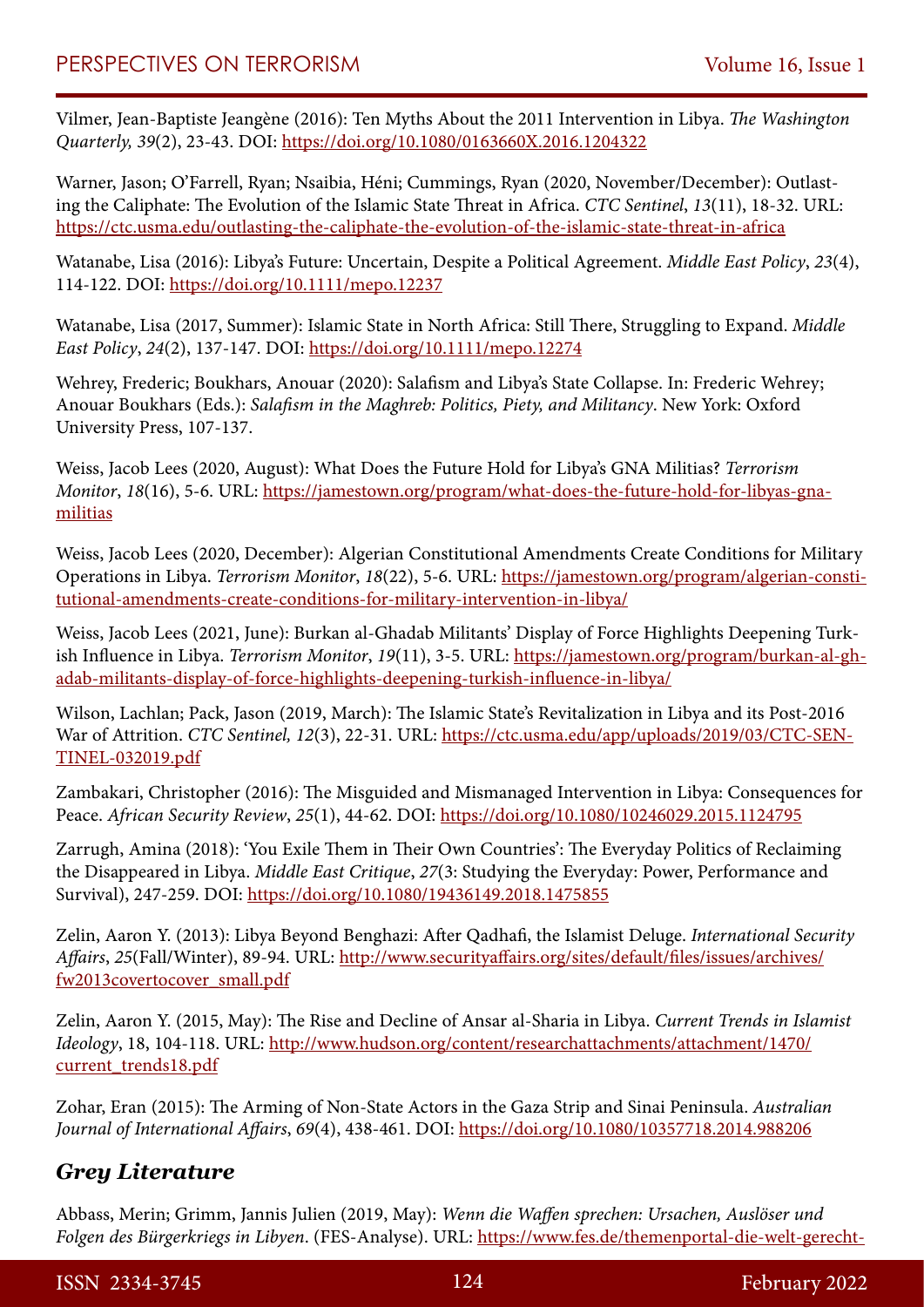[gestalten/frieden-und-sicherheit/artikel-in-frieden-und-sicherheit/default-18070477df](https://www.fes.de/themenportal-die-welt-gerecht-gestalten/frieden-und-sicherheit/artikel-in-frieden-und-sicherheit/default-18070477df)

Abou Khalil, Naji; Hargreaves, Laurence (2015, April): *Perceptions of Security in Libya: Institutional and Revolutionary Actors*. (USIP Peaceworks). URL: [http://www.usip.org/publications/2015/04/30/perceptions](http://www.usip.org/publications/2015/04/30/perceptions-of-security-in-libya)[of-security-in-libya](http://www.usip.org/publications/2015/04/30/perceptions-of-security-in-libya)

Abou Khalil, Naji; Hargreaves, Laurence (2015, April): *The Role of Media in Shaping Libya's Security Sector Narratives*. (USIP Special Report). URL: [http://www.usip.org/publications/2015/04/30/the-role-of-media](http://www.usip.org/publications/2015/04/30/the-role-of-media-in-shaping-libyas-security-sector-narratives)[in-shaping-libyas-security-sector-narratives](http://www.usip.org/publications/2015/04/30/the-role-of-media-in-shaping-libyas-security-sector-narratives)

Adams, Simon (2012, October): *Libya and the Responsibility to Protect*. (Global Centre for the Responsibility to Protect, Occasional Paper No. 3). URL: [https://www.globalr2p.org/publications/libya-and-the-re](https://www.globalr2p.org/publications/libya-and-the-responsibility-to-protect/)[sponsibility-to-protect/](https://www.globalr2p.org/publications/libya-and-the-responsibility-to-protect/)

Akl, Ziad A. (2016, October): *The Libyan Political Economy: Political Conflict, Crisis Management and Structural Reform*. (IEMed Policy Brief). URL: [https://www.iemed.org/publication/libyan-political](https://www.iemed.org/publication/libyan-political-economy-political-conflict-crisis-management-and-structural-reform/)[economy-political-conflict-crisis-management-and-structural-reform/](https://www.iemed.org/publication/libyan-political-economy-political-conflict-crisis-management-and-structural-reform/)

Al Jazeera Centre for Studies (2017, May): *The Haftar-Sarraj Rapprochement and Prospects for a Resolution of the Libyan Crisis.* (Al Jazeera Centre for Studies Policy Brief). URL: [http://studies.aljazeera.net/en/](http://studies.aljazeera.net/en/positionpapers/2017/05/haftar-sarraj-rapprochement-prospects-resolution-libyan-crisis-170525101108118.html) [positionpapers/2017/05/haftar-sarraj-rapprochement-prospects-resolution-libyan-crisis-170525101108118.](http://studies.aljazeera.net/en/positionpapers/2017/05/haftar-sarraj-rapprochement-prospects-resolution-libyan-crisis-170525101108118.html) [html](http://studies.aljazeera.net/en/positionpapers/2017/05/haftar-sarraj-rapprochement-prospects-resolution-libyan-crisis-170525101108118.html)

Al Jazeera Centre for Studies (2018, April): *The Assault on Tripoli: Haftar's Military Calculations and the Political Ramifications*. (Al Jazeera Centre for Studies Policy Brief). URL: [http://studies.](http://studies.aljazeera.net/en/positionpapers/2019/04/assault-tripoli-haftars-military-calculations-political-ramifications-190421090719530.html) [aljazeera.net/en/positionpapers/2019/04/assault-tripoli-haftars-military-calculations-political](http://studies.aljazeera.net/en/positionpapers/2019/04/assault-tripoli-haftars-military-calculations-political-ramifications-190421090719530.html)[ramifications-190421090719530.html](http://studies.aljazeera.net/en/positionpapers/2019/04/assault-tripoli-haftars-military-calculations-political-ramifications-190421090719530.html)

Al Jazeera Centre for Studies (2020, August): *An Advance Line of Defense: Moscow's Objectives in Libya*. (Al Jazeera Centre for Studies Policy Brief). URL: [https://studies.aljazeera.net/en/policy-briefs/advance-line](https://studies.aljazeera.net/en/policy-briefs/advance-line-defense-moscow’s-objectives-libya)[defense-moscow%E2%80%99s-objectives-libya](https://studies.aljazeera.net/en/policy-briefs/advance-line-defense-moscow’s-objectives-libya)

Al Jazeera Centre for Studies (2020, August): *The Sirte-Jufra Line: A Front in the War or the Basis of Negotiations?* (Al Jazeera Centre for Studies Policy Brief). URL: [https://studies.aljazeera.net/en/policy](https://studies.aljazeera.net/en/policy-briefs/sirte-jufra-line-front-war-or-basis-negotiations)[briefs/sirte-jufra-line-front-war-or-basis-negotiations](https://studies.aljazeera.net/en/policy-briefs/sirte-jufra-line-front-war-or-basis-negotiations)

Alaaldin, Ranj; Fasanotti, Federica Saini; Varvelli, Arturo; Yousef, Tarik M. (2019, December): *The Rise and the Future of Militias in the MENA Region*. (ISPI-Brookings Doha Report). URL: [https://www.](https://www.ispionline.it/en/pubblicazione/rise-and-future-militias-mena-region-24466) [ispionline.it/en/pubblicazione/rise-and-future-militias-mena-region-24466](https://www.ispionline.it/en/pubblicazione/rise-and-future-militias-mena-region-24466)

Alexander, Yonah (2014, January): *Terrorism in North Africa and the Sahel in 2013*. (Inter-University Center for Terrorism Studies Fifth Annual Report). URL: [https://www.potomacinstitute.org/images/](https://www.potomacinstitute.org/images/TerrorismNAfricaSahel2013.pdf) [TerrorismNAfricaSahel2013.pdf](https://www.potomacinstitute.org/images/TerrorismNAfricaSahel2013.pdf)

Alexander, Yonah (2016, March): *Terrorism in North Africa and the Sahel in 2015*. (Inter-University Center for Terrorism Studies Seventh Annual Report). URL: [https://www.potomacinstitute.org/images/](https://www.potomacinstitute.org/images/TerrNASahel2015.pdf) [TerrNASahel2015.pdf](https://www.potomacinstitute.org/images/TerrNASahel2015.pdf)

Alexander, Yonah (2017, March): *Terrorism in North Africa and the Sahel in 2016*. (Inter-University Center for Terrorism Studies Eighth Annual Report). URL: [https://potomacinstitute.org/images/ICTS/](https://potomacinstitute.org/images/ICTS/IUCTS_2016_Final.pdf) [IUCTS\\_2016\\_Final.pdf](https://potomacinstitute.org/images/ICTS/IUCTS_2016_Final.pdf)

Ali, Hager (2021, August): *Holding Elections in Libya is Not a Solution to the Country's Deep-Seated Prob-*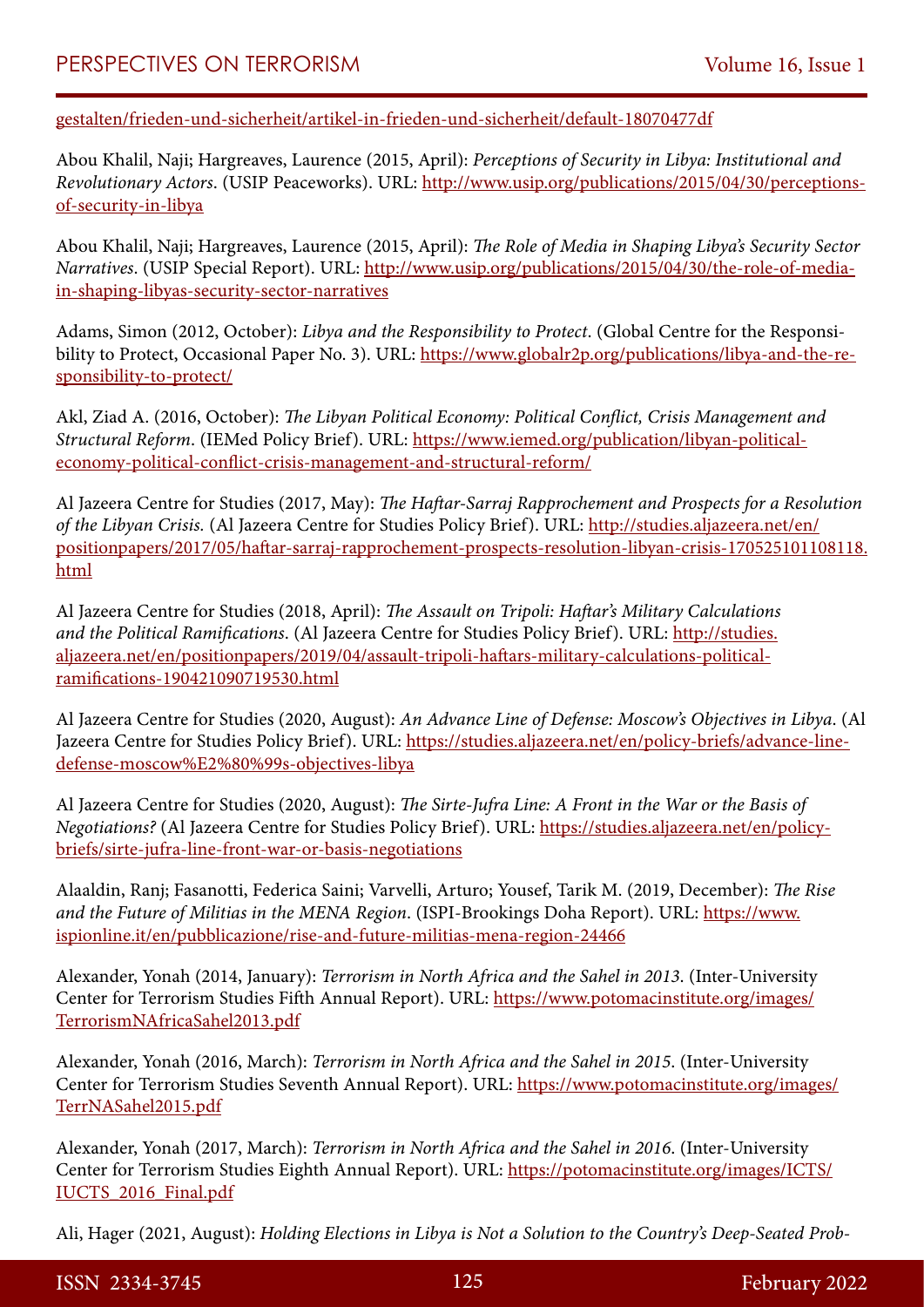*lems*. (The Loop: ECPR's Political Science Blog). URL: [https://theloop.ecpr.eu/holding-elections-in-libya](https://theloop.ecpr.eu/holding-elections-in-libya-is-not-a-solution-to-the-countrys-deep-seated-problems/)[is-not-a-solution-to-the-countrys-deep-seated-problems/](https://theloop.ecpr.eu/holding-elections-in-libya-is-not-a-solution-to-the-countrys-deep-seated-problems/)

Al-Khoei, Hayder; Geranmayeh, Ellie; Toaldo, Mattia (2017, January): *After ISIS: How to Win the Peace in Iraq and Libya.* (ECFR Policy Brief). URL: http://www.ecfr.eu/publications/summary/after\_isis\_how\_to win the peace in iraq and libya 7212

Allen, John R.; Amr, Hady; Byman, Daniel L.; Felbab-Brown; Vanda, Feltman, Jeffrey; Friend, Alice; Fritz, Jason; Ghafar, Adel Abdel; Jones, Bruce; Karlin, Mara; Mezran, Karim;. O'Hanlon, Michael E; Fasanotti, Federica Saini; Signé, Landry; Varvelli, Arturo; Wehrey, Frederic; Yousef, Tarik M. (2019, February): *Empowered Decentralization: A City-Based Strategy for Rebuilding Libya*. (Brookings Institution Report). URL: [https://www.brookings.edu/research/empowered-decentralization-a-city-based-strategy-for](https://www.brookings.edu/research/empowered-decentralization-a-city-based-strategy-for-rebuilding-libya)[rebuilding-libya](https://www.brookings.edu/research/empowered-decentralization-a-city-based-strategy-for-rebuilding-libya)

Altunışık, Meliha Benli (2020, July): *The New Turn in Turkey's Foreign Policy in the Middle East: Regional and Domestic Insecurities*. (IAI Paper). URL: [https://www.iai.it/en/pubblicazioni/new-turn-turkeys](https://www.iai.it/en/pubblicazioni/new-turn-turkeys-foreign-policy-middle-east-regional-and-domestic-insecurities)[foreign-policy-middle-east-regional-and-domestic-insecurities](https://www.iai.it/en/pubblicazioni/new-turn-turkeys-foreign-policy-middle-east-regional-and-domestic-insecurities)

Amnesty International (2018, July): *Silenced Voices: Libyan Women Human Rights Defenders Under Attack*. (Report MDE 19/8657/2018). URL: <https://www.amnesty.org/en/documents/mde19/8657/2018/en/>

Amnesty International (2019, October): *Libya's Relentless Militia War: Civilians Harmed in the Battle for Tripoli, April - August 2019.* (Report MDE 19/1201/2019). URL: [https://www.amnesty.org/en/documents/](https://www.amnesty.org/en/documents/mde19/1201/2019/en/) [mde19/1201/2019/en/](https://www.amnesty.org/en/documents/mde19/1201/2019/en/)

Amnesty International (2020, September): *Libya: 'Between Life and Death': Refugees and Migrants Trapped in Libya's Cycle of Abuse*. (Report MDE 19/3084/2020). URL: [https://www.amnesty.org/en/documents/](https://www.amnesty.org/en/documents/mde19/3084/2020/en/) [mde19/3084/2020/en/](https://www.amnesty.org/en/documents/mde19/3084/2020/en/)

Amnesty International (2021, July): *Libya: 'No One Will Look for You': Forcibly Returned from Sea to Abusive Detention in Libya*. (Report MDE 19/4439/2021). URL: [https://www.amnesty.org/en/documents/](https://www.amnesty.org/en/documents/mde19/4439/2021/en/) [mde19/4439/2021/en/](https://www.amnesty.org/en/documents/mde19/4439/2021/en/)

Arimatsu, Louise; Choudhury, Mohbuba (2014, March): *The Legal Classification of the Armed Conflicts in Syria, Yemen and Libya*. (Chatham House Programme Report, International Law PP 2014/01). URL: [https://www.chathamhouse.org/sites/default/files/home/chatham/public\\_html/sites/default/files/](https://www.chathamhouse.org/sites/default/files/home/chatham/public_html/sites/default/files/20140300ClassificationConflictsArimatsuChoudhury1.pdf) [20140300ClassificationConflictsArimatsuChoudhury1.pdf](https://www.chathamhouse.org/sites/default/files/home/chatham/public_html/sites/default/files/20140300ClassificationConflictsArimatsuChoudhury1.pdf)

Asseburg, Muriel; Lacher, Wolfram; Transfeld, Mareike (2018, October): *Mission Impossible? UN Mediation in Libya, Syria and Yemen*. (SWP Research Paper 2018/RP 08). URL: [https://www.swp-berlin.org/en/publi](https://www.swp-berlin.org/en/publication/mission-impossible-un-mediation-in-libya-syria-and-yemen)[cation/mission-impossible-un-mediation-in-libya-syria-and-yemen](https://www.swp-berlin.org/en/publication/mission-impossible-un-mediation-in-libya-syria-and-yemen)

Asseburg, Muriel; Wimmen, Heiko (2015, December): *Die bittere Ernte des Arabischen Frühlings: Transformation, Elitenwandel und neue soziale Mobilisierung*. (SWP-Studie 2015/S22). URL: [https://www.](https://www.swp-berlin.org/publikation/arabischer-fruehling-bittere-ernte) [swp-berlin.org/publikation/arabischer-fruehling-bittere-ernte](https://www.swp-berlin.org/publikation/arabischer-fruehling-bittere-ernte)

Atilgan, Canan; Ertl, Veronika; Engelkes, Simon (2017, December): *Scheiternder Staat: Libyen als überregionale Sicherheitsbedrohung*. (KAS-Auslandsinformationen). URL: [http://www.kas.de/wf/](http://www.kas.de/wf/de/33.51232) [de/33.51232](http://www.kas.de/wf/de/33.51232)

Badi, Emadeddin (2020, November): *Exploring Armed Groups in Libya: Perspectives on SSR in a Hybrid Environment*. (Geneva Centre for Security Sector Governance). URL: [https://www.dcaf.ch/explor](https://www.dcaf.ch/exploring-armed-groups-libya-perspectives-ssr-hybrid-environment)[ing-armed-groups-libya-perspectives-ssr-hybrid-environment](https://www.dcaf.ch/exploring-armed-groups-libya-perspectives-ssr-hybrid-environment)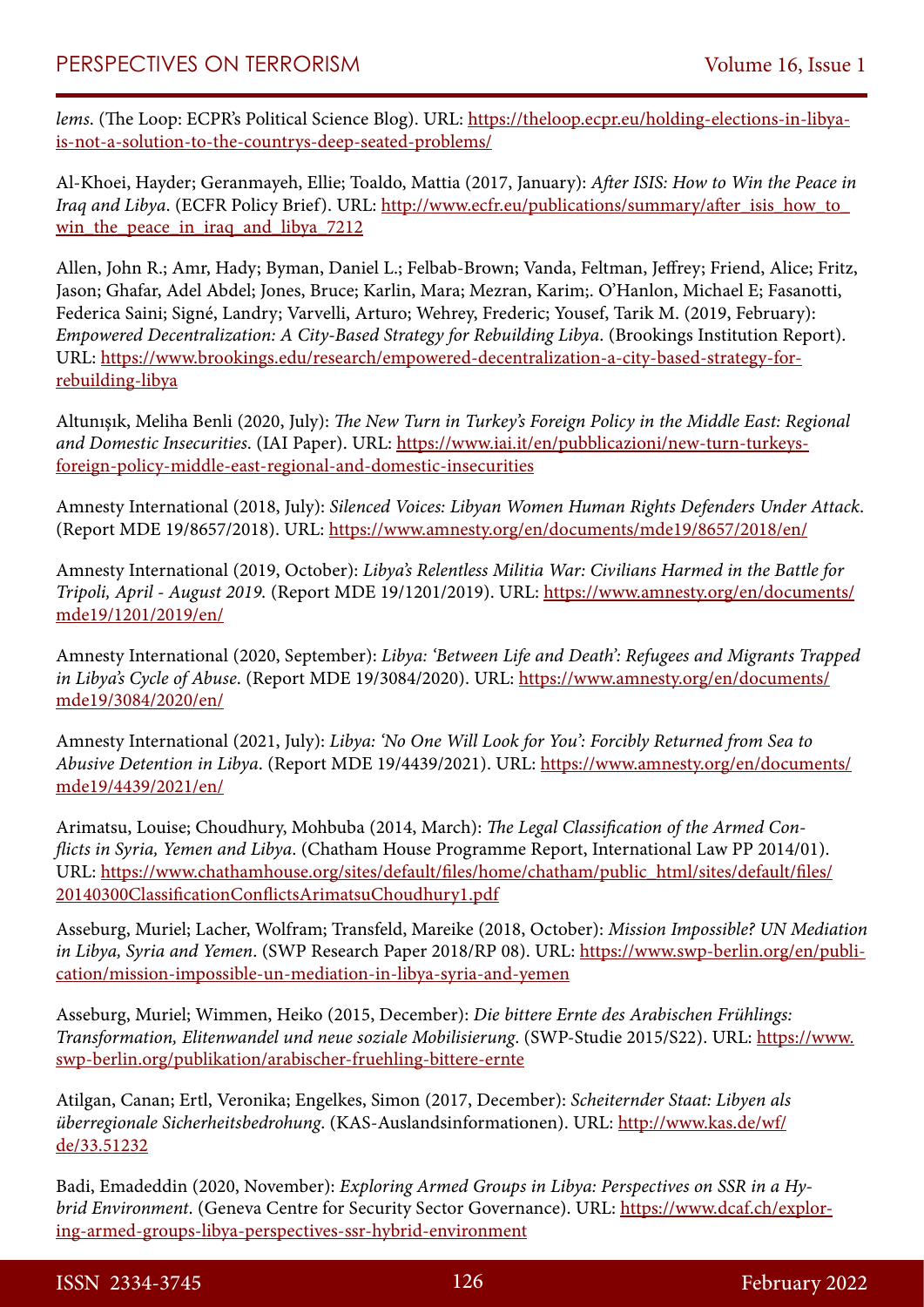Bakker, Edwin; Maley, William; Boeke, Sergei (2016, September): *Transitioning from Military Interventions to Long-Term Counter-Terrorism Policy.* (ICCT Research Report NATO Project). URL: [https://icct.nl/](https://icct.nl/publication/icct-research-report-nato-project-transitioning-from-military-interventions-to-long-term-counter-terrorism-policy) [publication/icct-research-report-nato-project-transitioning-from-military-interventions-to-long-term](https://icct.nl/publication/icct-research-report-nato-project-transitioning-from-military-interventions-to-long-term-counter-terrorism-policy)[counter-terrorism-policy](https://icct.nl/publication/icct-research-report-nato-project-transitioning-from-military-interventions-to-long-term-counter-terrorism-policy)

Bennis, Phyllis (2011, July): *Libya and the Limits to the R2P*. (Institute for Policy Studies). URL: [https://ips](https://ips-dc.org/libya_and_the_limits_to_the_r2p/)[dc.org/libya\\_and\\_the\\_limits\\_to\\_the\\_r2p/](https://ips-dc.org/libya_and_the_limits_to_the_r2p/)

Biswas, Masudul; Sipes, Carrie (2014, November): *Social Media in Syria's Uprising and Post-Revolution Libya: An Analysis of Activists' and Blogger's Online Engagement*. (Arab Media & Society Publication). URL: [https://www.arabmediasociety.com/social-media-in-syrias-uprising-and-post-revolution-libya-an](https://www.arabmediasociety.com/social-media-in-syrias-uprising-and-post-revolution-libya-an-analysis-of-activists-and-bloggers-online-engagement/)[analysis-of-activists-and-bloggers-online-engagement/](https://www.arabmediasociety.com/social-media-in-syrias-uprising-and-post-revolution-libya-an-analysis-of-activists-and-bloggers-online-engagement/)

Bodansky, Yossef (2015, March): *Libya Now Assuming a Central Place in Islamic Caliphate Thrust Against Egypt, Maghrebi States, and Africa*. (ISPSW Strategy Series: Focus on Defense and International Security, Issue No. 327). URL: [https://www.files.ethz.ch/isn/188802/327\\_Bodansky.pdf](https://www.files.ethz.ch/isn/188802/327_Bodansky.pdf)

Bodansky, Yossef (2016, February): *Libya's Jihad*. (ISPSW Strategy Series: Focus on Defense and International Security). URL: [http://www.ispsw.com/wp-content/uploads/2016/02/406\\_Bodansky.pdf](http://www.ispsw.com/wp-content/uploads/2016/02/406_Bodansky.pdf)

Bodansky, Yossef (2016, January): *Solving Libya's Crisis*. (ISPSW Strategy Series: Focus on Defense and International Security). URL: [http://www.ispsw.com/wp-content/uploads/2016/01/397\\_Bodansky.pdf](http://www.ispsw.com/wp-content/uploads/2016/01/397_Bodansky.pdf)

Boduszynski, Mieczysław P.; Lamont, Christopher K. (2020, June): *Japan-Libya Relations: A Window on Japan's Diplomacy in the Middle East and North Africa*. (MEI Report). URL: [https://www.mei.edu/](https://www.mei.edu/publications/japan-libya-relations-window-japans-diplomacy-middle-east-and-north-africa) [publications/japan-libya-relations-window-japans-diplomacy-middle-east-and-north-africa](https://www.mei.edu/publications/japan-libya-relations-window-japans-diplomacy-middle-east-and-north-africa)

Boeke, Sergei; de Roy van Zuijdewijn, Jeanine (2016, April): *Transitioning from Military Interventions to Long-Term Counter-Terrorism Policy*. (ICCT/Asia-Pacific College of Diplomacy Project Report). URL: [http://icct.nl/publication/transitioning-from-military-interventions-to-long-term-counter-terrorism](http://icct.nl/publication/transitioning-from-military-interventions-to-long-term-counter-terrorism-policy/)[policy/](http://icct.nl/publication/transitioning-from-military-interventions-to-long-term-counter-terrorism-policy/)

Boserup, Rasmus Alenius; Collombier, Virginie (2018, November): *Why so Many Men with Guns?* (DIIS Working Paper). URL:<https://www.diis.dk/en/research/why-so-many-with-guns>

Boserup, Rasmus Alenius; Collombier, Virginie (2018, October): *Militarization and Militia-ization: Dynamics of Armed Group Proliferation in Egypt and Libya*. (MENARA Working Paper). URL: [http://](http://www.menaraproject.eu/portfolio-items/militarization-and-militia-ization-dynamics-of-armed-group-proliferation-in-egypt-and-libya) [www.menaraproject.eu/portfolio-items/militarization-and-militia-ization-dynamics-of-armed-group](http://www.menaraproject.eu/portfolio-items/militarization-and-militia-ization-dynamics-of-armed-group-proliferation-in-egypt-and-libya)[proliferation-in-egypt-and-libya](http://www.menaraproject.eu/portfolio-items/militarization-and-militia-ization-dynamics-of-armed-group-proliferation-in-egypt-and-libya)

Boserup, Rasmus Alenius; Lucht, Hans; Cold-Ravnkilde, Signe Marie; Martinez, Luiz (2015, November): *Conflicts in Maghreb and Sahel Have Become Entwined: European Security Policies After the Collapse of Libya*. (DIIS Policy Brief). URL: [http://en.diis.dk/en/research/conflicts-in-maghreb-and-sahel-become](http://en.diis.dk/en/research/conflicts-in-maghreb-and-sahel-become-entwined)[entwined](http://en.diis.dk/en/research/conflicts-in-maghreb-and-sahel-become-entwined)

Boserup, Rasmus Alenius; Lucht, Hans; Eljarh, Mohamed (2016, December): *One Year on: Libya's UN-Backed Government Remains Dysfunctional*. (DIIS Policy Brief). URL: [https://www.diis.dk/en/research/](https://www.diis.dk/en/research/one-year-on-libyas-un-backed-government-remains-dysfunctional) [one-year-on-libyas-un-backed-government-remains-dysfunctional](https://www.diis.dk/en/research/one-year-on-libyas-un-backed-government-remains-dysfunctional)

Boserup, Rasmus Alenius; Martinez, Luis (2018, March): *Europe and the Sahel-Maghreb Crisis*. (DIIS Report 2018: 03). URL: <https://www.diis.dk/en/research/the-european-powers-and-the-sahel-maghreb-crisis>

Boukhars, Anouar (2018, July): *The Paradox of Modern Jihadi Insurgencies: The Case of the Sahel and Maghreb*. (Aljazeera Centre for Studies Report). URL: [http://studies.aljazeera.net/en/reports/2018/07/para-](http://studies.aljazeera.net/en/reports/2018/07/paradox-modern-jihadi-insurgencies-case-sahel-maghreb-180715094436599.html)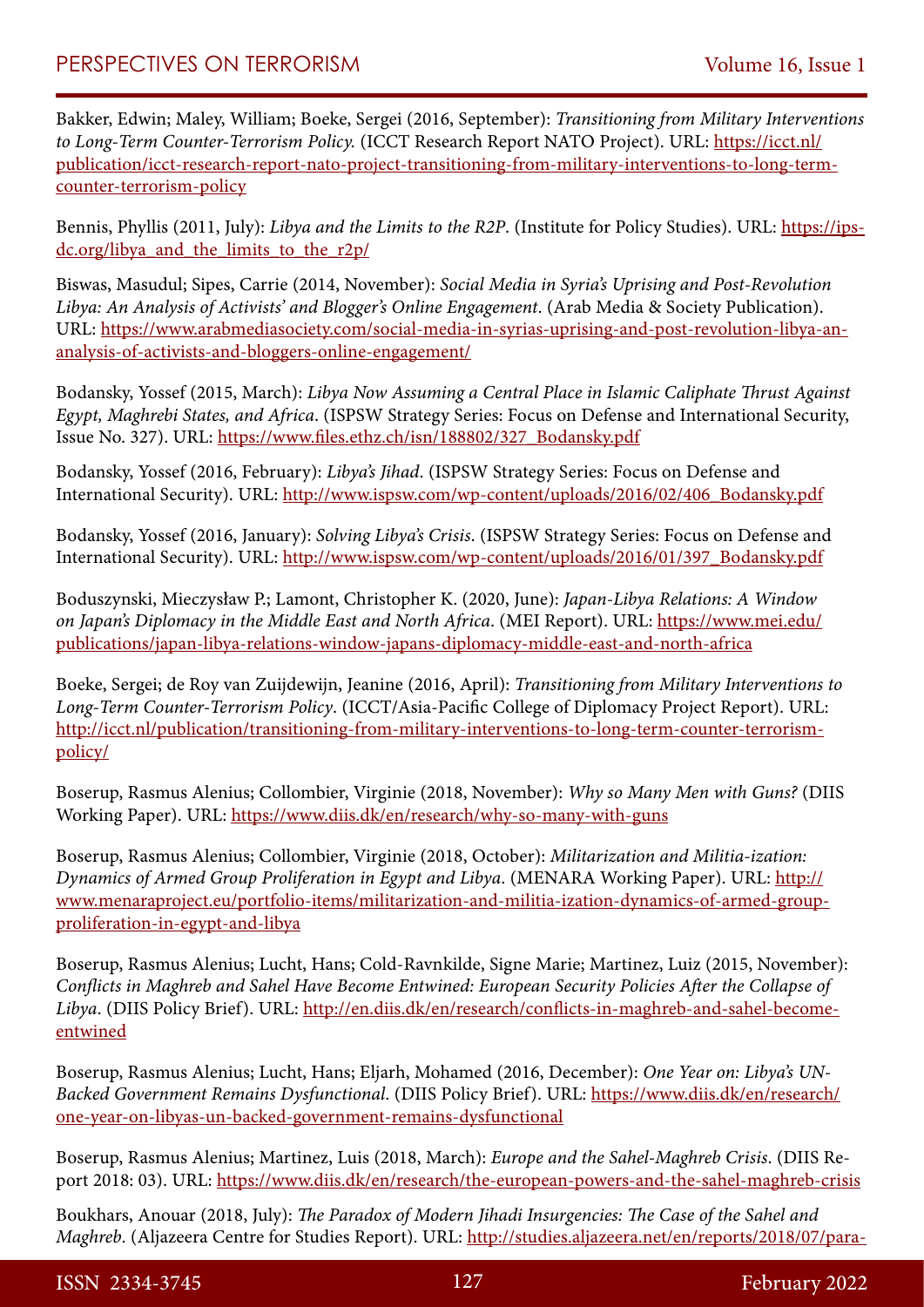[dox-modern-jihadi-insurgencies-case-sahel-maghreb-180715094436599.html](http://studies.aljazeera.net/en/reports/2018/07/paradox-modern-jihadi-insurgencies-case-sahel-maghreb-180715094436599.html)

Brzuszkiewicz, Sara (2017, June): *Counter-Radicalization and De-Radicalization in Egypt and Libya: Returnees and Foresight*. (Fikra Forum Policy Analysis). URL: [https://www.washingtoninstitute.org/poli](https://www.washingtoninstitute.org/policy-analysis/counter-radicalization-and-de-radicalization-egypt-and-libya-returnees-and)[cy-analysis/counter-radicalization-and-de-radicalization-egypt-and-libya-returnees-and](https://www.washingtoninstitute.org/policy-analysis/counter-radicalization-and-de-radicalization-egypt-and-libya-returnees-and)

Byman, Daniel L. (2013, July): *Terrorism in North Africa: Before and After Benghazi*. (Brookings Institution Testimony). URL: [http://www.brookings.edu/research/testimony/2013/07/10-terrorism-north-africa](http://www.brookings.edu/research/testimony/2013/07/10-terrorism-north-africa-before-after-benghazi-byman)[before-after-benghazi-byman](http://www.brookings.edu/research/testimony/2013/07/10-terrorism-north-africa-before-after-benghazi-byman)

Canadian Security Intelligence Service (CSIS) (2016, December): *Terrorism in North Africa and the Sahel: The Expansion of a Regional Threat? Highlights From the Workshop*. (World Watch: Expert Notes Report No. 2016-12-05). URL: [https://www.canada.ca/en/security-intelligence-service/corporate/publications/ter](https://www.canada.ca/en/security-intelligence-service/corporate/publications/terrorism-in-north-africa-and-the-sahel-the-expansion-of-a-regional-threat.html)[rorism-in-north-africa-and-the-sahel-the-expansion-of-a-regional-threat.html](https://www.canada.ca/en/security-intelligence-service/corporate/publications/terrorism-in-north-africa-and-the-sahel-the-expansion-of-a-regional-threat.html)

Canadian Security Intelligence Service (CSIS) (2016, May): *Al-Qaeda, ISIL and Their Offspring*. (CSIS Publication). URL: [https://www.canada.ca/en/security-intelligence-service/corporate/publications/al](https://www.canada.ca/en/security-intelligence-service/corporate/publications/al-qaeda-isil-and-their-offspring.html)[qaeda-isil-and-their-offspring.html](https://www.canada.ca/en/security-intelligence-service/corporate/publications/al-qaeda-isil-and-their-offspring.html)

Chandler, James (2016, April): *UK International Defence Engagement Strategy: Lessons from Bassingbourn.* (Chatham House Research Paper). URL: [https://www.chathamhouse.org/publication/uk-international](https://www.chathamhouse.org/publication/uk-international-defence-engagement-strategy-lessons-bassingbourn)[defence-engagement-strategy-lessons-bassingbourn](https://www.chathamhouse.org/publication/uk-international-defence-engagement-strategy-lessons-bassingbourn)

Cherkaou, Mohammed (2019, April): *Algeria-Libya: A New Demarcation Line Between Two Arab Worlds?*  (Al Jazeera Centre for Studies Report). URL: [http://studies.aljazeera.net/en/reports/2019/04/algeria-libya](http://studies.aljazeera.net/en/reports/2019/04/algeria-libya-demarcation-line-arab-worlds-190423105426879.html)[demarcation-line-arab-worlds-190423105426879.html](http://studies.aljazeera.net/en/reports/2019/04/algeria-libya-demarcation-line-arab-worlds-190423105426879.html)

Cherkaoui, Mohammed (2020, May): *Libya's Zero-Sum Politics and Defiance of Legitimacy – Part 1*. (Al Jazeera Centre for Studies Report). URL: [https://studies.aljazeera.net/en/reports/libya%E2%80%99s-zero](https://studies.aljazeera.net/en/reports/libya’s-zero-sum-politics-and-defiance-legitimacy-–-part-1)[sum-politics-and-defiance-legitimacy-%E2%80%93-part-1](https://studies.aljazeera.net/en/reports/libya’s-zero-sum-politics-and-defiance-legitimacy-–-part-1)

Cherkaoui, Mohammed (2020, May): *Libya's Zero-Sum Politics and Defiance of Legitimacy – Part 2*. (Al Jazeera Centre for Studies Report). URL: [https://studies.aljazeera.net/en/reports/libya%E2%80%99s-zero](https://studies.aljazeera.net/en/reports/libya’s-zero-sum-politics-and-defiance-legitimacy-–-part-2)[sum-politics-and-defiance-legitimacy-%E2%80%93-part-2](https://studies.aljazeera.net/en/reports/libya’s-zero-sum-politics-and-defiance-legitimacy-–-part-2)

Christiani, Dario (2020, November): *A Ceasefire with Feet of Clay: The Potential Spoilers of Peace in Libya*. (IAI Commentaries). URL: [https://www.iai.it/en/pubblicazioni/ceasefire-feet-clay-potential-spoilers](https://www.iai.it/en/pubblicazioni/ceasefire-feet-clay-potential-spoilers-peace-libya)[peace-libya](https://www.iai.it/en/pubblicazioni/ceasefire-feet-clay-potential-spoilers-peace-libya)

Cole, Peter; Mangan, Fiona (2016, August): *Policing Libya: Form and Function of Policing since the 2011 Revolution*. (USIP Peaceworks). URL: [http://www.usip.org/publications/2016/08/25/policing-libya-form](http://www.usip.org/publications/2016/08/25/policing-libya-form-and-function-of-policing-the-2011-revolution)[and-function-of-policing-the-2011-revolution](http://www.usip.org/publications/2016/08/25/policing-libya-form-and-function-of-policing-the-2011-revolution)

Cole, Peter; Mangan, Fiona (2016, September): *Tribe, Security, Justice and Peace in Libya Today*. (USIP Peaceworks). URL: [http://www.usip.org/publications/2016/09/02/tribe-security-justice-and-peace-in](http://www.usip.org/publications/2016/09/02/tribe-security-justice-and-peace-in-libya-today)[libya-today](http://www.usip.org/publications/2016/09/02/tribe-security-justice-and-peace-in-libya-today)

Collombier, Virginie (2018, April): *Libya: Moving Beyond the Transitional Mood*. (IAI MENARA Papers). URL: <http://www.iai.it/en/pubblicazioni/libya-moving-beyond-transitional-mood>

Collombier, Virginie, Clausen, Maria-Louise; Hassan, Hiba ; Malmvig, Helle; Khorto, Jan Pêt (Eds.) (2018, November): *Armed Conflicts and the Erosion of the State: The Cases of Iraq, Libya, Yemen and Syria*. (MENARA Working Papers, No. 22). URL: [https://www.iai.it/en/pubblicazioni/armed-conflicts-and-ero-](https://www.iai.it/en/pubblicazioni/armed-conflicts-and-erosion-state-cases-iraq-libya-yemen-and-syria)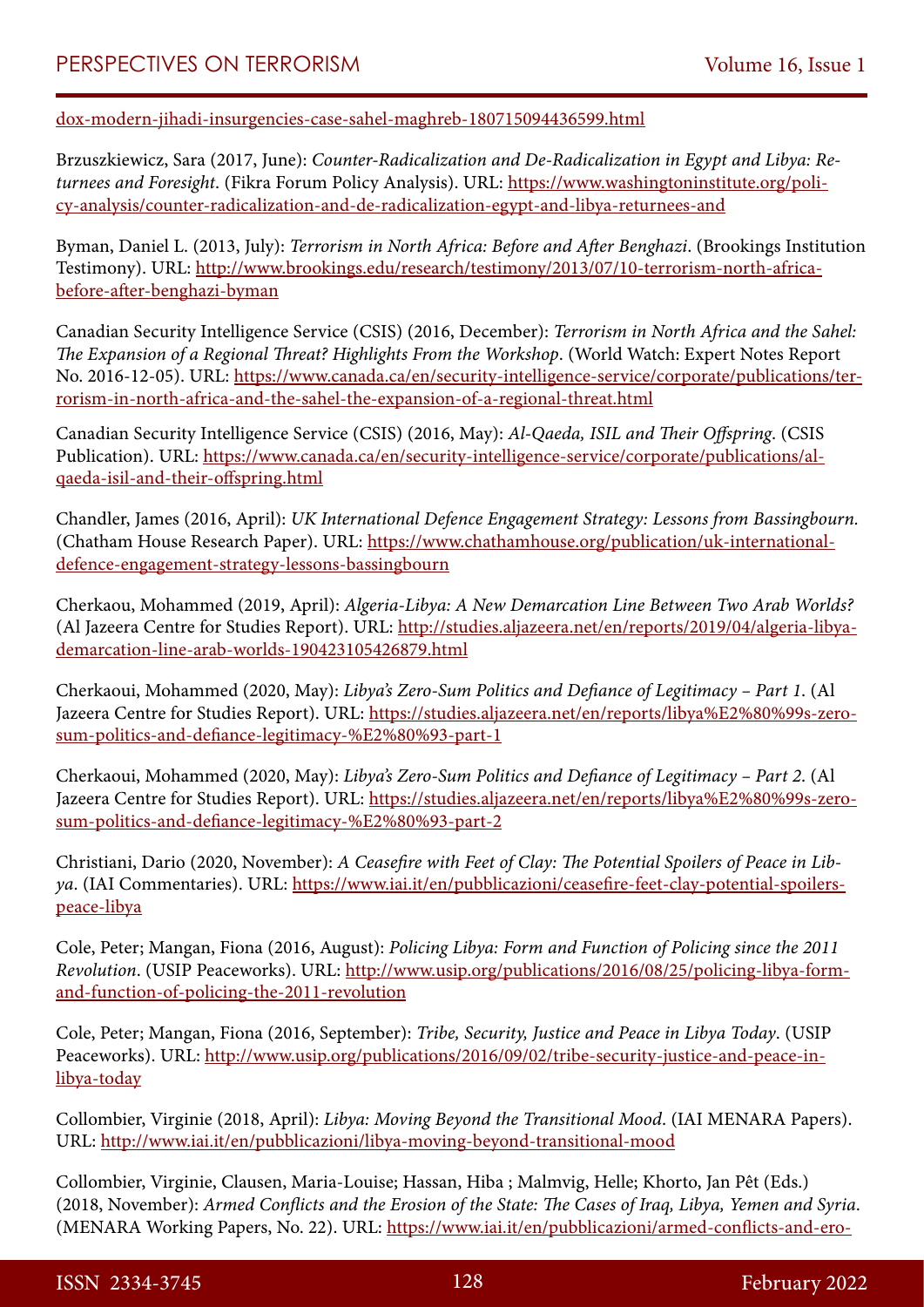[sion-state-cases-iraq-libya-yemen-and-syria](https://www.iai.it/en/pubblicazioni/armed-conflicts-and-erosion-state-cases-iraq-libya-yemen-and-syria)

Colombo, Matteo (2021, February): *Libya 10 Years Later: Dashed Hopes and Renewed Negotiations*. (ISPI Dossier). URL: [https://www.ispionline.it/en/pubblicazione/libya-10-years-later-dashed-hopes-and-rene](https://www.ispionline.it/en/pubblicazione/libya-10-years-later-dashed-hopes-and-renewed-negotiations-29245)[wed-negotiations-29245](https://www.ispionline.it/en/pubblicazione/libya-10-years-later-dashed-hopes-and-renewed-negotiations-29245)

Colombo, Silvia; Cristiani, Dario (2021): *Libya as a Transatlantic Litmus Test for European Strategic Autonomy*. (IAI Commentaries). URL: [https://www.iai.it/en/pubblicazioni/libya-transatlantic-litmus-test-euro](https://www.iai.it/en/pubblicazioni/libya-transatlantic-litmus-test-european-strategic-autonomy)[pean-strategic-autonomy](https://www.iai.it/en/pubblicazioni/libya-transatlantic-litmus-test-european-strategic-autonomy)

Cordesman, Anthony H. (2016, February): *The Human Cost of War in the Middle East: A Graphic Overview*. (CSIS Report). URL: <http://csis.org/publication/human-cost-war-middle-east-graphic-overview>

Cordesman, Anthony H. (2016, January): *Risks and Instability in the Middle East and North Africa in 2016*. (CSIS Report). URL: <http://csis.org/publication/risks-and-instability-middle-east-and-north-africa-2016>

Dalay, Galib (2021, August): *Turkish-Russian Relations in Light of Recent Conflicts: Syria, Libya, and Nagorno-Karabakh*. (SWP Research Paper/RP 05). URL: [https://www.swp-berlin.org/publikation/turkish-rus](https://www.swp-berlin.org/publikation/turkish-russian-relations-in-light-of-recent-conflicts)[sian-relations-in-light-of-recent-conflicts](https://www.swp-berlin.org/publikation/turkish-russian-relations-in-light-of-recent-conflicts)

Danvers, William (2016, March): *Building a New Foundation for Stability in Libya*. (CAP Report). URL: [https://www.americanprogress.org/issues/security/report/2016/03/09/132802/building-a-new-founda](https://www.americanprogress.org/issues/security/report/2016/03/09/132802/building-a-new-foundation-for-stability-in-libya)[tion-for-stability-in-libya](https://www.americanprogress.org/issues/security/report/2016/03/09/132802/building-a-new-foundation-for-stability-in-libya)

Decina, Alexander A.; Wilson, Nate (2018, August): *Libya's Next Elections: A Step Forward or a Step Back?*  (USIP Peaceworks). URL: [https://www.usip.org/publications/2018/08/libyas-next-elections-step-forward](https://www.usip.org/publications/2018/08/libyas-next-elections-step-forward-or-step-back)[or-step-back](https://www.usip.org/publications/2018/08/libyas-next-elections-step-forward-or-step-back)

Dessì, Andrea (2018, January): *Crisis and Breakdown: How Can the EU Foster Resilience in the Middle East and North Africa?* (IAI Working Paper). URL: [http://www.iai.it/en/pubblicazioni/crisis-and-breakdown](http://www.iai.it/en/pubblicazioni/crisis-and-breakdown-how-can-eu-foster-resilience-middle-east-and-north-africa)[how-can-eu-foster-resilience-middle-east-and-north-africa](http://www.iai.it/en/pubblicazioni/crisis-and-breakdown-how-can-eu-foster-resilience-middle-east-and-north-africa)

Dessì, Andrea (2019, December): *Libya Country Report*. (IAI Other Papers and Articles). URL: [https://](https://www.iai.it/en/pubblicazioni/libya-country-report) [www.iai.it/en/pubblicazioni/libya-country-report](https://www.iai.it/en/pubblicazioni/libya-country-report)

Dessì, Andrea; Greco, Ettore (2018, June): *The Search for Stability in Libya. OSCE's Role between Internal Obstacles and External Challenges*. (IAI Research Study). URL: [http://www.iai.it/en/pubblicazioni/search](http://www.iai.it/en/pubblicazioni/search-stability-libya)[stability-libya](http://www.iai.it/en/pubblicazioni/search-stability-libya)

Doyle, Michael (2011, March): *The Folly of Protection: Is Intervention Against Qaddafi's Regime Legal and Legitimate?* (Foreign Affairs Report: Libya in Crisis). [https://www.foreignaffairs.com/articles/afri](https://www.foreignaffairs.com/articles/africa/2011-03-20/folly-protection)[ca/2011-03-20/folly-protection](https://www.foreignaffairs.com/articles/africa/2011-03-20/folly-protection)

Eaton, Tim (2018, April): *Libya's War Economy: Predation, Profiteering and State Weakness*. (Research Paper; Chatham House Middle East and North Africa Programme). URL: [https://www.chathamhouse.](https://www.chathamhouse.org/2018/04/libyas-war-economy-predation-profiteering-and-state-weakness) [org/2018/04/libyas-war-economy-predation-profiteering-and-state-weakness](https://www.chathamhouse.org/2018/04/libyas-war-economy-predation-profiteering-and-state-weakness)

Eaton, Tim (2021, June): *The Libyan Arab Armed Forces: A Network Analysis of Haftar's Military Alliance*. (Chatham House Research Paper). URL: [https://www.chathamhouse.org/2021/06/libyan-arab-armed-forc](https://www.chathamhouse.org/2021/06/libyan-arab-armed-forces)[es](https://www.chathamhouse.org/2021/06/libyan-arab-armed-forces)

Eaton, Tim; Alageli, Abdul Rahman; Badi, Emadeddin; Eljarh, Mohamed; Stocker, Valerie (2020, March): *The Development of Libyan Armed Groups since 2014: Community Dynamics and Economic Interests*. (Chatham House Research Paper). URL: [https://www.chathamhouse.org/2020/03/development-liby-](https://www.chathamhouse.org/2020/03/development-libyan-armed-groups-2014)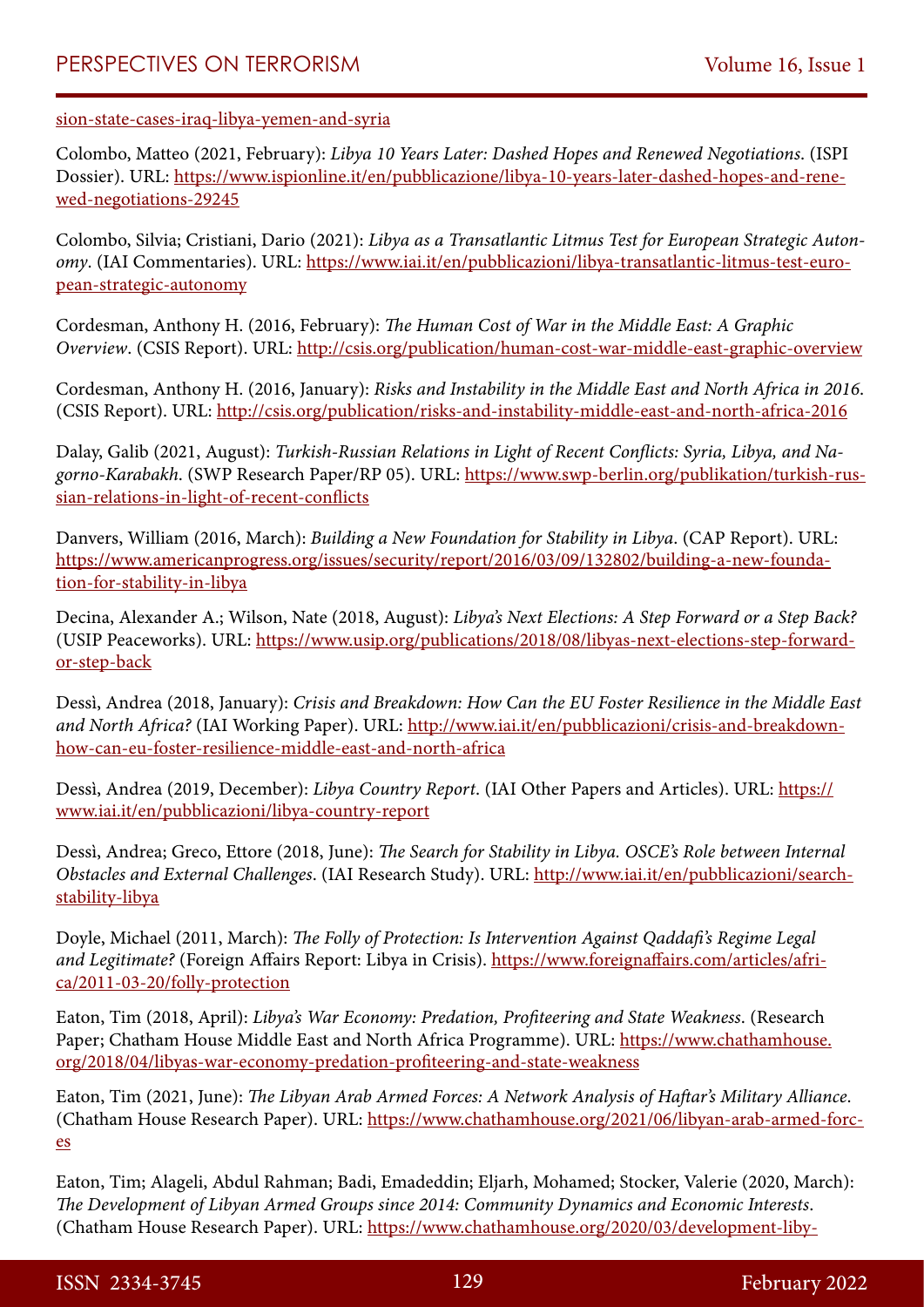#### [an-armed-groups-2014](https://www.chathamhouse.org/2020/03/development-libyan-armed-groups-2014)

El Gomati, Anas (2020, November): *Libya and the COVID-19 Lifecycle: From Distraction to Dissidence*. (IAI Commentaries). URL: [https://www.iai.it/en/pubblicazioni/libya-and-covid-19-lifecycle-distrac](https://www.iai.it/en/pubblicazioni/libya-and-covid-19-lifecycle-distraction-dissidence)[tion-dissidence](https://www.iai.it/en/pubblicazioni/libya-and-covid-19-lifecycle-distraction-dissidence)

Eljarh, Mohamed (2016, November): Islamic State in Libya. In: Katherine Bauer (Ed.): *Beyond Syria and Iraq: Examining Islamic State Provinces*. (The Washington Institute for Near East Policy, Policy Focus 149). Washington, DC: The Washington Institute for Near East Policy, 7-11. URL: [http://www.washingtoninsti](http://www.washingtoninstitute.org/policy-analysis/view/beyond-syria-and-iraq-examining-islamic-state-provinces)[tute.org/policy-analysis/view/beyond-syria-and-iraq-examining-islamic-state-provinces](http://www.washingtoninstitute.org/policy-analysis/view/beyond-syria-and-iraq-examining-islamic-state-provinces)

Eljarh, Mohamed (2017, January): *Struggling to Advance in Post-Spring Libya*. (Washington Institute for Near East Policy; Policy Analysis). URL: [http://www.washingtoninstitute.org/policy-analysis/view/](http://www.washingtoninstitute.org/policy-analysis/view/struggling-to-advance-in-post-spring-libya) [struggling-to-advance-in-post-spring-libya](http://www.washingtoninstitute.org/policy-analysis/view/struggling-to-advance-in-post-spring-libya)

Elmangoush, Najla (2015, May): *Customary Practice and Restorative Justice in Libya: A Hybrid Approach.*  (USIP Special Report). URL: [http://www.usip.org/publications/2015/05/28/customary-practice-and](http://www.usip.org/publications/2015/05/28/customary-practice-and-restorative-justice-in-libya-hybrid-approach)[restorative-justice-in-libya-hybrid-approach](http://www.usip.org/publications/2015/05/28/customary-practice-and-restorative-justice-in-libya-hybrid-approach)

Engel, Andrew (2015, April): *Libya's Civil War: Rebuilding the Country from the Ground Up*. (Washington Institute for Near East Policy Research Note No. 25). URL: [http://www.washingtoninstitute.org/policy](http://www.washingtoninstitute.org/policy-analysis/view/libyas-civil-war-rebuilding-the-country-from-the-ground-up)[analysis/view/libyas-civil-war-rebuilding-the-country-from-the-ground-up](http://www.washingtoninstitute.org/policy-analysis/view/libyas-civil-war-rebuilding-the-country-from-the-ground-up)

European Foundation for Democracy; Counter Extremism Project (CEP) (2015, September): *Libya's Fight for Survival: Defeating Jihadist Networks*. (European Foundation for Democracy; CEP Essay Compilation). URL: [https://www.counterextremism.com/sites/default/files/2015\\_09\\_Libyas\\_Fight\\_for\\_Survival.pdf](https://www.counterextremism.com/sites/default/files/2015_09_Libyas_Fight_for_Survival.pdf)

Fasanotti, Federica Saini (2018, October): *Creating the Sense of a Libyan Nation*. (ISPI Policy Brief). URL: <https://www.ispionline.it/en/pubblicazione/creating-sense-libyan-nation-21373>

Fasanotti, Federica Saini (2018, October): *Creating the Sense of a Libyan Nation*. (ISPI Policy Brief). URL: <https://www.ispionline.it/en/pubblicazione/creating-sense-libyan-nation-21373>

Fasanotti, Federica Saini; Fishman, Ben (2018, October): *How France and Italy's Rivalry Is Hurting Libya*. (Foreign Affairs Article, October 31, 2018). URL: [https://www.foreignaffairs.com/articles/](https://www.foreignaffairs.com/articles/france/2018-10-31/how-france-and-italys-rivalry-hurting-libya) [france/2018-10-31/how-france-and-italys-rivalry-hurting-libya](https://www.foreignaffairs.com/articles/france/2018-10-31/how-france-and-italys-rivalry-hurting-libya)

Feith, Douglas J. (2015, November): *Ending Sanctions: Contrasting the Iran and Libya Cases*. (Testimony Before the U.S. House Ways and Means Committee Subcommittee on Oversight). URL: [http://www.](http://www.hudson.org/research/11871-ending-sanctions-contrasting-the-iran-and-libya-cases) [hudson.org/research/11871-ending-sanctions-contrasting-the-iran-and-libya-cases](http://www.hudson.org/research/11871-ending-sanctions-contrasting-the-iran-and-libya-cases)

Fishman, Ben (2017, May): *The Trump Administration and Libya: The Necessity for Engagement*. (Washington Institute for Near East Policy Policy Analysis). URL: [http://www.washingtoninstitute.org/](http://www.washingtoninstitute.org/policy-analysis/view/the-trump-administration-and-libya-the-necessity-for-engagement) [policy-analysis/view/the-trump-administration-and-libya-the-necessity-for-engagement](http://www.washingtoninstitute.org/policy-analysis/view/the-trump-administration-and-libya-the-necessity-for-engagement)

Fitzgerald, Mary (2020, December): *Mitigating the Impact of Media Reporting of Terrorism: Libya Case Study*. (ICCT; Strategic Communications Project Report). URL: [https://icct.nl/publication/mitigat](https://icct.nl/publication/mitigating-the-impact-of-media-reporting-of-terrorism-libya-case-study)[ing-the-impact-of-media-reporting-of-terrorism-libya-case-study](https://icct.nl/publication/mitigating-the-impact-of-media-reporting-of-terrorism-libya-case-study)

Fitzgerald, Mary (2021, July): *Small Arms and Light Weapons as a Source of Terrorist Financing in Post-Qadhafi Libya*. (RUSI and Project CRAAFT Research Briefing No. 6). URL: [https://www.projectcraaft.eu/sym](https://www.projectcraaft.eu/symposium-series/salw-as-a-source-of-terrorist-financing-in-post-qadhafi-libya)[posium-series/salw-as-a-source-of-terrorist-financing-in-post-qadhafi-libya](https://www.projectcraaft.eu/symposium-series/salw-as-a-source-of-terrorist-financing-in-post-qadhafi-libya)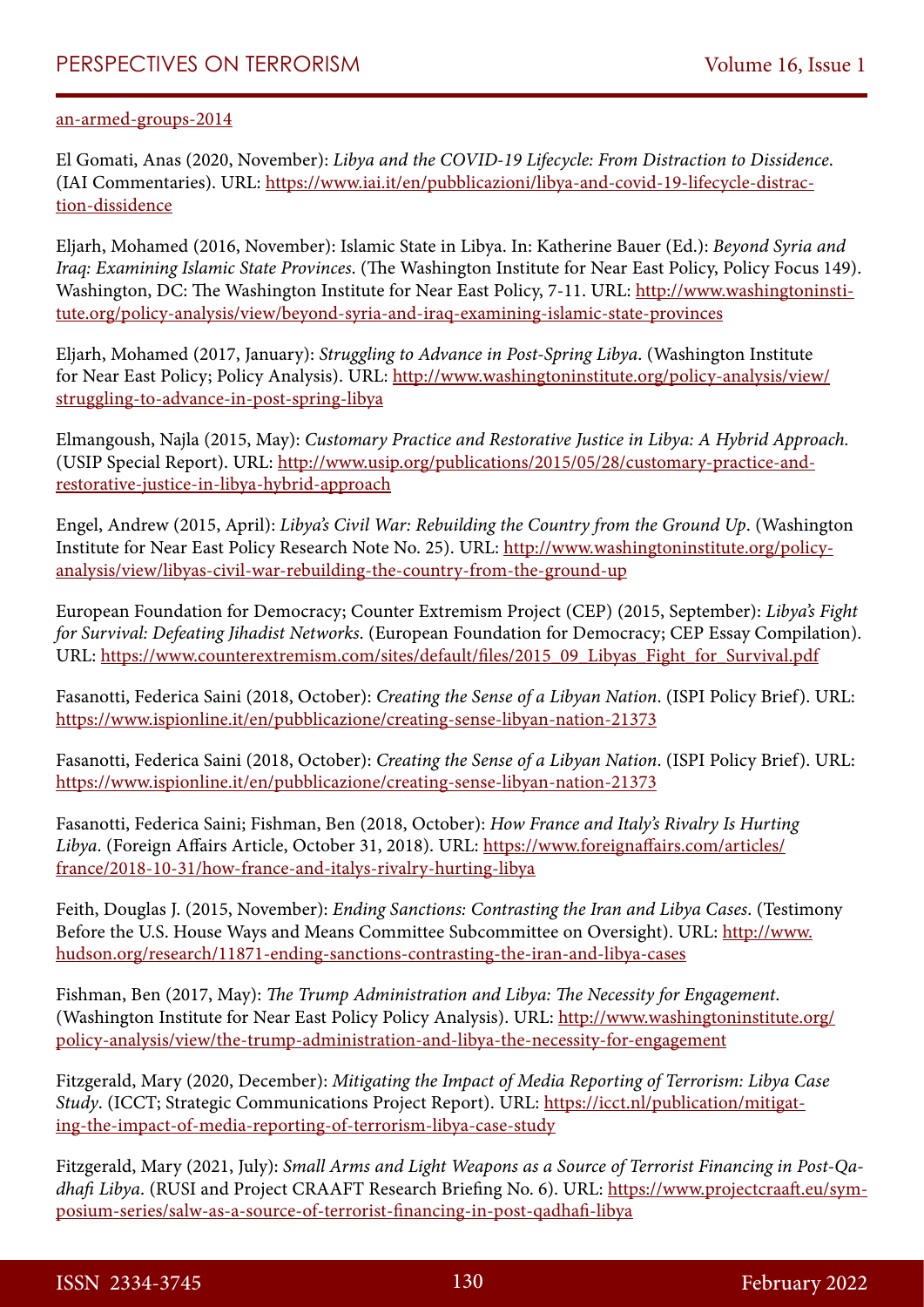Fitzgerald, Mary; Badi, Emadeddin (2020, September): *The Limits of Reconciliation: Assessing the Revisions of the Libyan Islamic Fighting Group (LIFG)*. (Institute for Integrated Transitions Report). URL: [https://](https://www.ifit-transitions.org/publications/major-publications-briefings/transitional-justice-and-violent-extremism/2-libya-limits-of-reconciliation-1.pdf/view) [www.ifit-transitions.org/publications/major-publications-briefings/transitional-justice-and-violent](https://www.ifit-transitions.org/publications/major-publications-briefings/transitional-justice-and-violent-extremism/2-libya-limits-of-reconciliation-1.pdf/view)[extremism/2-libya-limits-of-reconciliation-1.pdf/view](https://www.ifit-transitions.org/publications/major-publications-briefings/transitional-justice-and-violent-extremism/2-libya-limits-of-reconciliation-1.pdf/view)

Florquin, Nicolas; Kartas, Moncef; Pavesi, Irene (2014, August): *Searching for Stability: Perceptions of Security, Justice, and Firearms in Libya.* (Small Arms Survey Issue Brief). URL: [https://www.](https://www.smallarmssurvey.org/resource/searching-stability-perceptions-security-justice-and-firearms-libya-sana-issue-brief-1) [smallarmssurvey.org/resource/searching-stability-perceptions-security-justice-and-firearms-libya-sana](https://www.smallarmssurvey.org/resource/searching-stability-perceptions-security-justice-and-firearms-libya-sana-issue-brief-1)[issue-brief-1](https://www.smallarmssurvey.org/resource/searching-stability-perceptions-security-justice-and-firearms-libya-sana-issue-brief-1)

Friend, Alice (2018, April): *Libya Fractured: The Struggle for Unity*. (CSIS Congressional Testimony). URL: <https://www.csis.org/analysis/libya-fractured-struggle-unity>

Gabriel, Rachel A.; Johns, Mila A. (2016, November): *Demystifying Gray Zone Conflict: A Typology of Conflict Dyads and Instruments of Power in Libya, 2014-Present*. (START Report to DHS S&T Office of University Programs and DoD Strategic Multilayer Assessment Branch). URL: [http://www.start.umd.edu/](http://www.start.umd.edu/publication/demystifying-gray-zone-conflict-typology-conflict-dyads-and-instruments-power-libya-2014) [publication/demystifying-gray-zone-conflict-typology-conflict-dyads-and-instruments-power-libya-2014](http://www.start.umd.edu/publication/demystifying-gray-zone-conflict-typology-conflict-dyads-and-instruments-power-libya-2014)

Gartenstein-Ross, Daveed; Barr, Nathaniel (2015, February): *Dignity and Dawn: Libya's Escalating Civil War*. (ICCT Research Paper). URL: [http://www.icct.nl/app/uploads/download/file/ICCT-Gartenstein-](http://www.icct.nl/app/uploads/download/file/ICCT-Gartenstein-Ross-Barr-Dignity-and-Dawn-Libyas-Escalating-Civil-War-February2015.pdf)[Ross-Barr-Dignity-and-Dawn-Libyas-Escalating-Civil-War-February2015.pdf](http://www.icct.nl/app/uploads/download/file/ICCT-Gartenstein-Ross-Barr-Dignity-and-Dawn-Libyas-Escalating-Civil-War-February2015.pdf)

Gartenstein-Ross, Daveed; Barr, Nathaniel; Willcoxon, George; Basun, Norhan (2015, April): *The Crisis in North Africa: Implications for Europe and Options for EU Policymakers*. (Clingendael Report). URL: [https://](https://www.clingendael.org/publication/crisis-north-africa) [www.clingendael.org/publication/crisis-north-africa](https://www.clingendael.org/publication/crisis-north-africa)

Giampaolo, Mattia (2020, February): *General Haftar and the Risks of Authoritarian "Stability" in Libya*. (IAI Commentary). URL: [https://www.iai.it/en/pubblicazioni/general-haftar-and-risks-authoritarian](https://www.iai.it/en/pubblicazioni/general-haftar-and-risks-authoritarian-stability-libya)[stability-libya](https://www.iai.it/en/pubblicazioni/general-haftar-and-risks-authoritarian-stability-libya)

Hacke, Christian (2011, September): *Deutschland und der Libyen-Konflikt: Zivilmacht ohne Zivilcourage*. (Bundeszentrale für politische Bildung, APuZ 39/2011). URL: [https://www.bpb.de/apuz/33124/deutsch](https://www.bpb.de/apuz/33124/deutschland-und-der-libyen-konflikt-zivilmacht-ohne-zivilcourage-essay)[land-und-der-libyen-konflikt-zivilmacht-ohne-zivilcourage-essay](https://www.bpb.de/apuz/33124/deutschland-und-der-libyen-konflikt-zivilmacht-ohne-zivilcourage-essay)

Harachaoui, Jalel (2020, December): *Why Turkey Intervened in Libya*. (FPRI Report). URL: [https://www.](https://www.fpri.org/article/2020/12/why-turkey-intervened-in-libya/) [fpri.org/article/2020/12/why-turkey-intervened-in-libya/](https://www.fpri.org/article/2020/12/why-turkey-intervened-in-libya/)

Harchaoui, Jalel; Cristiani, Dario; Kasapoglu, Can; Sukhankin, Sergey; Howard, Glen (2020, June): *The Battle for Libya: Russia's and Turkey's Interventions, Haftar's Retreat, and the Prospects for Peace* (Jamestown Foundation recorded Webinar). URL: [https://jamestown.org/event/the-battle-for-libya-russias-and](https://jamestown.org/event/the-battle-for-libya-russias-and-turkeys-interventions-haftars-retreat-and-the-prospects-for-peace)[turkeys-interventions-haftars-retreat-and-the-prospects-for-peace](https://jamestown.org/event/the-battle-for-libya-russias-and-turkeys-interventions-haftars-retreat-and-the-prospects-for-peace)

Hill, Thomas M. (2019, May): *The Conflict in Libya: Testimony Before the House Foreign Affairs Subcommittee on Middle East, North Africa, and International Terrorism*. (USIP Congressional Testimony). URL: <https://www.usip.org/publications/2019/05/conflict-libya>

Hughes, Seamus; Blackburn, Emily; Mines, Andrew (2019, August): *The Other Travelers: American Jihadists Beyond Syria and Iraq*. (GW Program on Extremism Report). URL: [https://extremism.gwu.edu/](https://extremism.gwu.edu/sites/g/files/zaxdzs2191/f/The%20Other%20Travelers%20Final.pdf) [sites/g/files/zaxdzs2191/f/The%20Other%20Travelers%20Final.pdf](https://extremism.gwu.edu/sites/g/files/zaxdzs2191/f/The%20Other%20Travelers%20Final.pdf)

International Crisis Group (ICG) (2015, December): *The Prize: Fighting for Libya's Energy Wealth.* (ICG Report No. 165/Middle East & North Africa). URL: [https://www.crisisgroup.org/middle-east-north-africa/](https://www.crisisgroup.org/middle-east-north-africa/north-africa/libya/prize-fighting-libya-s-energy-wealth) [north-africa/libya/prize-fighting-libya-s-energy-wealth](https://www.crisisgroup.org/middle-east-north-africa/north-africa/libya/prize-fighting-libya-s-energy-wealth)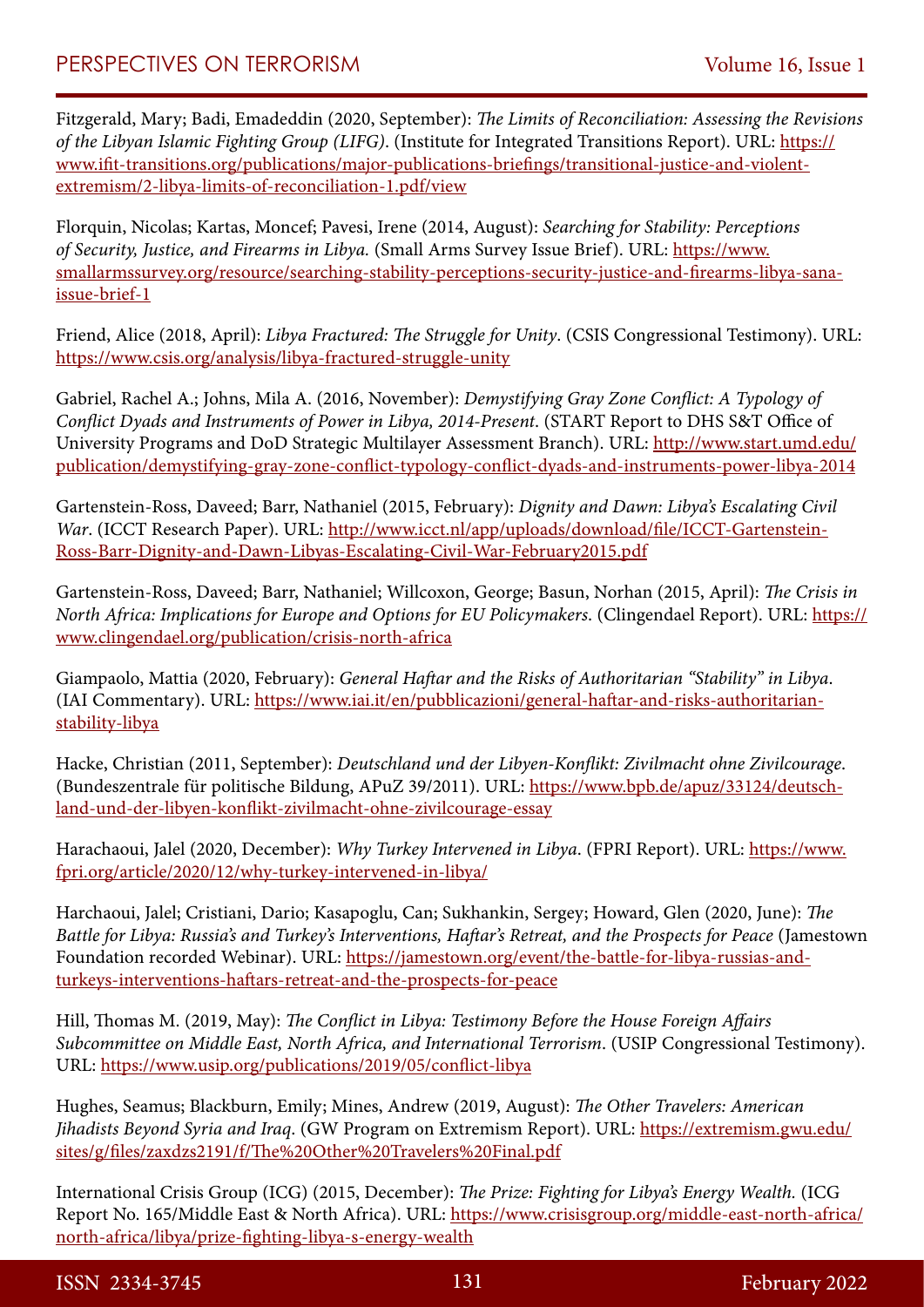International Crisis Group (ICG) (2015, February): *Libya: Getting Geneva Right*. (ICG Report No. 157/ Middle East & North Africa). URL: [https://www.crisisgroup.org/middle-east-north-africa/north-africa/](https://www.crisisgroup.org/middle-east-north-africa/north-africa/libya/libya-getting-geneva-right) [libya/libya-getting-geneva-right](https://www.crisisgroup.org/middle-east-north-africa/north-africa/libya/libya-getting-geneva-right)

International Crisis Group (ICG) (2015, October): *Algeria and Its Neighbours*. (ICG Report No. 164/ Middle East & North Africa). URL: [https://www.crisisgroup.org/middle-east-north-africa/north-africa/](https://www.crisisgroup.org/middle-east-north-africa/north-africa/algeria/algeria-and-its-neighbours) [algeria/algeria-and-its-neighbours](https://www.crisisgroup.org/middle-east-north-africa/north-africa/algeria/algeria-and-its-neighbours)

International Crisis Group (ICG) (2016, March): *Exploiting Disorder: Al-Qaeda and the Islamic State*. (ICG Special Report No. 1/Jihad in Modern Conflict). URL: [https://www.crisisgroup.org/global/exploiting](https://www.crisisgroup.org/global/exploiting-disorder-al-qaeda-and-islamic-state)[disorder-al-qaeda-and-islamic-state](https://www.crisisgroup.org/global/exploiting-disorder-al-qaeda-and-islamic-state)

International Crisis Group (ICG) (2016, November): *The Libyan Political Agreement: Time for a Reset.* (ICG Report No. 170/Middle East & North Africa). URL: [https://www.crisisgroup.org/middle-east-north](https://www.crisisgroup.org/middle-east-north-africa/north-africa/libya/libyan-political-agreement-time-reset)[africa/north-africa/libya/libyan-political-agreement-time-reset](https://www.crisisgroup.org/middle-east-north-africa/north-africa/libya/libyan-political-agreement-time-reset)

International Crisis Group (ICG) (2017, July): *How Libya's Fezzan Became Europe's New Border*. (ICG Report No. 179/Middle East & North Africa). URL: [https://www.crisisgroup.org/middle-east-north-africa/](https://www.crisisgroup.org/middle-east-north-africa/north-africa/libya/179-how-libyas-fezzan-became-europes-new-border) [north-africa/libya/179-how-libyas-fezzan-became-europes-new-border](https://www.crisisgroup.org/middle-east-north-africa/north-africa/libya/179-how-libyas-fezzan-became-europes-new-border)

International Crisis Group (ICG) (2017, July): *How the Islamic State Rose, Fell and Could Rise Again in the Maghreb*. (ICG Report No. 178/Middle East & North Africa). URL: [https://www.crisisgroup.org/mid](https://www.crisisgroup.org/middle-east-north-africa/north-africa/178-how-islamic-state-rose-fell-and-could-rise-again-maghreb)[dle-east-north-africa/north-africa/178-how-islamic-state-rose-fell-and-could-rise-again-maghreb](https://www.crisisgroup.org/middle-east-north-africa/north-africa/178-how-islamic-state-rose-fell-and-could-rise-again-maghreb)

International Crisis Group (ICG) (2018, August): *After the Showdown in Libya's Oil Crescent*. (ICG Report No. 189/Middle East & North Africa). URL: [https://www.crisisgroup.org/middle-east-north-africa/north](https://www.crisisgroup.org/middle-east-north-africa/north-africa/libya/189-after-showdown-libyas-oil-crescent)[africa/libya/189-after-showdown-libyas-oil-crescent](https://www.crisisgroup.org/middle-east-north-africa/north-africa/libya/189-after-showdown-libyas-oil-crescent)

International Crisis Group (ICG) (2018, May): *Libya's Unhealthy Focus on Personalities*. (ICG Briefing No. 57/Middle East & North Africa). URL: [https://www.crisisgroup.org/middle-east-north-africa/north-africa/](https://www.crisisgroup.org/middle-east-north-africa/north-africa/libya/b57-libyas-unhealthy-focus-personalities) [libya/b57-libyas-unhealthy-focus-personalities](https://www.crisisgroup.org/middle-east-north-africa/north-africa/libya/b57-libyas-unhealthy-focus-personalities)

International Crisis Group (ICG) (2018, May): *Making the Best of France's Libya Summit*. (ICG Briefing No. 58/Middle East & North Africa). URL: [https://www.crisisgroup.org/middle-east-north-africa/north](https://www.crisisgroup.org/middle-east-north-africa/north-africa/libya/b58-making-best-frances-libya-summit)[africa/libya/b58-making-best-frances-libya-summit](https://www.crisisgroup.org/middle-east-north-africa/north-africa/libya/b58-making-best-frances-libya-summit)

International Crisis Group (ICG) (2019, April): *Addressing the Rise of Libya's Madkhali-Salafis*. (ICG Report No. 200/Middle East & North Africa). URL: [https://www.crisisgroup.org/middle-east-north-africa/](https://www.crisisgroup.org/middle-east-north-africa/north-africa/libya/addressing-rise-libyas-madkhali-salafis) [north-africa/libya/addressing-rise-libyas-madkhali-salafis](https://www.crisisgroup.org/middle-east-north-africa/north-africa/libya/addressing-rise-libyas-madkhali-salafis)

International Crisis Group (ICG) (2019, May): *Of Tanks and Banks: Stopping a Dangerous Escalation in Libya*. (ICG Report No. 201/Middle East & North Africa). URL: [https://www.crisisgroup.org/middle-east](https://www.crisisgroup.org/middle-east-north-africa/north-africa/libya/201-tanks-and-banks-stopping-dangerous-escalation-libya)[north-africa/north-africa/libya/201-tanks-and-banks-stopping-dangerous-escalation-libya](https://www.crisisgroup.org/middle-east-north-africa/north-africa/libya/201-tanks-and-banks-stopping-dangerous-escalation-libya)

International Crisis Group (ICG) (2019, May): *Stopping the War for Tripoli*. (ICG Briefing No. 69/Middle East & North Africa). URL: [https://www.crisisgroup.org/middle-east-north-africa/north-africa/libya/b069](https://www.crisisgroup.org/middle-east-north-africa/north-africa/libya/b069-stopping-war-tripoli) [stopping-war-tripoli](https://www.crisisgroup.org/middle-east-north-africa/north-africa/libya/b069-stopping-war-tripoli)

International Crisis Group (ICG) (2020, April): *Turkey Wades into Libya's Troubled Waters*. (ICG Report No. 257/Europe & Central Asia). URL: [https://www.crisisgroup.org/europe-central-asia/western](https://www.crisisgroup.org/europe-central-asia/western-europemediterranean/turkey/257-turkey-wades-libyas-troubled-waters)[europemediterranean/turkey/257-turkey-wades-libyas-troubled-waters](https://www.crisisgroup.org/europe-central-asia/western-europemediterranean/turkey/257-turkey-wades-libyas-troubled-waters)

International Crisis Group (ICG) (2020, July): *Averting an Egyptian Military Intervention in Libya*. (ICG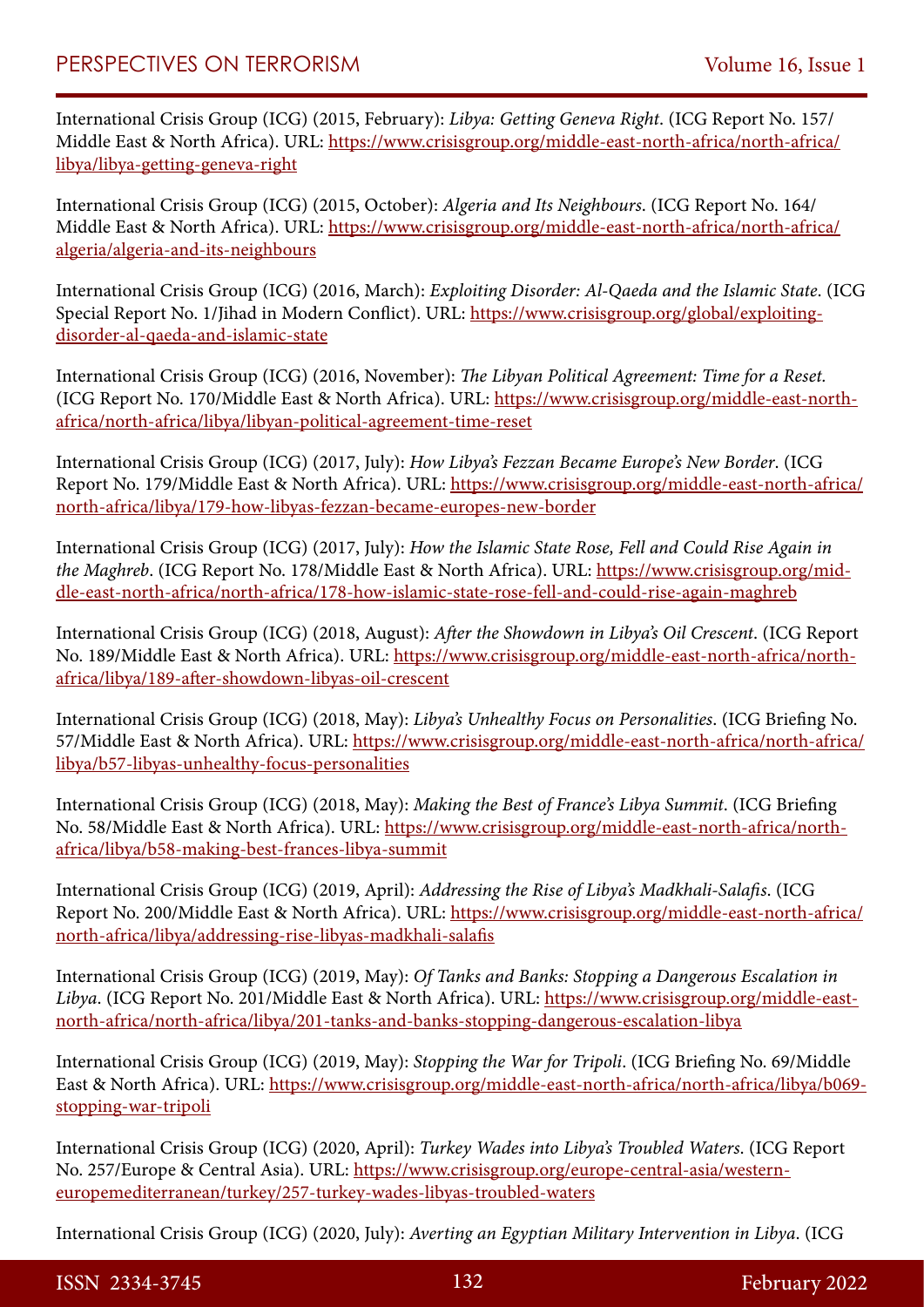Statement/Middle East & North Africa). URL: [https://www.crisisgroup.org/middle-east-north-africa/](https://www.crisisgroup.org/middle-east-north-africa/north-africa/libya/averting-egyptian-military-intervention-libya) [north-africa/libya/averting-egyptian-military-intervention-libya](https://www.crisisgroup.org/middle-east-north-africa/north-africa/libya/averting-egyptian-military-intervention-libya)

International Crisis Group (ICG) (2020, November): *Fleshing Out the Libya Ceasefire Agreement*. (ICG Briefing No. 80/Middle East & North Africa). URL: [https://www.crisisgroup.org/middle-east-north-africa/](https://www.crisisgroup.org/middle-east-north-africa/north-africa/libya/b80-fleshing-out-libya-ceasefire-agreement) [north-africa/libya/b80-fleshing-out-libya-ceasefire-agreement](https://www.crisisgroup.org/middle-east-north-africa/north-africa/libya/b80-fleshing-out-libya-ceasefire-agreement)

International Crisis Group (ICG) (2021, May): *Libya Turns the Page*. (ICG Report No. 222/Middle East & North Africa). URL: [https://www.crisisgroup.org/middle-east-north-africa/north-africa/libya/222-libya](https://www.crisisgroup.org/middle-east-north-africa/north-africa/libya/222-libya-turns-page)[turns-page](https://www.crisisgroup.org/middle-east-north-africa/north-africa/libya/222-libya-turns-page)

Ioannou, Ioannis Sotirios; Tziarras, Zenonas (2020): *Turning the Tide in Libya: Rival Administrations in a New Round of Conflict*. (PRIO Cyprus Centre Policy Brief No. 1). URL: [https://www.prio.org/Publications/](https://www.prio.org/Publications/Publication/?x=12380) [Publication/?x=12380](https://www.prio.org/Publications/Publication/?x=12380)

Italian Institute for International Political Studies (ISPI) (2021, March): *Libya's Bumpy Road to Peace*. (ISPI Rome MED This Week). URL:<https://www.ispionline.it/en/pubblicazione/libyas-bumpy-road-peace-29633>

Jenzen-Jones, N. R.; McCollum, Ian (2017, April): *Web Trafficking: Analysing the Online Trade of Small Arms and Light Weapons in Libya*. (Small Arms Survey Working Paper No. 26). URL: [https://www.](https://www.smallarmssurvey.org/resource/web-trafficking-analysing-online-trade-small-arms-and-light-weapons-libya-working-paper-26) [smallarmssurvey.org/resource/web-trafficking-analysing-online-trade-small-arms-and-light-weapons](https://www.smallarmssurvey.org/resource/web-trafficking-analysing-online-trade-small-arms-and-light-weapons-libya-working-paper-26)[libya-working-paper-26](https://www.smallarmssurvey.org/resource/web-trafficking-analysing-online-trade-small-arms-and-light-weapons-libya-working-paper-26)

Jenzen-Jones, N. R.; Rice, Graeme (2016, April): *The Online Trade of Light Weapons in Libya*. (Small Arms Survey SANA Dispatch No. 6). URL: [https://www.smallarmssurvey.org/resource/online-trade-light](https://www.smallarmssurvey.org/resource/online-trade-light-weapons-libya-sana-dispatch-6)[weapons-libya-sana-dispatch-6](https://www.smallarmssurvey.org/resource/online-trade-light-weapons-libya-sana-dispatch-6)

Jones, Seth G.; Dobbins, James; Byman, Daniel; Chivvis, Christopher S.; Connable, Ben; Martini, Jeffrey; Robinson, Eric; Chandler, Nathan (2017): *Rolling Back the Islamic State.* (RAND Research Report RR-1912). URL: [https://www.rand.org/pubs/research\\_reports/RR1912.html](https://www.rand.org/pubs/research_reports/RR1912.html)

Kadlec, Amanda B. (2020, December): *Still Kicking: The Survivability of the Islamic State in Libya*. (Resolve Network Policy Note). URL: [https://www.resolvenet.org/research/still-kicking-survivability-islam](https://www.resolvenet.org/research/still-kicking-survivability-islamic-state-libya)[ic-state-libya](https://www.resolvenet.org/research/still-kicking-survivability-islamic-state-libya)

Kakar, Palwasha L.; Langhi, Zahra (2017, March): *Libya's Religious Sector and Peacebuilding Efforts*. (USIP Peaceworks). URL: [https://www.usip.org/publications/2017/03/libyas-religious-sector-and-peacebuilding](https://www.usip.org/publications/2017/03/libyas-religious-sector-and-peacebuilding-efforts)[efforts](https://www.usip.org/publications/2017/03/libyas-religious-sector-and-peacebuilding-efforts)

Kartas, Moncef (2013, December): *On the Edge? Trafficking and Insecurity at the Tunisian–Libyan Border*. (Small Arms Survey Working Paper). URL: [https://www.smallarmssurvey.org/sites/default/files/resources/](https://www.smallarmssurvey.org/sites/default/files/resources/SAS-WP17-Tunisia-On-the-Edge.pdf) [SAS-WP17-Tunisia-On-the-Edge.pdf](https://www.smallarmssurvey.org/sites/default/files/resources/SAS-WP17-Tunisia-On-the-Edge.pdf)

Katz, Brian (2019, January): *Imperfect Proxies: The Pros and Perils of Partnering with Non-State Actors for CT*. (CSIS Briefs). URL: [https://www.csis.org/analysis/imperfect-proxies-pros-and-perils-partnering-non](https://www.csis.org/analysis/imperfect-proxies-pros-and-perils-partnering-non-state-actors-ct)[state-actors-ct](https://www.csis.org/analysis/imperfect-proxies-pros-and-perils-partnering-non-state-actors-ct)

Khan, Moshin; Mezran, Karim (2016, October): *Aftermath of the Arab Spring in North Africa*. (Atlantic Council Issue Brief). URL: [http://www.atlanticcouncil.org/publications/issue-briefs/aftermath-of-the-arab](http://www.atlanticcouncil.org/publications/issue-briefs/aftermath-of-the-arab-spring-in-north-africa)[spring-in-north-africa](http://www.atlanticcouncil.org/publications/issue-briefs/aftermath-of-the-arab-spring-in-north-africa)

Knoope, Peter; Chauzal, Grégory (2016, January): *Beneath the Apparent State of Affairs: Stability in Ghana and Benin*. (ICCT Publication). URL: [http://icct.nl/publication/beneath-the-apparent-state-of-affairs](http://icct.nl/publication/beneath-the-apparent-state-of-affairs-stability-in-ghana-and-benin/)[stability-in-ghana-and-benin/](http://icct.nl/publication/beneath-the-apparent-state-of-affairs-stability-in-ghana-and-benin/)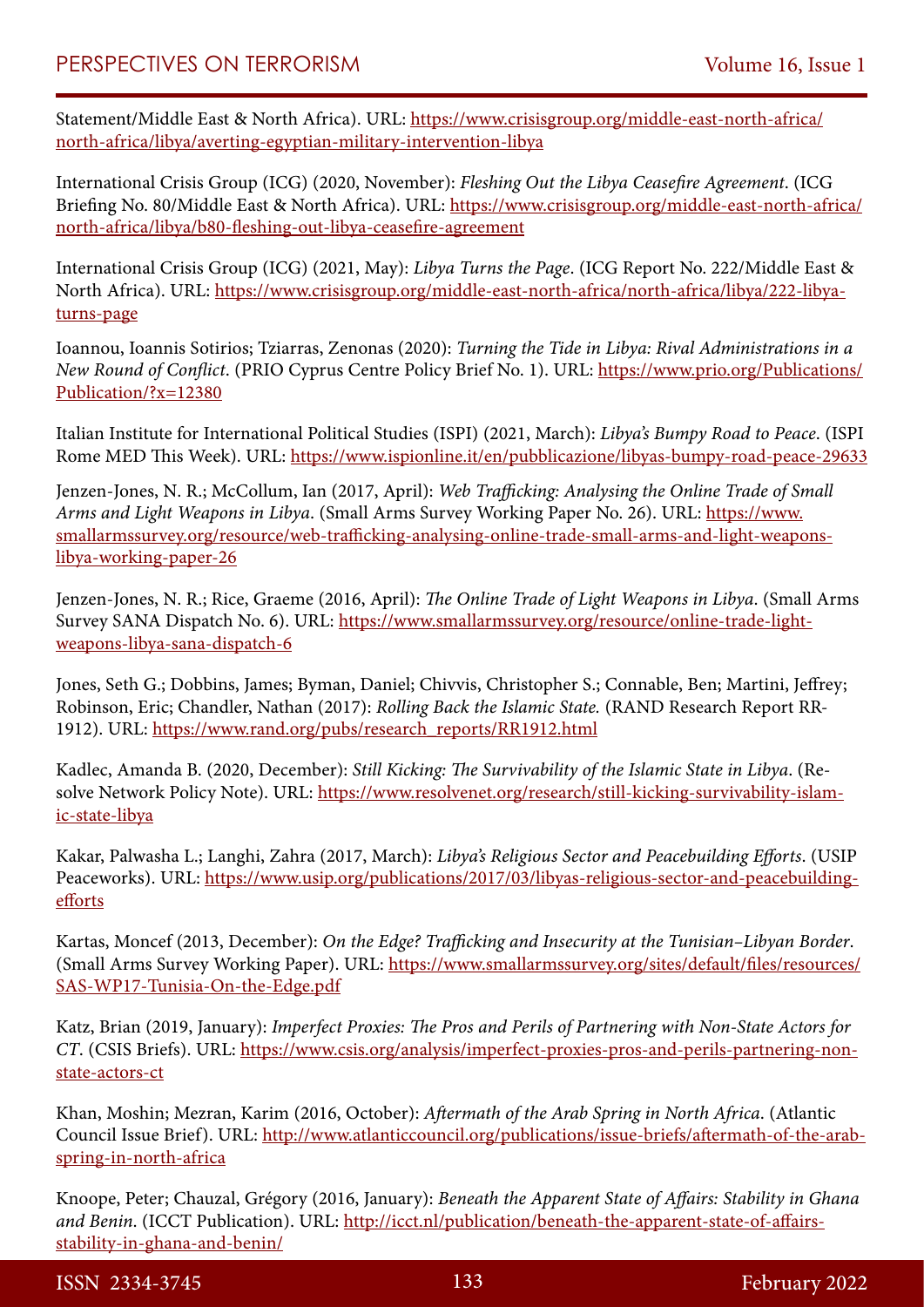Kotran, Jonathan F. (2016, March): *ISIS Enters the Stage in the Libyan Drama – How the IS Caliphate Expands in Northern Africa*. (ICT Publication). URL: [http://www.ict.org.il/Article/1631/ISIS-enters-the-](http://www.ict.org.il/Article/1631/ISIS-enters-the-Stage-in-the-Libyan-Drama)[Stage-in-the-Libyan-Drama](http://www.ict.org.il/Article/1631/ISIS-enters-the-Stage-in-the-Libyan-Drama)

Kraikish, Nazar (2016, September): *Post-Revolution Islamist Movements in Libya: Transformation and Future*. (Al Jazeera Centre for Studies Report). URL: [https://studies.aljazeera.net/en/reports/2016/09/post](https://studies.aljazeera.net/en/reports/2016/09/post-revolution-islamist-movements-libya-transformation-future-160928090745015.html)[revolution-islamist-movements-libya-transformation-future-160928090745015.html](https://studies.aljazeera.net/en/reports/2016/09/post-revolution-islamist-movements-libya-transformation-future-160928090745015.html)

Lacher, Wolfram (2015, July): *Supporting Stabilization in Libya: The Challenges of Finalizing and Implementing the Skhirat Agreement*. (SWP Comment 2015/C36). URL: [https://www.swp-berlin.org/](https://www.swp-berlin.org/publications/products/comments/2015C36_lac.pdf) [publications/products/comments/2015C36\\_lac.pdf](https://www.swp-berlin.org/publications/products/comments/2015C36_lac.pdf)

Lacher, Wolfram (2018, April): *Tripoli's Militia Cartel: How Ill-Conceived Stabilisation Blocks Political Progress, and Risks Renewed War*. (SWP Comment 2018/C20). URL: [https://www.swp-berlin.org/en/](https://www.swp-berlin.org/en/publication/libya-tripolis-militia-cartel) [publication/libya-tripolis-militia-cartel](https://www.swp-berlin.org/en/publication/libya-tripolis-militia-cartel)

Lacher, Wolfram (2018, September): *Libya: Getting Serious About Negotiations: How a New Political Process Could Help Tackle Security Challenges*. (SWP Comment 2018/C39). URL: [https://www.swp-berlin.org/en/](https://www.swp-berlin.org/en/publication/libya-getting-serious-about-negotiations) [publication/libya-getting-serious-about-negotiations](https://www.swp-berlin.org/en/publication/libya-getting-serious-about-negotiations)

Lacher, Wolfram (2019, February): *Libya's Conflicts Enter a Dangerous New Phase*. (SWP Comment/C08). URL: <https://www.swp-berlin.org/en/publication/libyas-conflicts-enter-a-dangerous-new-phase>

Lacher, Wolfram (2019, November): *International Schemes, Libyan Realities: Attempts at Appeasing Khalifa Haftar Risk Further Escalating Libya's Civil War*. (SWP Comment 2019/C45). URL: [https://www.swp](https://www.swp-berlin.org/en/publication/international-schemes-libyan-realities)[berlin.org/en/publication/international-schemes-libyan-realities](https://www.swp-berlin.org/en/publication/international-schemes-libyan-realities)

Lacher, Wolfram (2020, June): *The Great Carve-Up: Libya's Internationalised Conflicts after Tripoli*. (SWP Comment 2020/C25). URL: <https://www.swp-berlin.org/en/publication/the-great-carve-up>

Lacher, Wolfram (2020, November): *A Most Irregular Army: The Rise of Khalifa Haftar's Libyan Arab Armed Forces*. (SWP Working Paper Nr. 2/November 2020). URL: [https://www.swp-berlin.org/publica](https://www.swp-berlin.org/publications/products/arbeitspapiere/2020WP02_FG06_lac.pdf)[tions/products/arbeitspapiere/2020WP02\\_FG06\\_lac.pdf](https://www.swp-berlin.org/publications/products/arbeitspapiere/2020WP02_FG06_lac.pdf)

Lacher, Wolfram (2021, April): *Libya's Flawed Unity Government: A Semblance of Compromise Obscures Old and New Rifts*. (SWP Comment 2021/C29). URL: [https://www.swp-berlin.org/en/publication/lib](https://www.swp-berlin.org/en/publication/libyas-flawed-unity-government)[yas-flawed-unity-government](https://www.swp-berlin.org/en/publication/libyas-flawed-unity-government)

Lacher, Wolfram; al-Idrissi, Alaa (2018, June): *Capital of Militias: Tripoli's Armed Groups Capture the Libyan State*. (Small Arms Survey Briefing Paper). URL: [https://www.smallarmssurvey.org/resource/](https://www.smallarmssurvey.org/resource/capital-militias-tripolis-armed-groups-capture-libyan-state) [capital-militias-tripolis-armed-groups-capture-libyan-state](https://www.smallarmssurvey.org/resource/capital-militias-tripolis-armed-groups-capture-libyan-state)

Lamloum, Imed (2017, January): *Libya's Facebook Militias*. (AFP Article). URL: [https://correspondent.afp.](https://correspondent.afp.com/libyas-facebook-militias) [com/libyas-facebook-militias](https://correspondent.afp.com/libyas-facebook-militias)

Lamloum, Olfa (2016, December): *Marginalisation, Insecurity and Uncertainty on the Tunisian-Libyan Border.* (International Alert Report). URL: [http://international-alert.org/publications/marginalisation](http://international-alert.org/publications/marginalisation-insecurity-and-uncertainty-tunisian-libyan-border)[insecurity-and-uncertainty-tunisian-libyan-border](http://international-alert.org/publications/marginalisation-insecurity-and-uncertainty-tunisian-libyan-border)

Libya Desk (2020, May): *Challenges to Internationally Mediated Peace in Libya*. (IAI Commentary). URL: <https://www.iai.it/en/pubblicazioni/challenges-internationally-mediated-peace-libya>

Lounnas, Djallil (2018, October): *Jihadist Groups in North Africa and the Sahel: Between Disintegration,*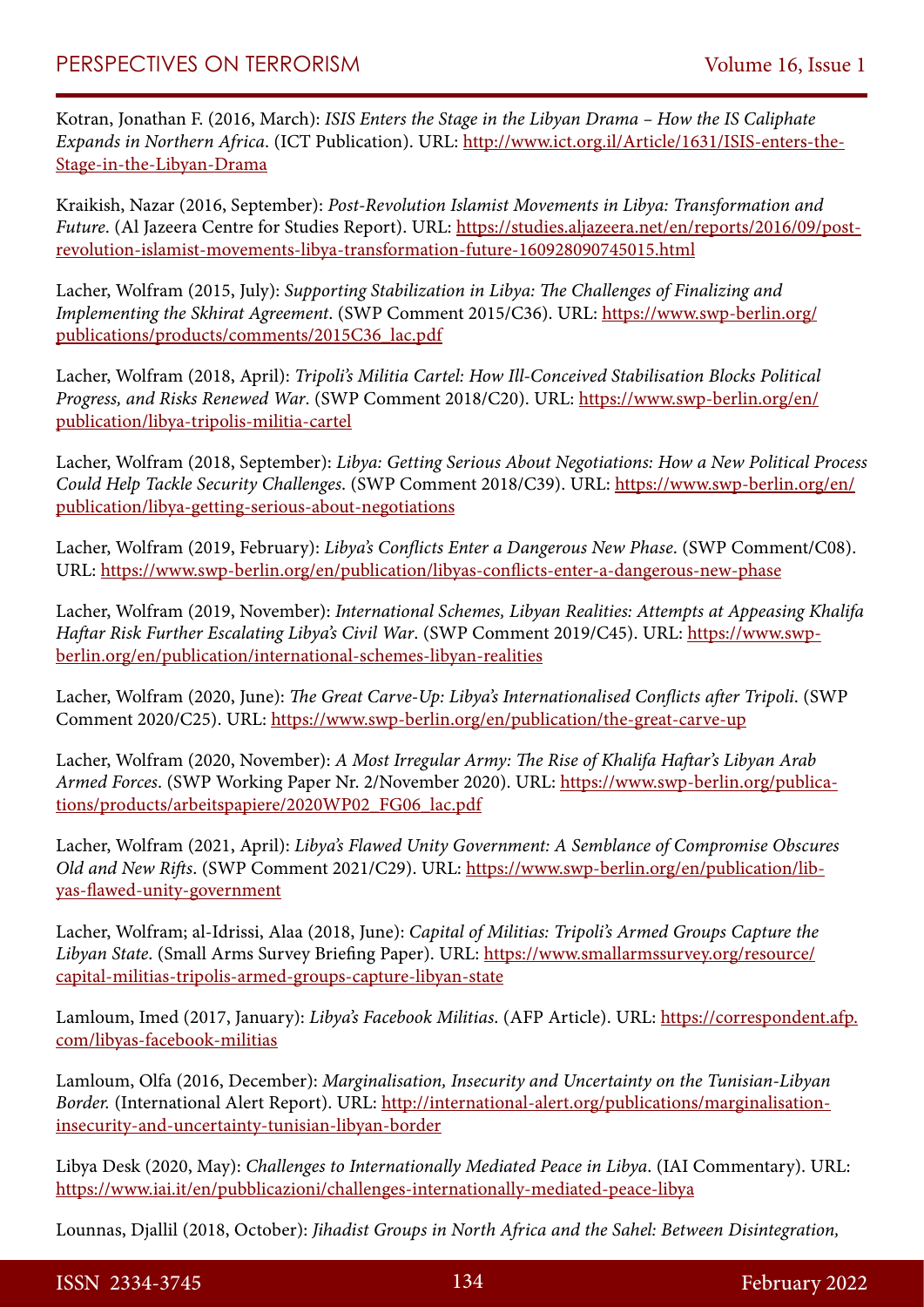*Reconfiguration and Resilience*. (MENARA Working Paper). URL: [http://www.menaraproject.eu/portfolio](http://www.menaraproject.eu/portfolio-items/jihadist-groups-in-north-africa-and-the-sahel-between-disintegration-reconfiguration-and-resilience)[items/jihadist-groups-in-north-africa-and-the-sahel-between-disintegration-reconfiguration-and](http://www.menaraproject.eu/portfolio-items/jihadist-groups-in-north-africa-and-the-sahel-between-disintegration-reconfiguration-and-resilience)[resilience](http://www.menaraproject.eu/portfolio-items/jihadist-groups-in-north-africa-and-the-sahel-between-disintegration-reconfiguration-and-resilience)

Lounnas, Djallil (2018, October): *The Libyan Security Continuum: The Impact of the Libyan Crisis on the North African/Sahelian Regional System*. (MENARA Working Paper). URL: [http://www.menaraproject.](http://www.menaraproject.eu/portfolio-items/the-libyan-security-continuum-the-impact-of-the-libyan-crisis-on-the-north-africansahelian-regional-system) [eu/portfolio-items/the-libyan-security-continuum-the-impact-of-the-libyan-crisis-on-the-north](http://www.menaraproject.eu/portfolio-items/the-libyan-security-continuum-the-impact-of-the-libyan-crisis-on-the-north-africansahelian-regional-system)[africansahelian-regional-system](http://www.menaraproject.eu/portfolio-items/the-libyan-security-continuum-the-impact-of-the-libyan-crisis-on-the-north-africansahelian-regional-system)

Mahjoubi, Camellia (2020, July): *Italy and the Libyan Crisis: What Lessons for Foreign Policy?* (IAI Document). URL:<https://www.iai.it/en/pubblicazioni/italy-and-libyan-crisis-what-lessons-foreign-policy>

Malik, Nikita (2017, October): *Trafficking Terror: How Modern Slavery and Sexual Violence Fund Terrorism*. (CRT Report). URL: [http://henryjacksonsociety.org/2017/10/08/trafficking-terror-how](http://henryjacksonsociety.org/2017/10/08/trafficking-terror-how-modern-slavery-and-sexual-violence-fund-terrorism)[modern-slavery-and-sexual-violence-fund-terrorism](http://henryjacksonsociety.org/2017/10/08/trafficking-terror-how-modern-slavery-and-sexual-violence-fund-terrorism)

Malmvig, Helle; Collombier, Virginie; Clausen, Maria-Louise; Hassan, Hiba; Khorto, Jan Pet (2018, December): *Fragmented States in the Middle East*. (DIIS Working Paper). URL: [https://www.diis.dk/en/](https://www.diis.dk/en/research/fragmented-states-in-the-middle-east) [research/fragmented-states-in-the-middle-east](https://www.diis.dk/en/research/fragmented-states-in-the-middle-east)

Mangan, Fiona (2020, May): *Illicit Drug Trafficking and Use in Libya: Highs and Lows*. (USIP Peaceworks Publication). URL: [https://www.usip.org/publications/2020/05/illicit-drug-trafficking-and-use-libya-highs](https://www.usip.org/publications/2020/05/illicit-drug-trafficking-and-use-libya-highs-and-lows)[and-lows](https://www.usip.org/publications/2020/05/illicit-drug-trafficking-and-use-libya-highs-and-lows)

Mangan, Fiona; Dang, Lillian; Wilson, Nate (2019, October): *Managing the Secure Release of Sensitive Detainees in Libya*. (USIP Special Report). URL: [https://www.usip.org/publications/2019/10/managing](https://www.usip.org/publications/2019/10/managing-secure-release-sensitive-detainees-libya)[secure-release-sensitive-detainees-libya](https://www.usip.org/publications/2019/10/managing-secure-release-sensitive-detainees-libya)

Mangan, Fiona; Murray, Rebecca (2016, September): *Prisons and Detention in Libya*. (USIP Peaceworks). URL: <http://www.usip.org/publications/2016/09/02/prisons-and-detention-in-libya>

Marinone, Lorenzo (Ed.) (2018, September): *The Libyan Maze: The Path to Elections and the Future of the Reconciliation Process*. (Centro Studi Internazionali Report). URL: [https://cesi-italia.live/en/articoli/908/](https://cesi-italia.live/en/articoli/908/the-libyan-maze-the-path-to-elections-and-the-future-of-the-reconciliation-process) [the-libyan-maze-the-path-to-elections-and-the-future-of-the-reconciliation-process](https://cesi-italia.live/en/articoli/908/the-libyan-maze-the-path-to-elections-and-the-future-of-the-reconciliation-process)

Mattes, Hanspeter (2015): *Islamistische Terrorgruppen in Nordafrika: Trotz Bekämpfung immer mehr präsent*. (GIGA Focus Nahost). URL: [http://www.giga-hamburg.de/de/publication/islamistische](http://www.giga-hamburg.de/de/publication/islamistische-terrorgruppen-in-nordafrika)[terrorgruppen-in-nordafrika](http://www.giga-hamburg.de/de/publication/islamistische-terrorgruppen-in-nordafrika)

McQuaid, Julia; Thurston, Alexander; Faber, Pamela; Knoll, David; Stoil, Jacob (2017, February): *The Same, Yet Different: United States and Gulf State Interests in the Post-Arab Spring Maghreb*. (CNA Report). URL: [https://www.cna.org/CNA\\_files/PDF/DOP-2016-U-014233-1Rev.pdf](https://www.cna.org/CNA_files/PDF/DOP-2016-U-014233-1Rev.pdf)

McQuinn, Brian (2012, June): *Armed Groups in Libya: Typology and Roles*. (Small Arms Survey Research Note). URL: [https://www.smallarmssurvey.org/resource/armed-groups-libya-typology-and-roles-research](https://www.smallarmssurvey.org/resource/armed-groups-libya-typology-and-roles-research-note-18)[note-18](https://www.smallarmssurvey.org/resource/armed-groups-libya-typology-and-roles-research-note-18)

McQuinn, Brian (2012, October): *After the Fall: Libya's Evolving Armed Groups*. (Small Arms Survey Working Paper). URL:<https://www.smallarmssurvey.org/resource/after-fall-libyas-evolving-armed-groups>

Meddeb, Hamza (2017, May): *Precarious Resilience: Tunisia's Libyan Predicament*. (IAI MENARA Paper). URL: <http://www.iai.it/en/pubblicazioni/precarious-resilience-tunisias-libyan-predicament>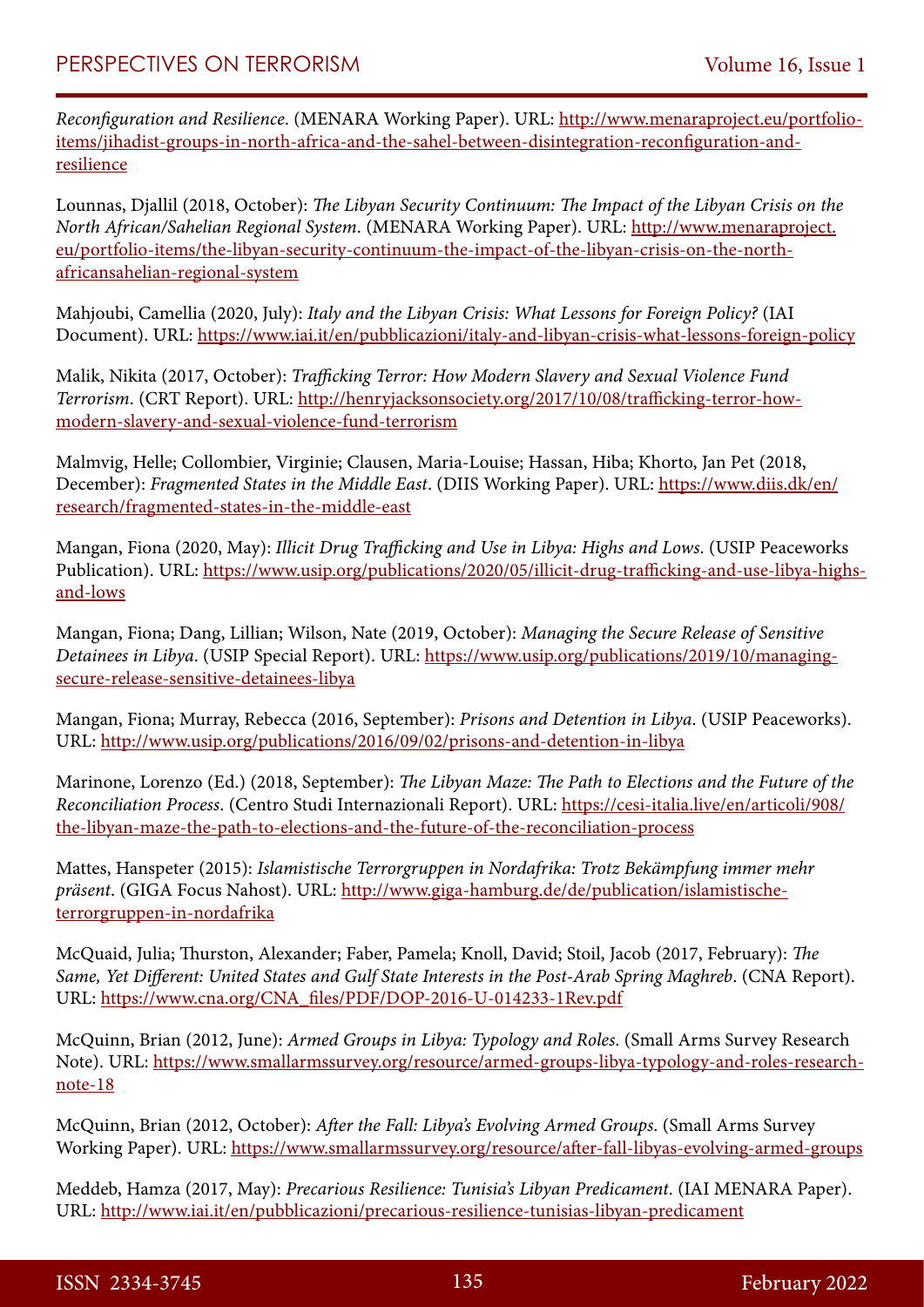Mezran, Karim (2018, March): *Unsustainable Instability in Libya*. (IAI Commentary). URL: [http://www.iai.](http://www.iai.it/en/pubblicazioni/unsustainable-instability-libya) [it/en/pubblicazioni/unsustainable-instability-libya](http://www.iai.it/en/pubblicazioni/unsustainable-instability-libya)

Mezran, Karim (2020, April): *Importing Instability? How External Influences Nurture the War in Libya* (IAI Commentary). URL: [https://www.iai.it/en/pubblicazioni/importing-instability-how-external-influences](https://www.iai.it/en/pubblicazioni/importing-instability-how-external-influences-nurture-war-libya)[nurture-war-libya](https://www.iai.it/en/pubblicazioni/importing-instability-how-external-influences-nurture-war-libya)

Mezran, Karim; Badi, Emadeddin (2021, January): *Biden's Challenges in Stabilizing Libya*. (ACRPS Case Analyis). URL: [https://www.dohainstitute.org/en/PoliticalStudies/Pages/Biden-Challenges-in-Stabiliz](https://www.dohainstitute.org/en/PoliticalStudies/Pages/Biden-Challenges-in-Stabilizing-Libya.aspx)[ing-Libya.aspx](https://www.dohainstitute.org/en/PoliticalStudies/Pages/Biden-Challenges-in-Stabilizing-Libya.aspx)

Mezran, Karim; Eljarh, Mohamed (2014, December): *The Case for a New Federalism in Libya*. (Atlantic Council Issue Brief). URL: [http://www.atlanticcouncil.org/publications/issue-briefs/the-case-for-a-new](http://www.atlanticcouncil.org/publications/issue-briefs/the-case-for-a-new-federalism-in-libya)[federalism-in-libya](http://www.atlanticcouncil.org/publications/issue-briefs/the-case-for-a-new-federalism-in-libya)

Mezran, Karim; Melcangi, Alessia (2020, November): *Economic Interests, Political Conflicts, and External Interferences: The Complex Interlocking of the Libyan Crisis*. (FPRI Report). URL: [https://www.fpri.org/ar](https://www.fpri.org/article/2020/11/complex-interlocking-libya-crisis/)[ticle/2020/11/complex-interlocking-libya-crisis/](https://www.fpri.org/article/2020/11/complex-interlocking-libya-crisis/)

Mezran, Karim; Miller, Elissa (2017, July): *Libya: From Intervention to Proxy War*. (Atlantic Council Issue Brief). URL: [http://www.atlanticcouncil.org/publications/issue-briefs/libya-from-intervention-to-proxy](http://www.atlanticcouncil.org/publications/issue-briefs/libya-from-intervention-to-proxy-war)[war](http://www.atlanticcouncil.org/publications/issue-briefs/libya-from-intervention-to-proxy-war)

Mezran, Karim; Perteghella, Annalisa (2020, December): *The Politics of Pandemics: Evolving Regime-Opposition Dynamics in the MENA Region*. (ISPI/Atlantic Council Report). URL: [https://www.ispionline.it/en/](https://www.ispionline.it/en/pubblicazione/politics-pandemics-evolving-regime-opposition-dynamics-mena-region-28410) [pubblicazione/politics-pandemics-evolving-regime-opposition-dynamics-mena-region-28410](https://www.ispionline.it/en/pubblicazione/politics-pandemics-evolving-regime-opposition-dynamics-mena-region-28410)

Mezran, Karim; Pusztai, Wolfgang (2019, January): *Libya: Exploiting the Achievements of the Libyan Political Agreement*. (ISPI Policy Brief). URL: [https://www.ispionline.it/en/pubblicazione/libya-exploiting](https://www.ispionline.it/en/pubblicazione/libya-exploiting-achievements-libyan-political-agreement-21962)[achievements-libyan-political-agreement-21962](https://www.ispionline.it/en/pubblicazione/libya-exploiting-achievements-libyan-political-agreement-21962)

Mezran, Karim; Varvelli, Arturo (2017, July): *Foreign Actors in Libya's Crisis*. (ISPI Report). URL: [https://](https://www.ispionline.it/en/pubblicazione/foreign-actors-libyas-crisis-17224) [www.ispionline.it/en/pubblicazione/foreign-actors-libyas-crisis-17224](https://www.ispionline.it/en/pubblicazione/foreign-actors-libyas-crisis-17224)

Mezran, Karim; Varvelli, Arturo (2019, October): *The MENA Region: A Great Power Competition*. (Atlantic Council Report). URL: [https://atlanticcouncil.org/in-depth-research-reports/report/the-mena-region-a](https://atlanticcouncil.org/in-depth-research-reports/report/the-mena-region-a-great-power-competition)[great-power-competition](https://atlanticcouncil.org/in-depth-research-reports/report/the-mena-region-a-great-power-competition)

Mikhelidze, Nona (2019, June): *Italy Sidelined as Russia Consolidates Position in Libya*. (IAI Commentary). URL: <https://www.iai.it/en/pubblicazioni/italy-sidelined-russia-consolidates-position-libya>

Milliken, Emily (2021, September): *Is ISIS Making a Comeback in Libya?* (AFPC Newsweek). URL: [https://](https://www.afpc.org/publications/articles/is-isis-making-a-comeback-in-libya) [www.afpc.org/publications/articles/is-isis-making-a-comeback-in-libya](https://www.afpc.org/publications/articles/is-isis-making-a-comeback-in-libya)

Molenaar, Fransje; Tossell, Jonathan; Schmauder, Anna; Idrissa, Rahmane; Lyammouri, Rida (2019, September): *The Status Quo Defied: The Legitimacy of Traditional Authorities in Areas of Limited Statehood in Mali, Niger and Libya*. (CRU Report). URL: [https://www.clingendael.org/legitimacy-traditional](https://www.clingendael.org/legitimacy-traditional-authorities-mali-niger-and-libya)[authorities-mali-niger-and-libya](https://www.clingendael.org/legitimacy-traditional-authorities-mali-niger-and-libya)

Mueller, Karl P. (Ed.) (2015): *Precision and Purpose: Airpower in the Libyan Civil War*. (RAND Research Report RR676). URL: [http://www.rand.org/pubs/research\\_reports/RR676.html](http://www.rand.org/pubs/research_reports/RR676.html)

Murray, Rebecca (2017, April): *New SANA Briefing Paper: Southern Libya Destabilized, The Case of Ubari*.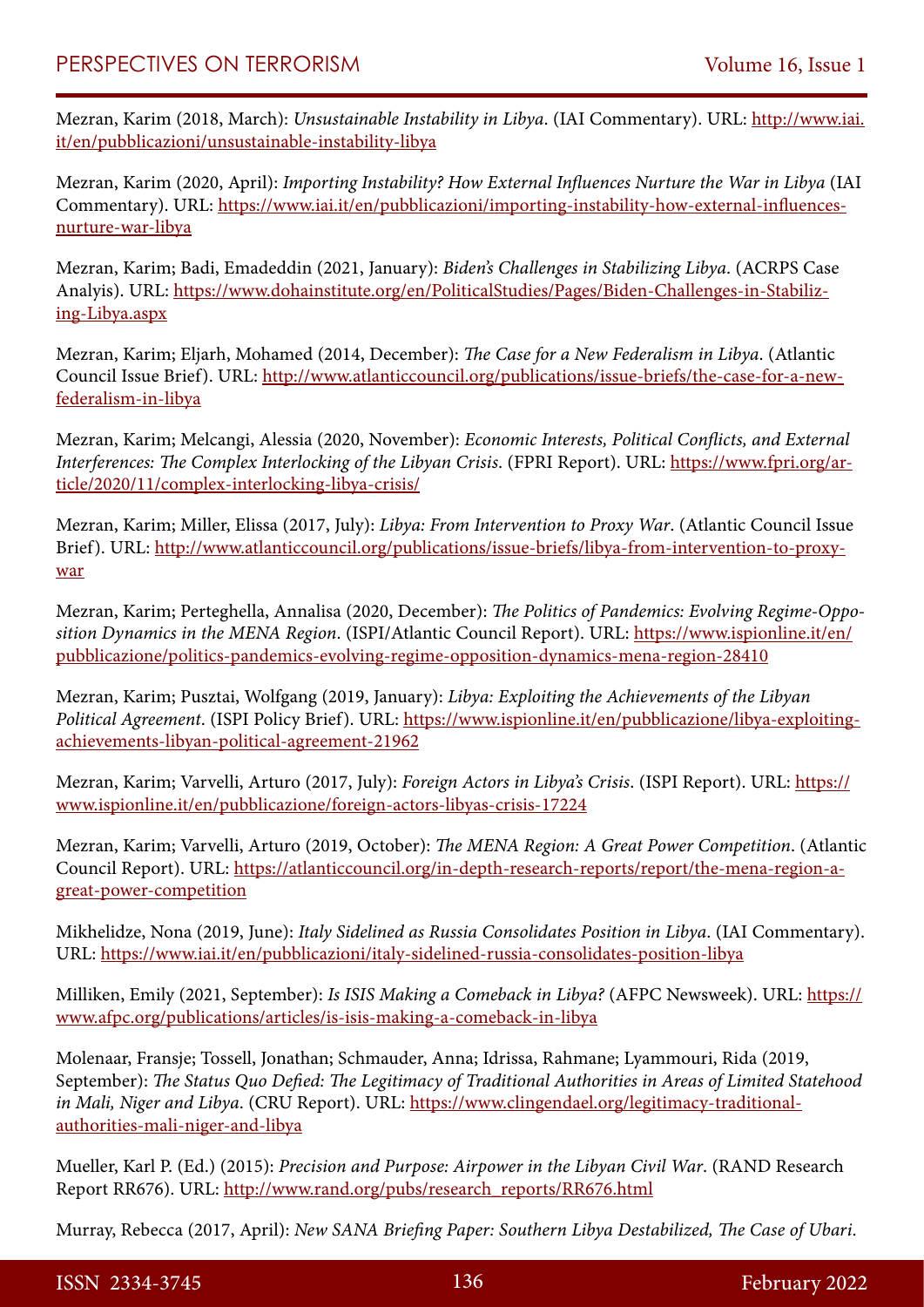(Small Arms Survey Briefing Paper). URL: [https://www.smallarmssurvey.org/resource/southern-libya](https://www.smallarmssurvey.org/resource/southern-libya-destabilized-case-ubari)[destabilized-case-ubari](https://www.smallarmssurvey.org/resource/southern-libya-destabilized-case-ubari)

Nahlawi, Yasmine (2020): *The Responsibility to Protect in Libya and Syria: Mass Atrocities, Human Protection, and International Law*. Abingdon: Routledge.

O'Hanlon, Michael (2011, March): *Winning Ugly in Libya: What the United States Should Learn from Its War in Kosovo*. (Foreign Affairs Report: Libya in Crisis). URL: [https://www.foreignaffairs.com/articles/lib](https://www.foreignaffairs.com/articles/libya/2011-03-30/winning-ugly-libya)[ya/2011-03-30/winning-ugly-libya](https://www.foreignaffairs.com/articles/libya/2011-03-30/winning-ugly-libya)

Ogburn, Langdon (2021, November): *Libya: State Fragility 10 Years After Intervention*. (FFP Report). URL: [https://fundforpeace.org/2021/11/02/libya-state-fragility-10-years-after-intervention/?utm\\_](https://fundforpeace.org/2021/11/02/libya-state-fragility-10-years-after-intervention/?utm_source=rss&utm_medium=rss&utm_campaign=libya-state-fragility-10-years-after-intervention) [source=rss&utm\\_medium=rss&utm\\_campaign=libya-state-fragility-10-years-after-intervention](https://fundforpeace.org/2021/11/02/libya-state-fragility-10-years-after-intervention/?utm_source=rss&utm_medium=rss&utm_campaign=libya-state-fragility-10-years-after-intervention)

Ottaway, Marina (2022, January): *War and Politics in Libya, Yemen, and Syria*. (Wilson Center Article). URL: <https://www.wilsoncenter.org/article/war-and-politics-libya-yemen-and-syria>

Pack, Jason (2019, May): *Kingdom of Militias: Libya's Second War of Post-Qadhafi Succession*. (ISPI Analysis). URL: [https://www.ispionline.it/en/pubblicazione/kingdom-militias-libyas-second-war-post](https://www.ispionline.it/en/pubblicazione/kingdom-militias-libyas-second-war-post-qadhafi-succession-23121)[qadhafi-succession-23121](https://www.ispionline.it/en/pubblicazione/kingdom-militias-libyas-second-war-post-qadhafi-succession-23121)

Pack, Jason (2020, January): *An International Financial Commission Is Libya's Last Hope*. (MEI Policy Paper 2020-1). URL: <https://www.mei.edu/publications/international-financial-commission-libyas-last-hope>

Pack, Jason; Smith, Rhiannon; Mezran, Karim (2017, June): *The Origins and Evolution of ISIS in Libya*. (Atlantic Council Report). URL: [http://www.atlanticcouncil.org/publications/reports/the-origins-and](http://www.atlanticcouncil.org/publications/reports/the-origins-and-evolution-of-isis-in-libya)[evolution-of-isis-in-libya](http://www.atlanticcouncil.org/publications/reports/the-origins-and-evolution-of-isis-in-libya)

Pargeter, Alison (2015, June): *Daesh in Libya: Myth or Reality?* (Al Jazeera Centre for Studies Report). URL: <http://studies.aljazeera.net/en/reports/2015/06/201562175410368790.htm>

Pargeter, Alison (2017, October): *Libya's New Action Plan: A Recipe for Success?* (Al Jazeera Centre for Studies Report). URL: [http://studies.aljazeera.net/en/reports/2017/10/libyas-action-plan-recipe](http://studies.aljazeera.net/en/reports/2017/10/libyas-action-plan-recipe-success-171017085801315.html)[success-171017085801315.html](http://studies.aljazeera.net/en/reports/2017/10/libyas-action-plan-recipe-success-171017085801315.html)

Parkes, Roderick (2020, November): *The Siege Mentality: How Fear of Migration Explains the EU's Approach to Libya.* (FPRI Report). URL: [https://www.fpri.org/article/2020/12/the-siege-mentality-how-fear](https://www.fpri.org/article/2020/12/the-siege-mentality-how-fear-of-migration-explains-the-eus-approach-to-libya/)[of-migration-explains-the-eus-approach-to-libya/](https://www.fpri.org/article/2020/12/the-siege-mentality-how-fear-of-migration-explains-the-eus-approach-to-libya/)

Perroux, Jean-Louis Romanet (2015, May): *Libya's Untold Story: Civil Society Amid Chaos*. (Middle East Brief No. 93). URL: [https://www.brandeis.edu/crown/publications/middle-east-briefs/pdfs/1-100/meb93.](https://www.brandeis.edu/crown/publications/middle-east-briefs/pdfs/1-100/meb93.pdf) [pdf](https://www.brandeis.edu/crown/publications/middle-east-briefs/pdfs/1-100/meb93.pdf)

Qsiyer, Kamal (2015, June): *The Islamic State (IS) in Libya: Expansion by Political Crisis*. (Al Jazeera Centre for Studies Report). URL: <https://studies.aljazeera.net/en/reports/2015/06/201562310837854715.html>

Quercia, Paolo; Sasnal, Patrycja; Smith, Julianne; Volker, Kurt (2016, July): *NATO in Libya: A Long-Term Plan for Stability*. (PISM Policy Paper). URL: <https://digit.pism.pl/Content/1339/BC2108.pdf>

Rasmi, Farah (2021, April): *Beyond the War: The History of French-Libyan Relations*. (Atlantic Council Issue Brief). URL: [https://www.atlanticcouncil.org/in-depth-research-reports/issue-brief/beyond-the-war](https://www.atlanticcouncil.org/in-depth-research-reports/issue-brief/beyond-the-war-the-history-of-french-libyan-relations/)[the-history-of-french-libyan-relations/](https://www.atlanticcouncil.org/in-depth-research-reports/issue-brief/beyond-the-war-the-history-of-french-libyan-relations/)

Reinares, Fernando (2015, November): *Recent Evolution of Terrorism in the Maghreb*. (Elcano Report ARI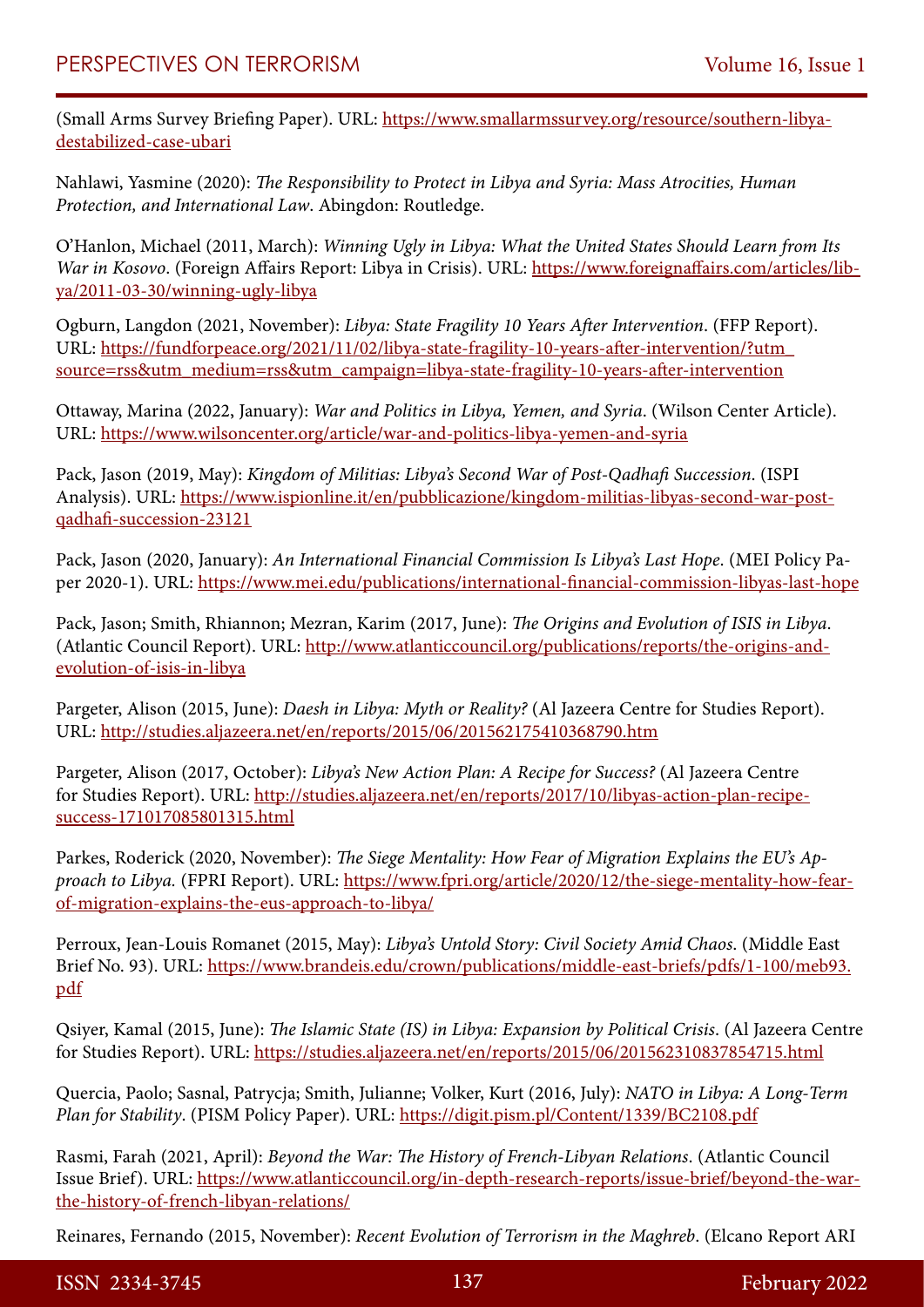62/2015). URL: [https://www.realinstitutoelcano.org/en/analyses/recent-evolution-of-terrorism-in-the](https://www.realinstitutoelcano.org/en/analyses/recent-evolution-of-terrorism-in-the-maghreb/)[maghreb/](https://www.realinstitutoelcano.org/en/analyses/recent-evolution-of-terrorism-in-the-maghreb/)

Rosenblatt, Nate (2021, April): *'A Caliphate That Gathered'; Addressing the Challenge of Jihadist Foreign Fighter Hubs*. (The Washington Institute for Near East Policy, Policy Notes 104). URL: [https://www.wash](https://www.washingtoninstitute.org/policy-analysis/caliphate-gathered-addressing-challenge-jihadist-foreign-fighter-hubs)[ingtoninstitute.org/policy-analysis/caliphate-gathered-addressing-challenge-jihadist-foreign-fighter-hubs](https://www.washingtoninstitute.org/policy-analysis/caliphate-gathered-addressing-challenge-jihadist-foreign-fighter-hubs)

Rosenblatt, Nate; Fink, Naureen Chowdhury (2021, April): *Foreign Fighters and U.S. Policy: Tracking Mobilization Hubs to Stem the Flow*. (TWI Policy Forum). URL: [https://www.washingtoninstitute.org/poli](https://www.washingtoninstitute.org/policy-analysis/foreign-fighters-and-us-policy-tracking-mobilization-hubs-stem-flow)[cy-analysis/foreign-fighters-and-us-policy-tracking-mobilization-hubs-stem-flow](https://www.washingtoninstitute.org/policy-analysis/foreign-fighters-and-us-policy-tracking-mobilization-hubs-stem-flow)

Roslington, James; Pack, Jason (2016, August): *Who Pays for ISIS in Libya?* (Hate Speech International Report). URL: <https://www.hate-speech.org/who-pays-for-isis-in-libya>

Rusch, Silke (2021): *Peace Agreements and Disarmament, Demobilization and Reintegration (DDR): Insights from the Central African Republic and Libya*. (CSS Mediation Resources). URL: [https://css.ethz.ch/](https://css.ethz.ch/en/services/digital-library/publications/publication.html/5a3305aa-3c97-471d-9a90-436421f4e81b) [en/services/digital-library/publications/publication.html/5a3305aa-3c97-471d-9a90-436421f4e81b](https://css.ethz.ch/en/services/digital-library/publications/publication.html/5a3305aa-3c97-471d-9a90-436421f4e81b)

Rustad, Siri Aas; Nygård, Håvard Mokleiv; Methi, Fredrik (2020): *Are the Coronavirus Ceasefires Working?*  (PRIO Conflict Trends, 4|2020). URL:<https://www.prio.org/publications/12336>

Salama, Hana (2018, February): *Counting Casualties: Operationalizing SDG Indicator 16.1.2 in Libya*. (Small Arms Survey Briefing Paper). URL: [https://www.smallarmssurvey.org/resource/counting-casualties](https://www.smallarmssurvey.org/resource/counting-casualties-operationalizing-sdg-indicator-1612-libya)[operationalizing-sdg-indicator-1612-libya](https://www.smallarmssurvey.org/resource/counting-casualties-operationalizing-sdg-indicator-1612-libya)

Sarieldin, Nizar (2015, February): *The Battle for Benghazi: The Limits of Stabilization by Military Means*. (SWP Comment 2015/C08). URL: [https://www.swp-berlin.org/publications/products/](https://www.swp-berlin.org/publications/products/comments/2015C08_srd.pdf) [comments/2015C08\\_srd.pdf](https://www.swp-berlin.org/publications/products/comments/2015C08_srd.pdf)

Schenker, David; Feuer, Sarah; Sakthivel, Vish; Entelis, John P.; Henderson, Simon; Rabkin, Nathaniel; al-Sakkaf, Nadia; Trager, Eric; Aldosari, Hala; Boghardt, Lori Plotkin; al-Omari, Ghaith; Bowker, James; Tabler, Andrew J.; Pollock, David; Mneimneh, Hassan (2017, November): *Beyond Islamists and Autocrats: Prospects for Political Reform Post Arab Spring*. (Washington Institute for Near East Policy; Policy Analysis). URL: [http://www.washingtoninstitute.org/policy-analysis/view/beyond-islamists-and-autocrats](http://www.washingtoninstitute.org/policy-analysis/view/beyond-islamists-and-autocrats-prospects-for-political-reform-post-arab-spr)[prospects-for-political-reform-post-arab-spr](http://www.washingtoninstitute.org/policy-analysis/view/beyond-islamists-and-autocrats-prospects-for-political-reform-post-arab-spr)

Schennib, Farrah (2015, September): *The Islamic State Diary: A Chronicle of Life in Libyan Purgatory*. (Der Spiegel, September 4, 2015). URL: [https://www.spiegel.de/international/world/the-islamic-state-diary-a](https://www.spiegel.de/international/world/the-islamic-state-diary-a-chronical-of-life-in-libyan-purgatory-a-1051422.html)[chronical-of-life-in-libyan-purgatory-a-1051422.html](https://www.spiegel.de/international/world/the-islamic-state-diary-a-chronical-of-life-in-libyan-purgatory-a-1051422.html)

Schmid, Dorothée (2020, December): *Competing Power Schemes Over Libya and the Challenge for Europe.*  (Foreign Policy Research Institute). URL: [https://www.fpri.org/article/2020/12/competing-power-schemes](https://www.fpri.org/article/2020/12/competing-power-schemes-over-libya-and-the-challenge-for-europe/)[over-libya-and-the-challenge-for-europe/](https://www.fpri.org/article/2020/12/competing-power-schemes-over-libya-and-the-challenge-for-europe/)

Schnitt, Jonathan (2015, September): *ISIS in Libya – Exploitation and Governance of Areas of Limited Statehood.* (ICT Working Paper 36). URL: <https://www.ict.org.il/UserFiles/ICTWPS-36-Schnitt.pdf>

Seufert, Günter (2020, February): *Turkey Shifts the Focus of Its Foreign Policy: From Syria to the Eastern Mediterranean and Libya*. (SWP Comment 2020/C06). URL: [https://www.swp-berlin.org/en/publication/](https://www.swp-berlin.org/en/publication/turkey-shifts-the-focus-of-its-foreign-policy) [turkey-shifts-the-focus-of-its-foreign-policy](https://www.swp-berlin.org/en/publication/turkey-shifts-the-focus-of-its-foreign-policy)

Shay, Shaul (2015, March): *Egypt's Western Front Line in the Battle Against the Islamic State (in Libya)*. (ICT Publication). URL: [http://www.ict.org.il/Article/1358/Egypts-Western-Front-Line-in-the-Battle](http://www.ict.org.il/Article/1358/Egypts-Western-Front-Line-in-the-Battle-against-the-Islamic-State)[against-the-Islamic-State](http://www.ict.org.il/Article/1358/Egypts-Western-Front-Line-in-the-Battle-against-the-Islamic-State)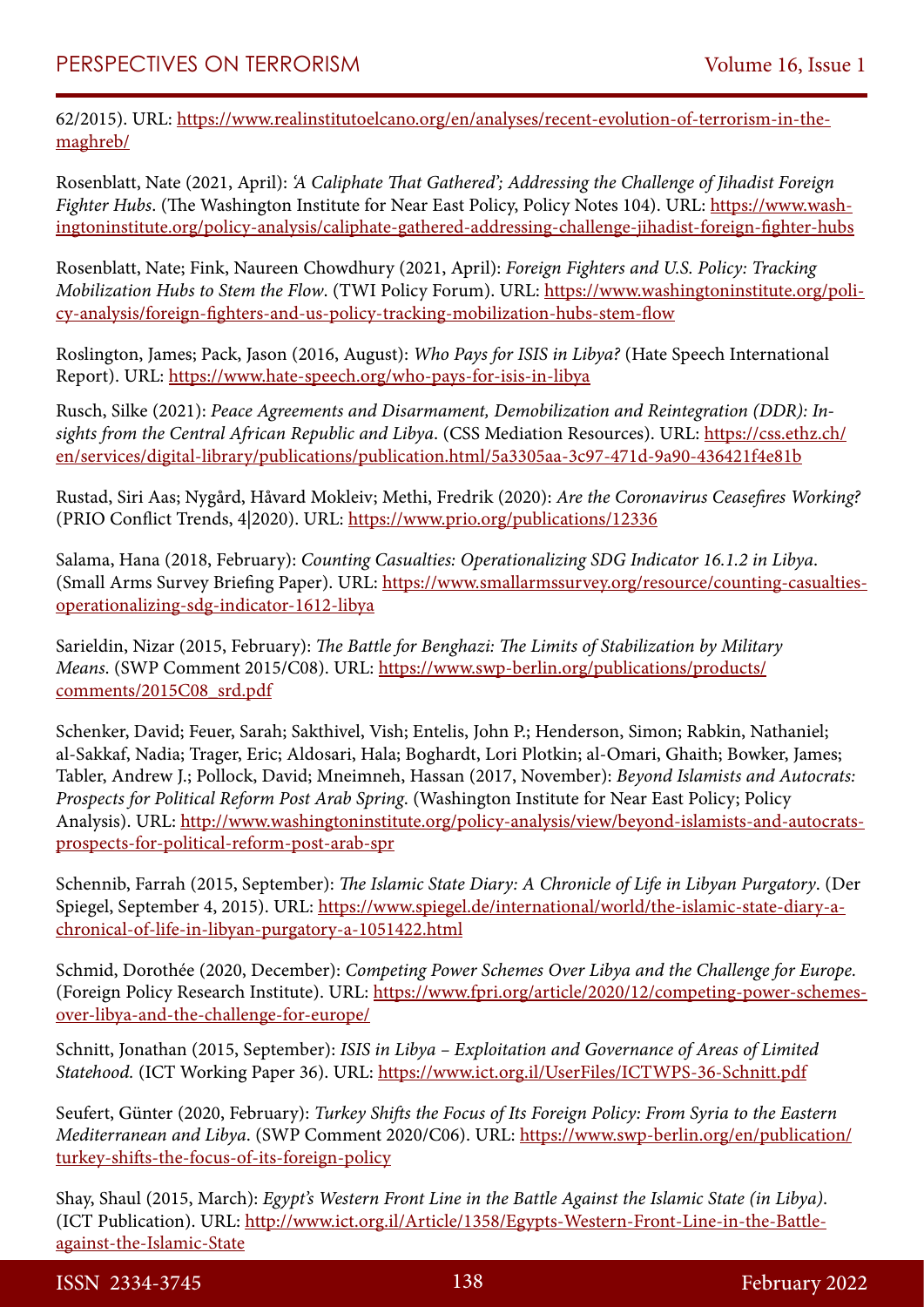Shay, Shaul (2020, July): *The War in Libya from Local into International Conflict*. (ICT Publication). URL: http://www.ict.org.il/Article/2572/The war\_in\_Libya\_from\_local\_into\_international\_conflict

Sims, Alyssa; Bergen, Peter (2018, June): *Airstrikes and Civilian Casualties in Libya: Since the 2011 NATO Intervention*. (New America Report). URL: [https://www.newamerica.org/international-security/reports/](https://www.newamerica.org/international-security/reports/airstrikes-and-civilian-casualties-libya/key-findings) [airstrikes-and-civilian-casualties-libya/key-findings](https://www.newamerica.org/international-security/reports/airstrikes-and-civilian-casualties-libya/key-findings)

Sizer, Lydia (2017, October): *Libya's Terrorism Challenge: Assessing the Salafi-Jihadi Threat*. (MEI Policy Paper). URL: [http://www.mei.edu/content/countering-transational-terrorism-assessing-salafi-jihadi](http://www.mei.edu/content/countering-transational-terrorism-assessing-salafi-jihadi-movements-libya)[movements-libya](http://www.mei.edu/content/countering-transational-terrorism-assessing-salafi-jihadi-movements-libya)

Small Arms Survey (2013, July): *FAL Rifles in Libya: A Guide to Data Gathering*. (Small Arms Survey SANA Dispatch No. 1). URL: [https://www.smallarmssurvey.org/resource/fal-rifles-libya-guide-data](https://www.smallarmssurvey.org/resource/fal-rifles-libya-guide-data-gathering-sana-dispatch-1)[gathering-sana-dispatch-1](https://www.smallarmssurvey.org/resource/fal-rifles-libya-guide-data-gathering-sana-dispatch-1)

Small Arms Survey (2014, February): *Libya's Fractious South and Regional Instability*. (Small Arms Survey SANA Dispatch No. 3). URL: [https://www.smallarmssurvey.org/sites/default/files/resources/SANA-](https://www.smallarmssurvey.org/sites/default/files/resources/SANA-Dispatch3-Libyas-Fractious-South.pdf)[Dispatch3-Libyas-Fractious-South.pdf](https://www.smallarmssurvey.org/sites/default/files/resources/SANA-Dispatch3-Libyas-Fractious-South.pdf)

Stalinsky, Steven; Sosnow, R. (2015, October): *The Islamic State (ISIS) Establishes "Media Points" in Syria, Iraq, Libya to Indoctrinate Caliphate Citizens and Enhance Its Cyber Activities on the Ground: A One-Year Review*. (MEMRI Inquiry & Analysis Series No. 1190). URL: [http://www.memrijttm.org/the-islamic-state](http://www.memrijttm.org/the-islamic-state-isis-establishes-media-points-in-syria-iraq-libya-to-indoctrinate-caliphate-citizens-and-enhance-its-cyber-activities-on-the-ground-a-one-year-review.html)[isis-establishes-media-points-in-syria-iraq-libya-to-indoctrinate-caliphate-citizens-and-enhance-its-cyber](http://www.memrijttm.org/the-islamic-state-isis-establishes-media-points-in-syria-iraq-libya-to-indoctrinate-caliphate-citizens-and-enhance-its-cyber-activities-on-the-ground-a-one-year-review.html)[activities-on-the-ground-a-one-year-review.html](http://www.memrijttm.org/the-islamic-state-isis-establishes-media-points-in-syria-iraq-libya-to-indoctrinate-caliphate-citizens-and-enhance-its-cyber-activities-on-the-ground-a-one-year-review.html)

Steinberg, Guido; Weber, Annette (Eds.) (2015, June): *Jihadism in Africa: Local Causes, Regional Expansion, International Alliances.* (SWP Research Paper 2015/RP05). Berlin: Stiftung Wissenschaft und Politik. URL: <https://www.swp-berlin.org/en/publication/jihadism-in-africa>

Stepanova, Ekaterina (2020, June): *Russia's Foreign and Security Policy in the Middle East: Entering the 2020s*. (IAI Paper). URL: [https://www.iai.it/en/pubblicazioni/russias-foreign-and-security-policy-middle](https://www.iai.it/en/pubblicazioni/russias-foreign-and-security-policy-middle-east-entering-2020s)[east-entering-2020s](https://www.iai.it/en/pubblicazioni/russias-foreign-and-security-policy-middle-east-entering-2020s)

Sterman, David; Rosenblatt, Nate (2018, April): *All Jihad Is Local: ISIS in North Africa and the Arabian Peninsula*. (Policy Paper; New America International Security Program). URL: [https://www.newamerica.](https://www.newamerica.org/international-security/policy-papers/all-jihad-local-volume-ii) [org/international-security/policy-papers/all-jihad-local-volume-ii](https://www.newamerica.org/international-security/policy-papers/all-jihad-local-volume-ii)

Stocker, Valerie (2014, July): *Inside Libya's Wild West*. (Atlantic Council Issue Brief). URL: [http://www.](http://www.atlanticcouncil.org/publications/issue-briefs/inside-libya-s-wild-west) [atlanticcouncil.org/publications/issue-briefs/inside-libya-s-wild-west](http://www.atlanticcouncil.org/publications/issue-briefs/inside-libya-s-wild-west)

Taha, Manal (2017, December): *Matriarchal and Tribal Identity, Community Resilience, and Vulnerability in South Libya.* (USIP Special Report). URL: [https://www.usip.org/publications/2017/12/matriarchal-and](https://www.usip.org/publications/2017/12/matriarchal-and-tribal-identity-community-resilience-and-vulnerability-south)[tribal-identity-community-resilience-and-vulnerability-south](https://www.usip.org/publications/2017/12/matriarchal-and-tribal-identity-community-resilience-and-vulnerability-south)

Tayler, Letta et al. (2016, May): *"We Feel We are Cursed": Life Under ISIS in Sirte, Libya*. (HRW Report). URL: <https://www.hrw.org/report/2016/05/18/we-feel-we-are-cursed/life-under-isis-sirte-libya>

The Soufan Center (2016, January): *Libya, Extremism and the Consequences of Collapse*. (The Soufan Center Report). URL: [https://thesoufancenter.org/research/libya-extremism-and-the-consequences-of](https://thesoufancenter.org/research/libya-extremism-and-the-consequences-of-collapse)[collapse](https://thesoufancenter.org/research/libya-extremism-and-the-consequences-of-collapse)

The Soufan Center (2021, May): *The Decade of Defiance & Resistance: Reflections On Arab Revolutionary Uprisings and Responses From 2010-2020*. (The Soufan Group Research Report). URL: [https://thesoufan-](https://thesoufancenter.org/research/the-decade-of-defiance-resistance-reflections-on-arab-revolutionary-uprisings-and-responses-from-2010-2020/)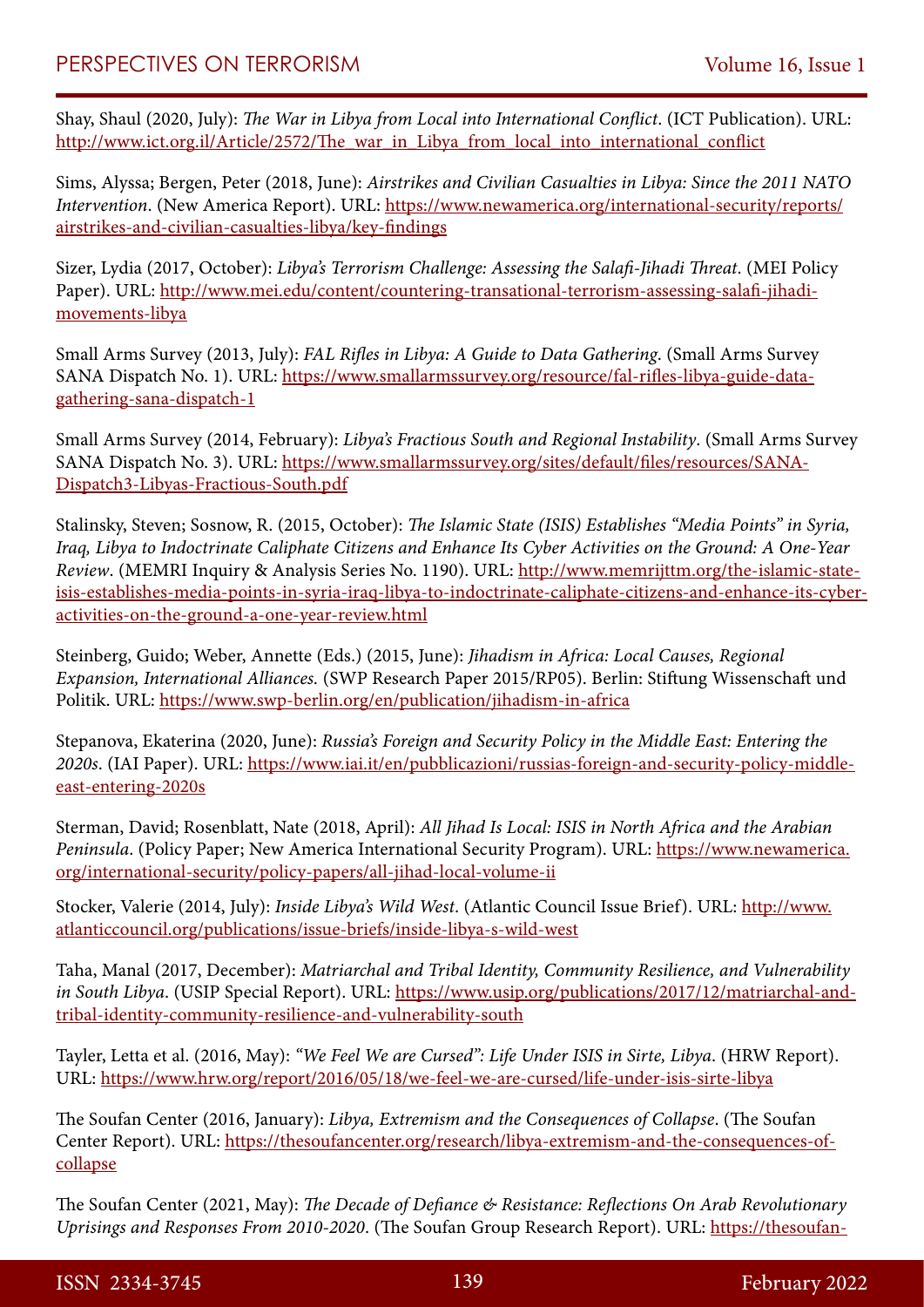[center.org/research/the-decade-of-defiance-resistance-reflections-on-arab-revolutionary-uprisings-and-re](https://thesoufancenter.org/research/the-decade-of-defiance-resistance-reflections-on-arab-revolutionary-uprisings-and-responses-from-2010-2020/)[sponses-from-2010-2020/](https://thesoufancenter.org/research/the-decade-of-defiance-resistance-reflections-on-arab-revolutionary-uprisings-and-responses-from-2010-2020/)

Toaldo, Mattia (2015, May): *Migrations Through and From Libya: A Mediterranean Challenge*. (IAI Working Paper). URL:<http://www.iai.it/en/pubblicazioni/migrations-through-and-libya>

Toaldo, Mattia (2016, May): *Intervening Better: Europe's Second Chance in Libya*. (ECFR Policy Memo). URL: [http://www.ecfr.eu/publications/summary/intervening\\_better\\_europes\\_second\\_chance\\_in\\_libya](http://www.ecfr.eu/publications/summary/intervening_better_europes_second_chance_in_libya)

Trauthig, Inga Kristina (2018, August): *Libyan Elections in 2018: A Potentially Ruinous Endeavour*. (ICSR Feature). URL:<https://icsr.info/2018/08/09/libyan-elections-in-2018-a-potentially-ruinous-endeavour>

Trauthig, Inga Kristina (2019, April): *Haftar's Calculus for Libya: What Happened, and What is Next?* (ICSR Insight). URL: [https://icsr.info/2019/04/15/haftars-calculus-for-libya-what-happened-and-what-is](https://icsr.info/2019/04/15/haftars-calculus-for-libya-what-happened-and-what-is-next)[next](https://icsr.info/2019/04/15/haftars-calculus-for-libya-what-happened-and-what-is-next)

Trauthig, Inga Kristina (2019, August): *Assessing the Islamic State in Libya*. (Paper Presented at the 3rd Conference of the European Counter Terrorism Centre (ECTC) Advisory Network on Terrorism and Propaganda, 9-10 April 2019, at Europol's Headquarters in The Hague, Netherlands). URL: [https://www.](https://www.europol.europa.eu/publications-documents/assessing-islamic-state-in-libya) [europol.europa.eu/publications-documents/assessing-islamic-state-in-libya](https://www.europol.europa.eu/publications-documents/assessing-islamic-state-in-libya)

Trauthig, Inga Kristina (2019, January): *Ghosts of the Past: The Muslim Brotherhood and Its Struggle for Legitimacy in PostQaddafi Libya*. (ICSR Report). URL: [https://icsr.info/2019/01/30/ghosts-of-the-past-the](https://icsr.info/2019/01/30/ghosts-of-the-past-the-muslim-brotherhood-and-its-struggle-for-legitimacy-in-post‑qaddafi-libya)[muslim-brotherhood-and-its-struggle-for-legitimacy-in-post%e2%80%91qaddafi-libya](https://icsr.info/2019/01/30/ghosts-of-the-past-the-muslim-brotherhood-and-its-struggle-for-legitimacy-in-post‑qaddafi-libya)

Trauthig, Inga Kristina (2020, March): *Islamic State in Libya: From Force to Farce?* (ICSR Report). URL: <https://icsr.info/2020/03/10/islamic-state-in-libya-from-force-to-farce>

Trauthig, Inga Kristina (2021): *Counterterrorism in North Africa: From Police State to Militia Rule and the Quagmire of "CVE"*. (ICSR Report). URL: [https://icsr.info/2021/08/09/counterterrorism-in-north-africa](https://icsr.info/2021/08/09/counterterrorism-in-north-africa-from-police-state-to-militia-rule-and-the-quagmire-of-cve/)[from-police-state-to-militia-rule-and-the-quagmire-of-cve/](https://icsr.info/2021/08/09/counterterrorism-in-north-africa-from-police-state-to-militia-rule-and-the-quagmire-of-cve/)

Tubiana, Jerome; Gramizzi, Claudio (2018): *Lost in Trans-Nation: Tubu and Other Armed Groups and Smugglers along Libya's Southern Border*. (ISSAT Policy and Research Papers). URL: [https://issat.dcaf.ch/](https://issat.dcaf.ch/Learn/Resource-Library/Policy-and-Research-Papers/Lost-in-Trans-Nation-Tubu-and-Other-Armed-Groups-and-Smugglers-along-Libya-s-Southern-Border) [Learn/Resource-Library/Policy-and-Research-Papers/Lost-in-Trans-Nation-Tubu-and-Other-Armed-](https://issat.dcaf.ch/Learn/Resource-Library/Policy-and-Research-Papers/Lost-in-Trans-Nation-Tubu-and-Other-Armed-Groups-and-Smugglers-along-Libya-s-Southern-Border)[Groups-and-Smugglers-along-Libya-s-Southern-Border](https://issat.dcaf.ch/Learn/Resource-Library/Policy-and-Research-Papers/Lost-in-Trans-Nation-Tubu-and-Other-Armed-Groups-and-Smugglers-along-Libya-s-Southern-Border)

Tziarras, Zenonas; Nordhov Fredriksen, Sigvart (2020): *The Libya Conflict and Its Security Implications for the Broader Region*. (PCC Report Series: Re-Imagining the Eastern Mediterranean). URL: [https://www.](https://www.prio.org/Publications/Publication/?x=12195) [prio.org/Publications/Publication/?x=12195](https://www.prio.org/Publications/Publication/?x=12195)

Unit for Political Studies (Arab Center for Research & Policy Studies) (2020, June): *Libya After the Fall of Al-Watiya*. (ACRPS Situation Assessment). URL: [https://www.dohainstitute.org/en/PoliticalStudies/Pages/](https://www.dohainstitute.org/en/PoliticalStudies/Pages/Libya-after-the-Fall-of-Wattiya-and-Questions-about-Russian-Intervention.aspx) [Libya-after-the-Fall-of-Wattiya-and-Questions-about-Russian-Intervention.aspx](https://www.dohainstitute.org/en/PoliticalStudies/Pages/Libya-after-the-Fall-of-Wattiya-and-Questions-about-Russian-Intervention.aspx)

Unit for Political Studies (Arab Center for Research & Policy Studies) (2020, April): *Will the Defeat of Haftar in the West of Libya Lead to Reviving the Political Process?* (ACRPS Situation Assessment). URL: [https://www.dohainstitute.org/en/PoliticalStudies/Pages/Does-the-Defeat-of-Haftar-in-the-West-of-Libya-](https://www.dohainstitute.org/en/PoliticalStudies/Pages/Does-the-Defeat-of-Haftar-in-the-West-of-Libya-Indicate-the-Re-launch-the-Political-Process.aspx)[Indicate-the-Re-launch-the-Political-Process.aspx](https://www.dohainstitute.org/en/PoliticalStudies/Pages/Does-the-Defeat-of-Haftar-in-the-West-of-Libya-Indicate-the-Re-launch-the-Political-Process.aspx)

Unit for Political Studies (Arab Center for Research & Policy Studies) (2020, May): *Implications of Khalifa Haftar's "Popular Mandate" to Rule Libya*. (ACRPS Situation Assessment). URL: [https://www.dohainstitute.](https://www.dohainstitute.org/en/PoliticalStudies/Pages/Haftars-Declaration-of-His-Mandate-to-Assume-Power-in-Libya.aspx) [org/en/PoliticalStudies/Pages/Haftars-Declaration-of-His-Mandate-to-Assume-Power-in-Libya.aspx](https://www.dohainstitute.org/en/PoliticalStudies/Pages/Haftars-Declaration-of-His-Mandate-to-Assume-Power-in-Libya.aspx)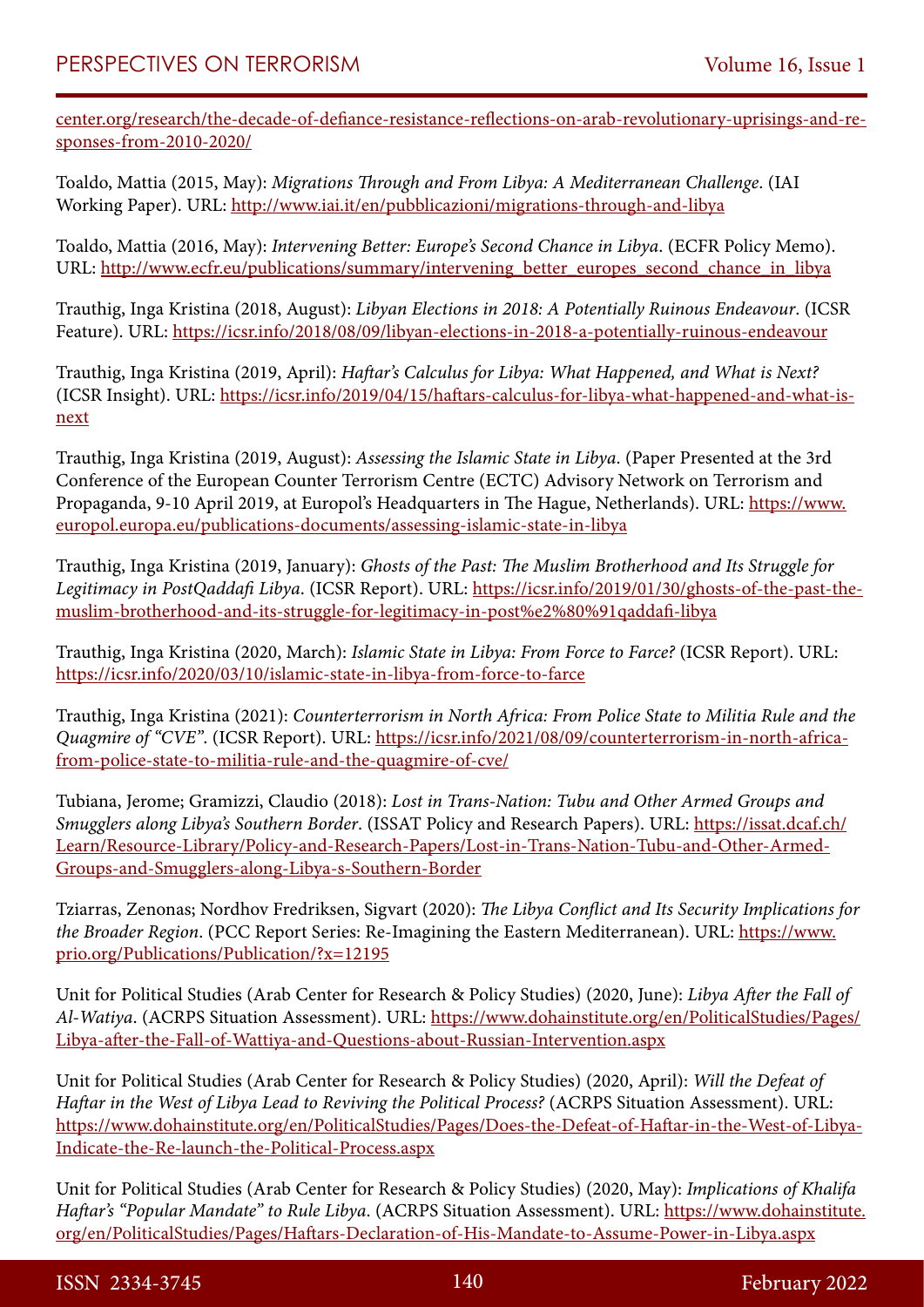Unit for Political Studies (Arab Center for Research & Policy Studies) (2019, December): *The Libya-Turkey Memorandum of Understanding: Local and Regional Repercussions*. (ACRPS Situation Assessment). URL: [https://www.dohainstitute.org/en/PoliticalStudies/Pages/Libyan-Turkish-Memorandum-of-](https://www.dohainstitute.org/en/PoliticalStudies/Pages/Libyan-Turkish-Memorandum-of-Understanding-Local-and-Regional-Dimensions.aspx)[Understanding-Local-and-Regional-Dimensions.aspx](https://www.dohainstitute.org/en/PoliticalStudies/Pages/Libyan-Turkish-Memorandum-of-Understanding-Local-and-Regional-Dimensions.aspx)

Unit for Political Studies (Arab Center for Research & Policy Studies) (2020, January): *Turkey's Growing Role in Libya: Motives, Background and Responses.* (ACRPS Situation Assessment). URL: [https://www.](https://www.dohainstitute.org/en/PoliticalStudies/Pages/The-Growing-Turkish-Role-in-Libya-Background-and-Responses.aspx) [dohainstitute.org/en/PoliticalStudies/Pages/The-Growing-Turkish-Role-in-Libya-Background-and-](https://www.dohainstitute.org/en/PoliticalStudies/Pages/The-Growing-Turkish-Role-in-Libya-Background-and-Responses.aspx)[Responses.aspx](https://www.dohainstitute.org/en/PoliticalStudies/Pages/The-Growing-Turkish-Role-in-Libya-Background-and-Responses.aspx)

Unit for Political Studies (Arab Center for Research & Policy Studies) (2019, April): *General Haftar Attacks Tripoli: Regional Gambles and Field Realities*. (ACRPS Situation Assessment). URL: [https://www.](https://www.dohainstitute.org/en/PoliticalStudies/Pages/Haftar-Attacks-Tripoli-Regional-Gambles-and-Field-Realities.aspx) [dohainstitute.org/en/PoliticalStudies/Pages/Haftar-Attacks-Tripoli-Regional-Gambles-and-Field-Realities.](https://www.dohainstitute.org/en/PoliticalStudies/Pages/Haftar-Attacks-Tripoli-Regional-Gambles-and-Field-Realities.aspx) [aspx](https://www.dohainstitute.org/en/PoliticalStudies/Pages/Haftar-Attacks-Tripoli-Regional-Gambles-and-Field-Realities.aspx)

Unit for Political Studies (Arab Center for Research & Policy Studies) (2018, September): *Tripoli Clashes: FactorsfFrom Field and Policy.* (ACRPS Situation Assessment). URL: [https://www.dohainstitute.org/en/](https://www.dohainstitute.org/en/PoliticalStudies/Pages/Tripoli-Clashes-Factors-from-Field-and-Politics.aspx) [PoliticalStudies/Pages/Tripoli-Clashes-Factors-from-Field-and-Politics.aspx](https://www.dohainstitute.org/en/PoliticalStudies/Pages/Tripoli-Clashes-Factors-from-Field-and-Politics.aspx)

Unit for Political Studies (Arab Center for Research & Policy Studies) (2018, September): *The Ongoing Struggle for the Libyan Oil Crescent*. (ACRPS Situation Assessment). URL: [https://www.dohainstitute.org/](https://www.dohainstitute.org/en/PoliticalStudies/Pages/Ongoing-Struggle-Libyan-Oil-Crescent-July-2018.aspx) [en/PoliticalStudies/Pages/Ongoing-Struggle-Libyan-Oil-Crescent-July-2018.aspx](https://www.dohainstitute.org/en/PoliticalStudies/Pages/Ongoing-Struggle-Libyan-Oil-Crescent-July-2018.aspx)

Unit for Political Studies (Arab Center for Research & Policy Studies) (2017, March): *The Scramble for the Oil Crescent and the Fight to Control Libya*. (ACRPS Situation Assessment). URL: [https://www.](https://www.dohainstitute.org/en/PoliticalStudies/Pages/The_Scramble_for_the_Oil_Crescent_and_the_Fight_to_Control_Libya.aspx) [dohainstitute.org/en/PoliticalStudies/Pages/The\\_Scramble\\_for\\_the\\_Oil\\_Crescent\\_and\\_the\\_Fight\\_to\\_](https://www.dohainstitute.org/en/PoliticalStudies/Pages/The_Scramble_for_the_Oil_Crescent_and_the_Fight_to_Control_Libya.aspx) [Control\\_Libya.aspx](https://www.dohainstitute.org/en/PoliticalStudies/Pages/The_Scramble_for_the_Oil_Crescent_and_the_Fight_to_Control_Libya.aspx)

Unit for Political Studies (Arab Center for Research & Policy Studies) (2017, June): *The Fall of the Jafra Airbase: Battlefield Calculations and Regional Contexts*. (ACRPS Situation Assessment). URL: [https://www.](https://www.dohainstitute.org/en/PoliticalStudies/Pages/The_Fall_of_the_Jafra_Airbase_Battlefield_Calculations_and_Regional_Contexts.aspx) [dohainstitute.org/en/PoliticalStudies/Pages/The\\_Fall\\_of\\_the\\_Jafra\\_Airbase\\_Battlefield\\_Calculations\\_and\\_](https://www.dohainstitute.org/en/PoliticalStudies/Pages/The_Fall_of_the_Jafra_Airbase_Battlefield_Calculations_and_Regional_Contexts.aspx) [Regional\\_Contexts.aspx](https://www.dohainstitute.org/en/PoliticalStudies/Pages/The_Fall_of_the_Jafra_Airbase_Battlefield_Calculations_and_Regional_Contexts.aspx)

Unit for Political Studies (Arab Center for Research & Policy Studies) (2016, November): *Libya: Political Impasse and Deepening Rifts*. (ACRPS Case Analysis). URL: [https://www.dohainstitute.org/en/](https://www.dohainstitute.org/en/PoliticalStudies/Pages/Libya_Political_Impasse_and_Deepening_Rifts.aspx) [PoliticalStudies/Pages/Libya\\_Political\\_Impasse\\_and\\_Deepening\\_Rifts.aspx](https://www.dohainstitute.org/en/PoliticalStudies/Pages/Libya_Political_Impasse_and_Deepening_Rifts.aspx)

Unit for Political Studies (Arab Center for Research & Policy Studies) (2016, June): *ISIL in Libya: a Pretext for Euro-American Intervention?* (ACRPS Situation Assessment). URL: [https://www.dohainstitute.org/en/](https://www.dohainstitute.org/en/PoliticalStudies/Pages/ISIL_in_Libya_a_Pretext_for_Euro-American_Intervention.aspx) [PoliticalStudies/Pages/ISIL\\_in\\_Libya\\_a\\_Pretext\\_for\\_Euro-American\\_Intervention.aspx](https://www.dohainstitute.org/en/PoliticalStudies/Pages/ISIL_in_Libya_a_Pretext_for_Euro-American_Intervention.aspx)

Unit for Political Studies (Arab Center for Research & Policy Studies) (2016, January): *Western Military Intervention in Libya: A Matter of Time*. (ACRPS Case Analysis). URL: [https://www.dohainstitute.org/en/](https://www.dohainstitute.org/en/PoliticalStudies/Pages/Western_Military_Intervention_in_Libya_a_Matter_of_Time.aspx) [PoliticalStudies/Pages/Western\\_Military\\_Intervention\\_in\\_Libya\\_a\\_Matter\\_of\\_Time.aspx](https://www.dohainstitute.org/en/PoliticalStudies/Pages/Western_Military_Intervention_in_Libya_a_Matter_of_Time.aspx)

Unit for Political Studies (Arab Center for Research & Policy Studies) (2021, July): *Libya Dialogue: Failures and Implications*. (ACRPS Situation Assessment). URL: [https://www.dohainstitute.org/en/PoliticalStudies/](https://www.dohainstitute.org/en/PoliticalStudies/Pages/Failure-to-agree-on-a-Constitutional-Basis-for-the-Libyan-Elections.aspx) [Pages/Failure-to-agree-on-a-Constitutional-Basis-for-the-Libyan-Elections.aspx](https://www.dohainstitute.org/en/PoliticalStudies/Pages/Failure-to-agree-on-a-Constitutional-Basis-for-the-Libyan-Elections.aspx)

Unit for Political Studies (Arab Center for Research & Policy Studies) (2021, February): *A New Interim Government Elected in Libya: Background and Prospects*. (ACRPS Situation Assessment). URL: [https://](https://www.dohainstitute.org/en/PoliticalStudies/Pages/A-New-Interim-Government-Elected-in-Libya-Background-and-Prospects.aspx) [www.dohainstitute.org/en/PoliticalStudies/Pages/A-New-Interim-Government-Elected-in-Libya-Back](https://www.dohainstitute.org/en/PoliticalStudies/Pages/A-New-Interim-Government-Elected-in-Libya-Background-and-Prospects.aspx)[ground-and-Prospects.aspx](https://www.dohainstitute.org/en/PoliticalStudies/Pages/A-New-Interim-Government-Elected-in-Libya-Background-and-Prospects.aspx)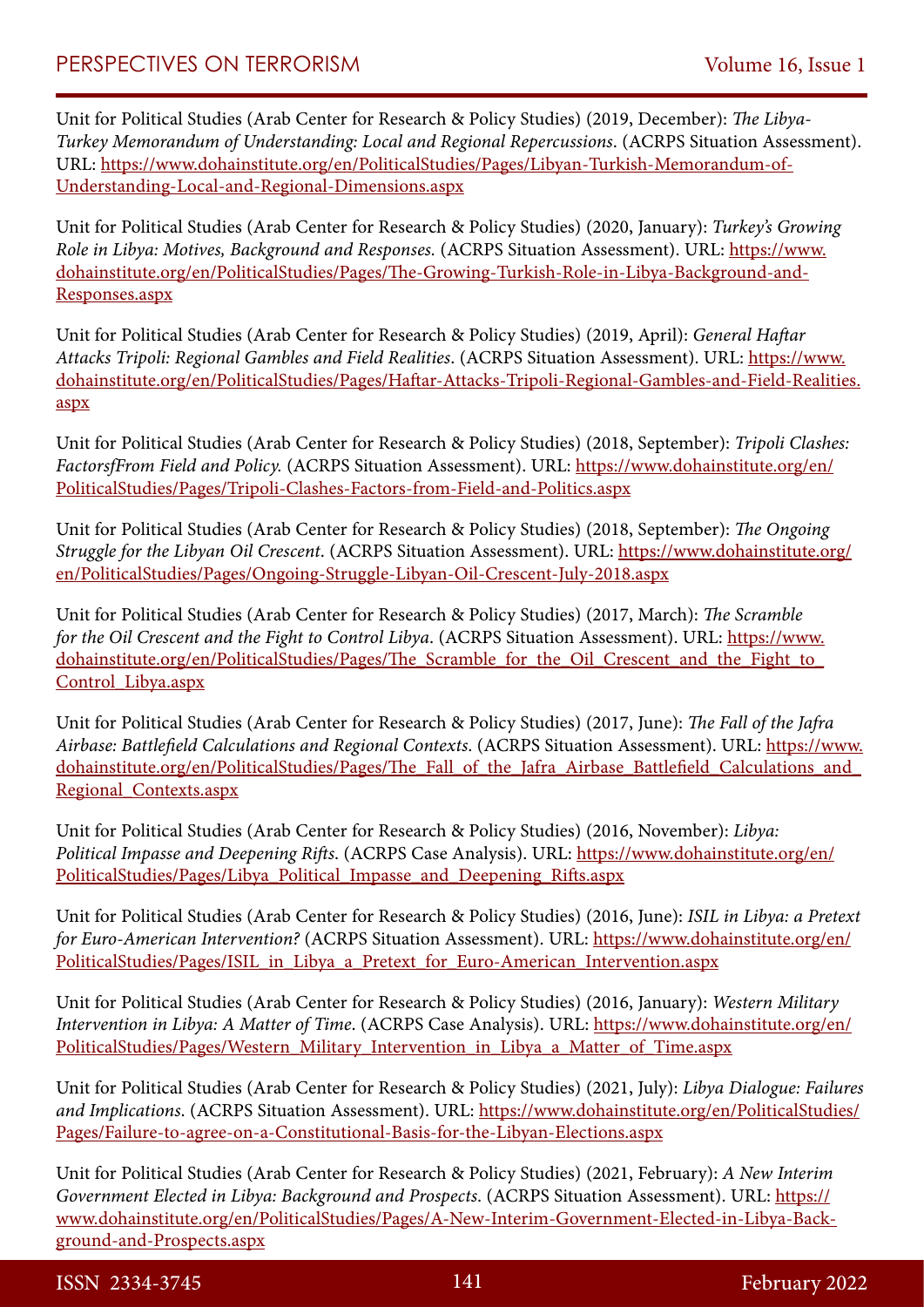Unit for Political Studies (Arab Center for Research & Policy Studies) (2021, March): *Libya's New Cabinet: Formation and Challenges*. (ACRPS Situation Assessment). URL: [https://www.dohainstitute.org/en/Politi](https://www.dohainstitute.org/en/PoliticalStudies/Pages/The-New-Dbeibeh-Cabinet-Formation-and-Challenges.aspx)[calStudies/Pages/The-New-Dbeibeh-Cabinet-Formation-and-Challenges.aspx](https://www.dohainstitute.org/en/PoliticalStudies/Pages/The-New-Dbeibeh-Cabinet-Formation-and-Challenges.aspx)

United Nations High Commissioner for Human Rights (2020, February/March): *Situation of Human Rights in Libya, and the Effectiveness of Technical Assistance and Capacity-Building Measures Received by the Government of Libya*. (Report of the United Nations High Commissioner for Human Rights, A/ HRC/43/75). URL:<https://undocs.org/en/A/HRC/43/75>

Våge, Anders Skeibrok (2014): *Violence Against Civilians – Case-Studies of Perpetrators*. (FFI Rapport). URL: <https://www.ffi.no/no/Rapporter/14-00520.pdf>

Varvelli, Arturo (2017, November): *Islamic State's Re-Organization in Libya and Potential Connections with Illegal Trafficking.* (GW Program on Extremism Report). URL: [https://extremism.gwu.edu/sites/g/files/](https://extremism.gwu.edu/sites/g/files/zaxdzs2191/f/Varvelli%20IS%20Reorganization%20in%20Libya%20and%20Trafficking.pdf) [zaxdzs2191/f/Varvelli%20IS%20Reorganization%20in%20Libya%20and%20Trafficking.pdf](https://extremism.gwu.edu/sites/g/files/zaxdzs2191/f/Varvelli%20IS%20Reorganization%20in%20Libya%20and%20Trafficking.pdf)

Varvelli, Arturo (2018, May): *Libya's Crisis: What Agenda, Whose Agenda?* (ISPI Dossier). URL: [https://](https://www.ispionline.it/en/pubblicazione/libyas-crisis-what-agenda-whose-agenda-20634) [www.ispionline.it/en/pubblicazione/libyas-crisis-what-agenda-whose-agenda-20634](https://www.ispionline.it/en/pubblicazione/libyas-crisis-what-agenda-whose-agenda-20634)

Varvelli, Arturo; Lovotti, Chiara (2019, July): *Starting from Resources: A Model for Conflict Resolution in Libya*. (ISPI Policy Brief). URL: [https://www.ispionline.it/en/publication/starting-resources-model](https://www.ispionline.it/en/publication/starting-resources-model-conflict-resolution-libya-23451)[conflict-resolution-libya-23451](https://www.ispionline.it/en/publication/starting-resources-model-conflict-resolution-libya-23451)

Varvelli, Arturo; Villa, Matteo (2018, August): *Libya Between Conflict and Migrants: Rethinking the Role of Militias*. (ISPI Policy Brief). URL: [https://www.ispionline.it/en/publication/libya-between-conflict-and](https://www.ispionline.it/en/publication/libya-between-conflict-and-migrants-rethinking-role-militias-21094)[migrants-rethinking-role-militias-21094](https://www.ispionline.it/en/publication/libya-between-conflict-and-migrants-rethinking-role-militias-21094)

Vericat, José S.; Hobrara, Mosadek (2018, June): *From the Ground Up: UN Support to Local Mediation in Libya*. (IPI Report). URL: <https://www.ipinst.org/2018/06/un-support-to-local-mediation-libya>

Walker, Vivian (2015, April): *Benghazi: Managing the Message*. (CPD Perspectives on Public Diplomacy Paper No. 3). URL: [http://uscpublicdiplomacy.org/sites/uscpublicdiplomacy.org/files/useruploads/u33041/](http://uscpublicdiplomacy.org/sites/uscpublicdiplomacy.org/files/useruploads/u33041/Benghazi%20-%20FULL%20%281%29.pdf) [Benghazi%20-%20FULL%20%281%29.pdf](http://uscpublicdiplomacy.org/sites/uscpublicdiplomacy.org/files/useruploads/u33041/Benghazi%20-%20FULL%20%281%29.pdf)

Watanabe, Lisa (2016, June): *Libya: In the Eye of the Storm*. (CSS Analyses in Security Policy No. 193). URL: <http://www.css.ethz.ch/en/center/CSS-news/2016/06/libyen-kleine-schritte-aus-dem-chaos.html>

Watanabe, Lisa (2018, July): *Islamist Actors: Libya and Tunisia*. (CSS Study). URL: [https://css.ethz.ch/](https://css.ethz.ch/content/dam/ethz/special-interest/gess/cis/center-for-securities-studies/pdfs/Watanabe-06282018-IslamistActors.pdf) [content/dam/ethz/special-interest/gess/cis/center-for-securities-studies/pdfs/Watanabe-06282018-](https://css.ethz.ch/content/dam/ethz/special-interest/gess/cis/center-for-securities-studies/pdfs/Watanabe-06282018-IslamistActors.pdf) [IslamistActors.pdf](https://css.ethz.ch/content/dam/ethz/special-interest/gess/cis/center-for-securities-studies/pdfs/Watanabe-06282018-IslamistActors.pdf)

Watanabe, Lisa (2019, July): *UN Mediation in Libya: Peace Still a Distant Prospect*. (CSS Analyses in Security Policy). URL: [https://css.ethz.ch/en/services/digital-library/publications/publication.html/](https://css.ethz.ch/en/services/digital-library/publications/publication.html/b193c247-eb79-49b5-b7dc-f1183babc4ab) [b193c247-eb79-49b5-b7dc-f1183babc4ab](https://css.ethz.ch/en/services/digital-library/publications/publication.html/b193c247-eb79-49b5-b7dc-f1183babc4ab)

Watanabe, Lisa (2020, July): *An 'Etroika' to Advance Europe's Policy on Libya*. (CSS Policy Perspectives). URL: [https://css.ethz.ch/en/services/digital-library/publications/publication.html/31e4160a-e518-4001](https://css.ethz.ch/en/services/digital-library/publications/publication.html/31e4160a-e518-4001-a085-ebc2567944b0) [a085-ebc2567944b0](https://css.ethz.ch/en/services/digital-library/publications/publication.html/31e4160a-e518-4001-a085-ebc2567944b0)

Wehrey, Frederic (2017, March): *The Challenge of Violent Extremism in North Africa: The Case of Libya*. (Testimony Presented Before the House Committee on Homeland Security Hearing "Terrorism in North Africa: An Examination of the Threat" on March 29, 2017). URL: [http://docs.house.gov/meetings/HM/](http://docs.house.gov/meetings/HM/HM05/20170329/105759/HHRG-115-HM05-Wstate-WehreyF-20170329.pdf) [HM05/20170329/105759/HHRG-115-HM05-Wstate-WehreyF-20170329.pdf](http://docs.house.gov/meetings/HM/HM05/20170329/105759/HHRG-115-HM05-Wstate-WehreyF-20170329.pdf)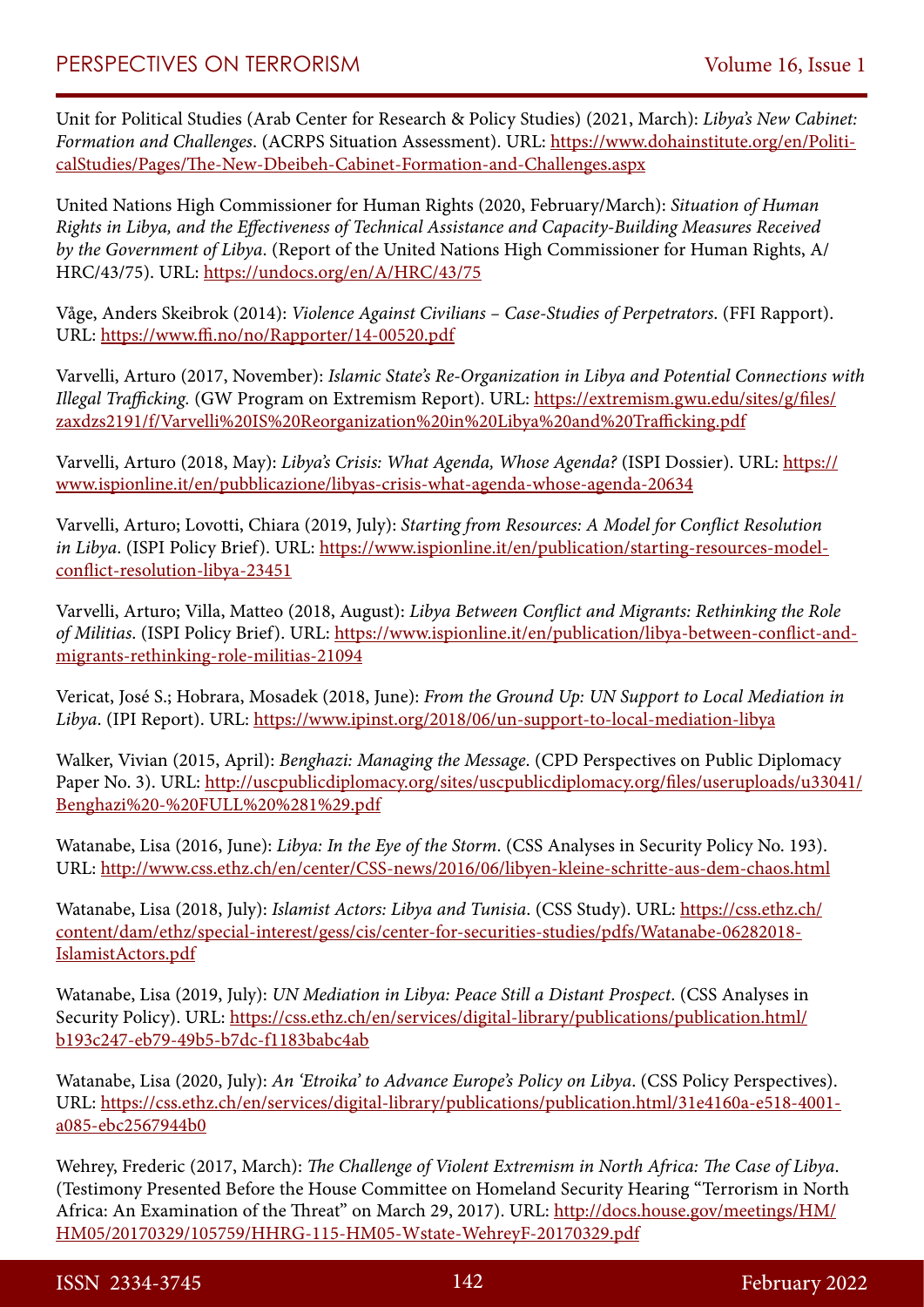Wehrey, Frederic (2018, February): *When the Islamic State Came to Libya: Since the Fall of Qaddafi, the War-Torn Country's Militias Have Sought to Contain Extremism: But at what Cost?* (The Atlantic, February 1, 2018). URL: [https://www.theatlantic.com/international/archive/2018/02/isis-libya-hiftar-al-qaeda-syr](https://www.theatlantic.com/international/archive/2018/02/isis-libya-hiftar-al-qaeda-syria/552419)[ia/552419](https://www.theatlantic.com/international/archive/2018/02/isis-libya-hiftar-al-qaeda-syria/552419)

Werenfels, Isabelle (2020, March): *The EU Will Not Be Able to Enforce the UN Arms Embargo in Libya*. (SWP Comment 2020/C14). URL: [https://www.swp-berlin.org/en/publication/tunisia-urgency-of-reform](https://www.swp-berlin.org/en/publication/tunisia-urgency-of-reform-require-modified-eu-approach)[require-modified-eu-approach](https://www.swp-berlin.org/en/publication/tunisia-urgency-of-reform-require-modified-eu-approach)

Winer, Jonathan M. (2019, May): *Origins of the Libyan Conflict and Options for Its Resolution*. (MEI Policy Paper 2019-12). URL:<https://www.mei.edu/publications/origins-libyan-conflict-and-options-its-resolution>

Winer, Jonathan; Harrison, Ross; Taylor, Alistair (2019): *Libya and the Region's Civil Wars*. (MEI Podcast). URL: <https://www.mei.edu/multimedia/podcast/libya-and-regions-civil-wars>

Yaşar, Nebahat Tanrıverdi (2021, June): *Syria and Libya's Contributions to the Evolution of the Turkish "Forward Defence" Doctrine*. (GCSP Syria Transition Challenges Project, Research Project Report 7). URL: [https://www.gcsp.ch/publications/syria-and-libyas-contributions-evolution-turkish-forward-defence-doc](https://www.gcsp.ch/publications/syria-and-libyas-contributions-evolution-turkish-forward-defence-doctrine)[trine](https://www.gcsp.ch/publications/syria-and-libyas-contributions-evolution-turkish-forward-defence-doctrine)

Yildiz, Güney (2021, March): *Turkish-Russian Adversarial Collaboration in Libya, and Nagorno-Karabakh*. (SWP Comment 2021/C22). URL: [https://www.swp-berlin.org/en/publication/turkish-russian-adversari](https://www.swp-berlin.org/en/publication/turkish-russian-adversarial-collaboration-in-syria-libya-and-nagorno-karabakh)[al-collaboration-in-syria-libya-and-nagorno-karabakh](https://www.swp-berlin.org/en/publication/turkish-russian-adversarial-collaboration-in-syria-libya-and-nagorno-karabakh)

Zelin, Aaron Y. (2016, January): *The Islamic State's Territorial Methodology*. (Washington Institute for Near East Policy Research Note No. 29). URL: [https://www.washingtoninstitute.org/policy-analysis/islamic](https://www.washingtoninstitute.org/policy-analysis/islamic-states-territorial-methodology)[states-territorial-methodology](https://www.washingtoninstitute.org/policy-analysis/islamic-states-territorial-methodology)

Zelin, Aaron Y. (2018, January): *The Others: Foreign Fighters in Libya*. (Washington Institute for Near East Policy; Policy Note No. 45). URL: [https://www.washingtoninstitute.org/policy-analysis/others-foreign](https://www.washingtoninstitute.org/policy-analysis/others-foreign-fighters-libya)[fighters-libya](https://www.washingtoninstitute.org/policy-analysis/others-foreign-fighters-libya)

Zelin, Aaron Y. (2018, January): *The Others: Foreign Fighters in Libya*. (The Washington Institute for Near East Policy; Policy Notes, 45). URL: [http://www.washingtoninstitute.org/policy-analysis/view/the-others](http://www.washingtoninstitute.org/policy-analysis/view/the-others-foreign-fighters-in-libya-and-the-islamic-state)[foreign-fighters-in-libya-and-the-islamic-state](http://www.washingtoninstitute.org/policy-analysis/view/the-others-foreign-fighters-in-libya-and-the-islamic-state)

Zelin, Aaron Y. (2019, December): *The Islamic State in Libya Has Yet to Recover*. (The Washington Institute for Near East Policy; Policy Watch, 3222). URL: [https://www.washingtoninstitute.org/policy-analysis/view/](https://www.washingtoninstitute.org/policy-analysis/view/the-islamic-state-in-libya-has-yet-to-recover) [the-islamic-state-in-libya-has-yet-to-recover](https://www.washingtoninstitute.org/policy-analysis/view/the-islamic-state-in-libya-has-yet-to-recover)

Zelin, Aaron Y.; Franken, Michael T. (2018, February): *Foreign Fighters in Libya: Consequences for Africa and Europe*. (The Washington Institute for Near East Policy, Policy Watch, 2934/ Counterterrorism Lecture Series). URL: [http://www.washingtoninstitute.org/policy-analysis/view/foreign-fighters-in-libya-conse](http://www.washingtoninstitute.org/policy-analysis/view/foreign-fighters-in-libya-consequences-for-africa-and-europe)[quences-for-africa-and-europe](http://www.washingtoninstitute.org/policy-analysis/view/foreign-fighters-in-libya-consequences-for-africa-and-europe)

Zoli, Corri; Azar, Sahar; Ross, Shani (2012): *Patterns of Conduct: Libyan Regime Support for and Involvement in Acts of Terrorism*. (INSCT Report). URL: [http://insct.syr.edu/wp-content/uploads/2012/09/](http://insct.syr.edu/wp-content/uploads/2012/09/Libya-Report-27-April-2011-final-with-Cover.pdf) [Libya-Report-27-April-2011-final-with-Cover.pdf](http://insct.syr.edu/wp-content/uploads/2012/09/Libya-Report-27-April-2011-final-with-Cover.pdf)

### *Note for the Reader*

Whenever retrievable, URLs for freely available versions of subscription-based publications (e.g., self-archived manuscripts in institutional repositories, on professional networking sites, or author homepages) have been provided. Please note, that the content of such Green Open Access documents is not necessarily identical to the official publisher versions (e.g., in